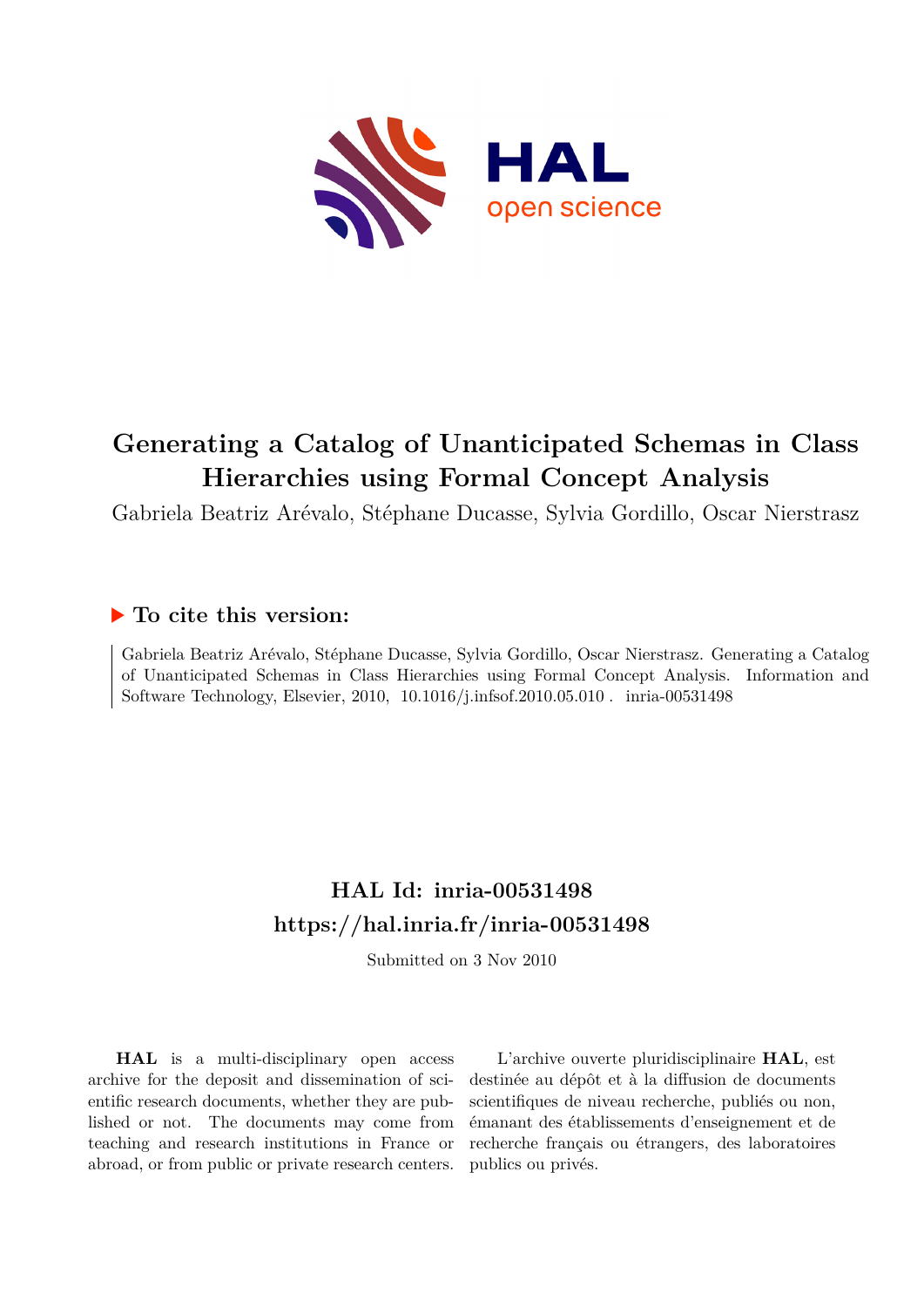# Generating a Catalog of Unanticipated Schemas in Class Hierarchies using Formal Concept Analysis\*\*

Gabriela Arévalo<sup>a,f,∗</sup>, Stéphane Ducasse<sup>c</sup>, Silvia Gordillo<sup>b,e</sup>, Oscar Nierstrasz<sup>d</sup>

*<sup>a</sup>FI - Universidad Austral, Avda. Juan de Garay 125, AR-1063, Buenos Aires (Argentina) <sup>b</sup>LIFIA - UNLP, 50 y 115, AR-1900, La Plata (Argentina)*

*c INRIA Lille - Nord Europe- ADAM Team, Parc Scientifique de la Haute Borne, 40, avenue Halley, FR-59650, Villeneuve d'Ascq (France)*

*<sup>d</sup>SCG - IAM, Universitaet Bern, Neubruckstrasse 10, CH-3012, Bern (Switzerland) ¨ <sup>e</sup>CICPBA, 526 between 10 and 11, AR-1900, La Plata (Argentina) <sup>f</sup>CONICET, Av. Rivadavia 1917, AR-1033, Buenos Aires (Argentina)*

#### Abstract

Context: Inheritance is the cornerstone of object-oriented development, supporting conceptual modeling, subtype polymorphism and software reuse. But inheritance can be used in subtle ways that make complex systems hard to understand and extend, due to the presence of implicit dependencies in the inheritance hierarchy.

Objective: Although these dependencies often specify well-known *schemas* (*i.e.*, recurrent design or coding patterns, such as hook and template methods), new unanticipated dependency schemas arise in practice, and can consequently be hard to recognize and detect. Thus, a developer making changes or extensions to an object-oriented system needs to understand these implicit contracts defined by the dependencies between a class and its subclasses, or risk that seemingly innocuous changes break them.

Method: To tackle this problem, we have developed an approach based on Formal Concept Analysis. Our FoCARE methodology (Formal Concept Analysis based-Reverse Engineering) identifies undocumented hierarchical dependencies in a hierarchy by taking into account the existing structure and behavior of classes and subclasses.

Results: We validate our approach by applying it to a large and non-trivial case study, yielding a catalog of *Hierarchy Schemas*, each one composed of a set of dependencies over methods and attributes in a class hierarchy. We show how the discovered dependency schemas can be used not only to identify good design practices, but also to expose bad smells in design, thereby helping developers in initial reengineering phases to develop a first mental model of a system. Although some of the identified schemas are already documented in existing literature, with our approach based on Formal Concept Analysis (FCA), we are also able to identify previously unidentified schemas.

*Preprint submitted to Elsevier November 2, 2010*

<sup>∗</sup>Principal corresponding author

*Email addresses*: garevalo@sol.info.unlp.edu.ar (Gabriela Arévalo), ducasse@inria.fr (Stéphane Ducasse), gordillo@sol.info.unlp.edu.ar (Silvia Gordillo), oscar@iam.unibe.ch (Oscar Nierstrasz)

<sup>\*\*</sup> Information and Software Technology 52 (2010) 1167–1187. [doi:10.1016/j.infsof.2010.05.010](http://dx.doi.org/10.1016/j.infsof.2010.05.010)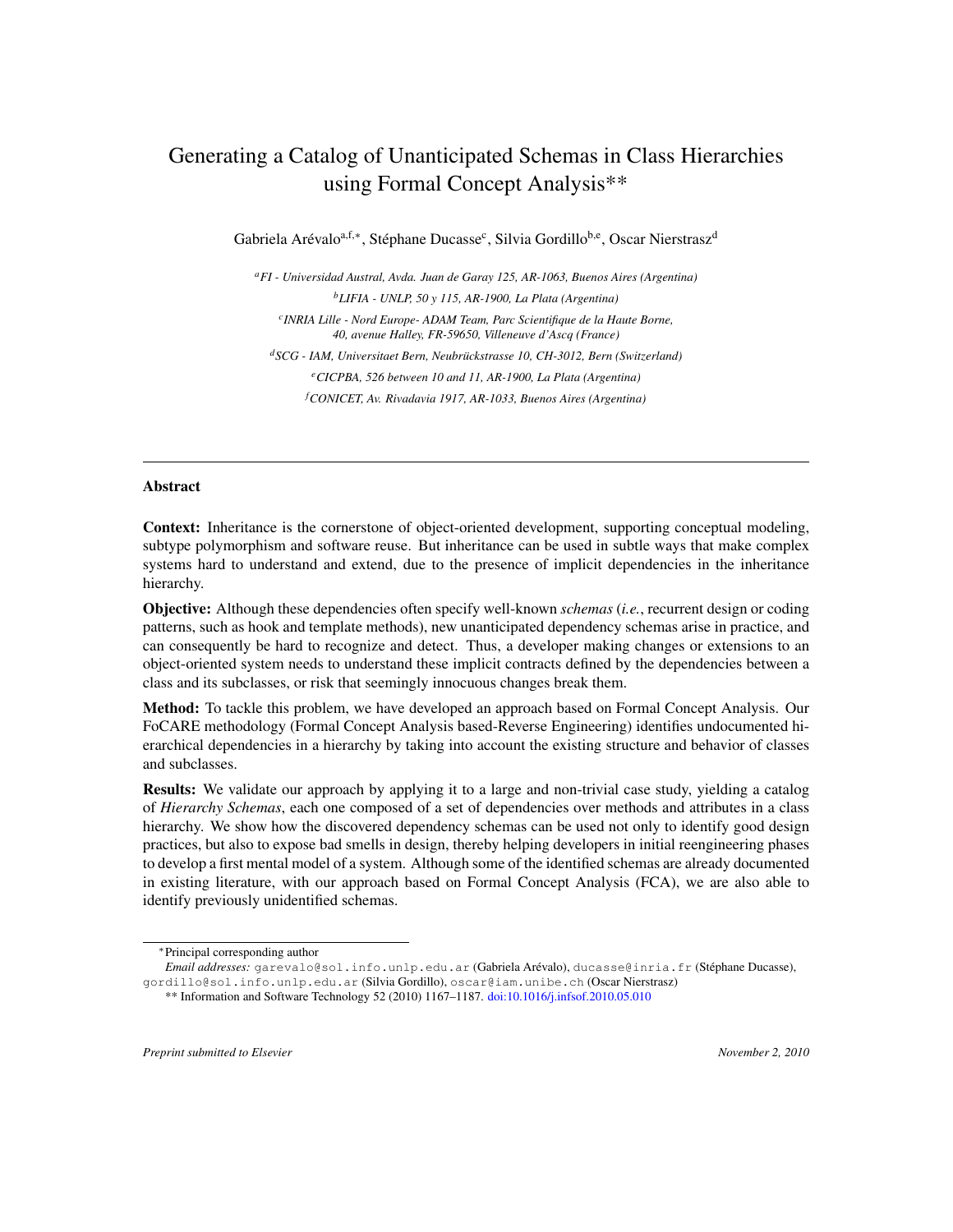Conclusions: FCA is an effective tool because it is an ideal classification mining tool to identify commonalities between software artifacts, and usually these commonalities reveal known and unknown characteristics of the software artifacts. We also show that once a catalog of useful schemas stabilizes after several runs of FoCARE, the added cost of FCA is no longer needed.

*Key words:* Object-Oriented Development, Class Hierarchy Schemas, Source Code Analysis, Formal Concept Analysis

### 1. Introduction

Inheritance is the cornerstone of object-oriented development, supporting conceptual modeling, subtype polymorphism and software reuse [\[75\]](#page-40-0). There is often a tension between these three uses of inheritance. During analysis, inheritance is used to model specialization of domain concepts; during design, generic components are specified by exploiting polymorphism; and during implementation, inheritance is often used as a pure reuse mechanism to define new classes from existing ones [\[29,](#page-37-0) [46\]](#page-38-0).

The different uses of inheritance in large class hierarchies result in *explicit* and *implicit dependencies* within such class hierarchies. *Explicit* dependencies are clearly identifiable from source code, such as the definitions of subclasses. On the other hand, *implicit* dependencies are induced by uses of *self* and *super* sends, method cancellations in subclasses, method redefinitions in subclasses, or state access from subclasses.

In general, inheritance is not a simple incremental definition mechanism, but it usually works in strong interaction with other object-oriented mechanisms [\[75\]](#page-40-0), such as overriding, method cancellations and encapsulation.

Inheritance combined with these object-oriented mechanisms can make class hierarchies difficult to understand, because unexpected and implicit behavior based-dependencies can appear. Here are some illustrations of the possible difficulties a reengineer may face when he has to modify an existing and often unknown hierarchy.

- Template Method in superclasses. When defining a class, the developer has to understand if the superclass imposes restrictions regarding the behavior of subclasses. This is the case of *Template Method*, which defines a skeleton of an algorithm in a method in a class, deferring the implementation of the algorithm steps to its subclasses [\[2,](#page-35-0) [13,](#page-36-0) [65\]](#page-39-0). For example, Figure [1](#page-3-0) (a) shows *Template Method* between the superclass KeyedCollection and the subclasses RBSmallDictionary and MethodDictionary. The method atlfAbsentPut calls the methods atlfAbsent and atPut which are abstract in the class itself, but concrete in the subclasses. This is a classical use of subtyping. This restriction is implicit and the developer can only detect the presence of this design pattern by attentively reading the code. Although modern development environments are capable of automatically generating stub methods for subclasses of abstract classes, the general problem of detecting and enforcing implicit constraints between classes and subclasses is unsolved.
- Inheritance for implementation reuse. The use of inheritance for implementation reuse (subclassing) can violate subclassing contracts from structural and behavioral viewpoints. For example, in Figure [1](#page-3-0) (b) the class Dictionary is a subclass of the class Set. Dictionary elements can only be removed by their key values, so the method removeIfAbsent inherited from class Set is overridden to raise an error. From a structural viewpoint inheritance is used for mere implementation purposes, and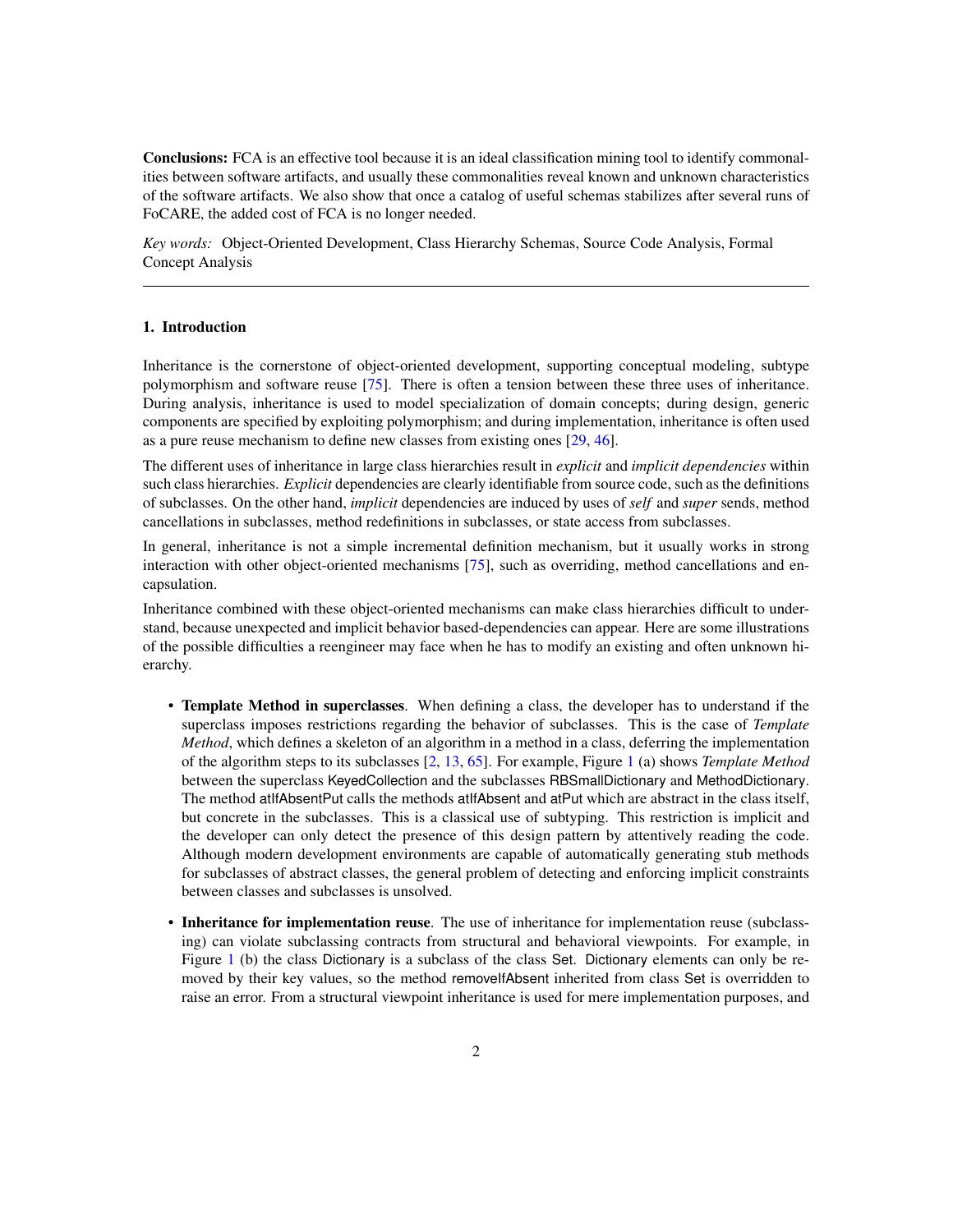it forces the developer to cancel inherited methods or to override superclass behavior with error messages. From the behavioral viewpoint, they are incompatible because this hierarchy does not respect the Liskov Substitution Principle [\[52\]](#page-38-1).

- Yo-yo problem. The behavior of a class is specified by its methods and the reuse of its superclass behavior via *self* and *super* sends. The fact that *self* is dynamic (*i.e.*, *self* sends are resolved only at run time to the appropriate receiver method) while *super* is static (*i.e.*, methods are looked up statically in the superclass of class containing the method issuing the super call), can make it difficult to understand the run-time behaviour of a given class  $[77, 27]$  $[77, 27]$  $[77, 27]$ . When a class hierarchy is deep, the flow is implicit and is difficult to follow since the programmer has to keep flipping between different class definition. This phenomenon is known as the *yoyo effect* [\[74\]](#page-40-2).
- Inappropriate state usage. Object-oriented languages support various visibility mechanisms for instance variables defined in classes. In languages where instance variables are "protected" by default, such as Smalltalk, it is not possible to prevent subclasses from inappropriately accessing inherited state. While a class often hides its state from its clients, supporting a good encapsulation of internal representation, subclasses can directly access superclass state creating unexpected dependencies. Classes such as OrderedCollection (in Figure  $1$  (c)) do not expose their state to client classes, since there are no accessors. However, this does not prevent subclasses from accessing directly (without accessors) the state defined by the class. Subclasses can therefore violate the encapsulation of the class. A class should ideally act as a provider of (inherited) services for its subclasses [\[71\]](#page-40-3). For example, Figure  $1$  (c) shows that class SortedCollection accesses the attribute last ndex of the class OrderedCollection without using accessors. This happens because the attributes in OrderedCollection are used internally in the class itself, and they are not public to its clients. The only way that the class SortedCollection can access superclass state is by violating the encapsulation of the superclass.



<span id="page-3-0"></span>Figure 1: Schemas in Class Hierarchies (a) Template Method. (b) Cancelled Behavior. (c) Access to Superclass State

During initial maintenance phases, when the developer needs to develop a first mental model of an objectoriented system, he should understand the contracts implicitly defined by the dependencies between a class and its subclasses to avoid introducing changes that break these contracts, or to eventually fix existing problems before modifying the system [\[19,](#page-36-1) [72\]](#page-40-4).

A key issue for our analysis is that the contracts can be defined by a *simple* dependency, such as the reuse of behavior *via a self call* from one subclass and engaging its superclass, or by a combination of certain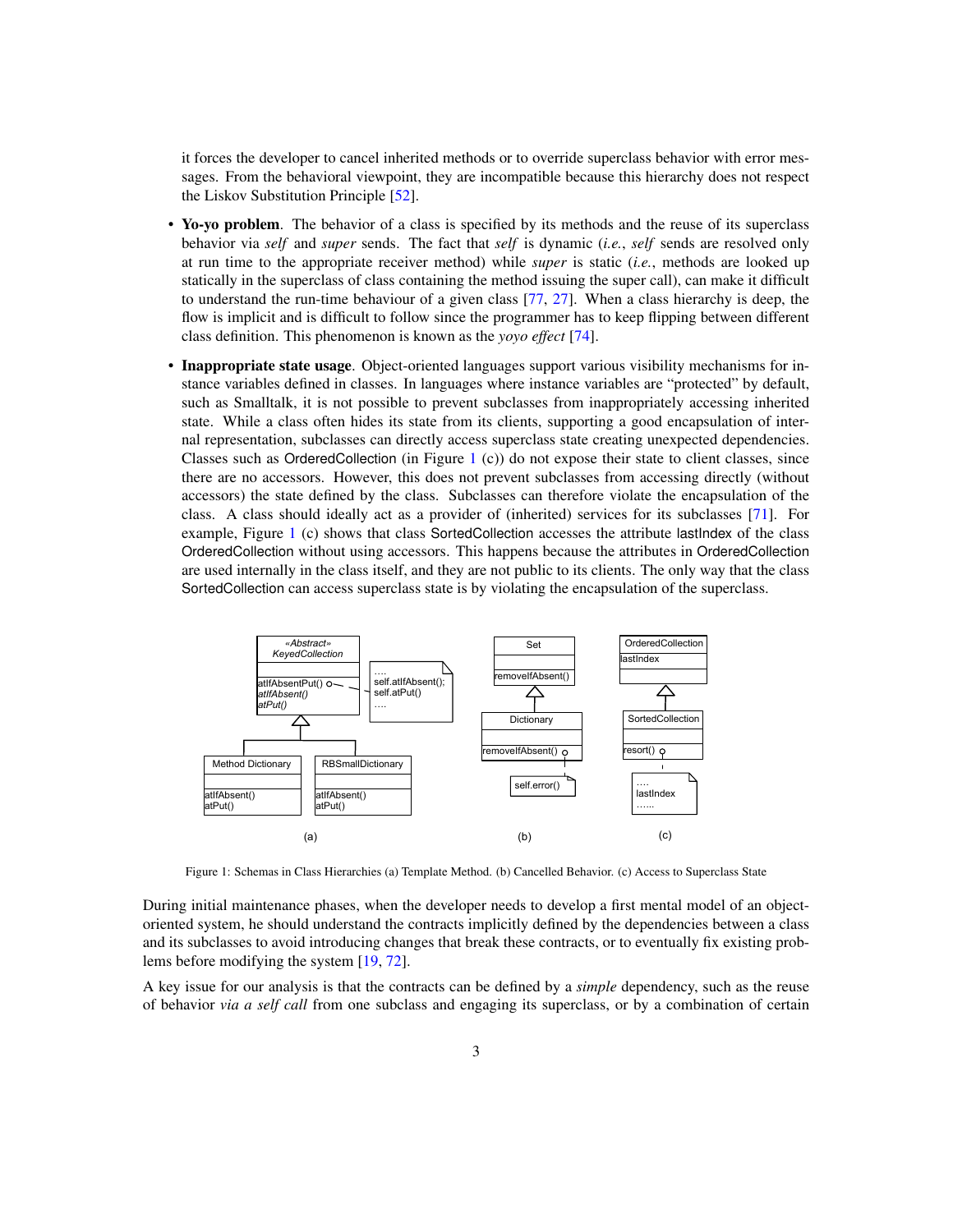dependencies, as we have seen in the description of a *Template Method*. The contract defined with a *simple* dependency can be easily detected using a query-based tool, because we know exactly how the contract is defined [\[78\]](#page-40-5). But the contracts defined by a combination of (explicit and implicit) dependencies cannot easily be detected like that, because we do not know *a priori* which are the contracts, how they are defined in terms of sets of dependencies between classes and if there are relationships between them. Without Formal Concept Analysis (FCA), we would need to generate all the possible combinations of (explicit and implicit) dependencies between classes, resulting an exponential number of candidate contracts. Each combination can define an unexpected contract, which should be identified and verified if it appears in the class hierarchy. Thus, the process can be expensive in terms of performance and processing, and FCA is a better choice in our context.

We have developed an approach called FoCARE (Formal Concept Analysis based-Reverse Engineering) to detect dependencies in a class hierarchy using FCA [\[4\]](#page-35-1). While our original approach focused purely on the behaviour of classes, the work presented in this paper also takes state into account. FoCARE adopts a pipeline architecture with a set of processing steps that transforms source code in terms of useful highlevel entities for reengineering purposes. In our specific case, we identify Hierarchy Schemas to obtain a first mental map for initial reengineering phases. One of the main features of this methodology is that it is language independent because it uses a model of the source code as input instead of the source code itself. Language independence is achieved by using *Moose*<sup>2</sup> reengineering platform, a research vehicle for reverse and reengineering object-oriented software [\[61\]](#page-39-1) in the methodology. We use FCA to identify recurring, unanticipated and undocumented patterns revealing the way classes use local (or superclass) behavior and state. The patterns revealed by our analysis, called Hierarchy Schemas, are composed of a set of *dependencies* over methods and attributes in a class hierarchy. These schemas correspond not only to *known contracts* defining *best practices* but also to *hidden contracts*, *bad smells* and questionable or *irregular practices*.

We validate our approach with an extensive case study: the Smalltalk Collection hierarchy, which we selected because (i) it is a complex and essential part of the Smalltalk system, (ii) it combines subtyping and subclassing, (iii) it is an industrial quality class hierarchy that has evolved over 20 years, and (iv) it has been studied by other researchers [\[11,](#page-36-2) [17,](#page-36-3) [35,](#page-37-2) [46\]](#page-38-0).

The case study reveals non-trivial Hierarchy Schemas in industrial software systems, which we categorize as follows:

- *Classical Schemas* represent common styles that are used to build and extend a class hierarchy,
- *Irregular Schemas* represent questionable practices which can lead to difficulties when understanding the hierarchy,
- *"Bad Smell" Schemas* indicate the presence of likely design defects that should be corrected.

The identified Hierarchy Schemas help us to answer such questions as:

- Which classes define and use (or not) their own state and behavior?
- Which classes use the state defined in their superclasses?
- Which classes use *template and hook methods* and define behavior for their subclasses [\[65\]](#page-39-0)?

<sup>2</sup>http://www.moosetechnology.org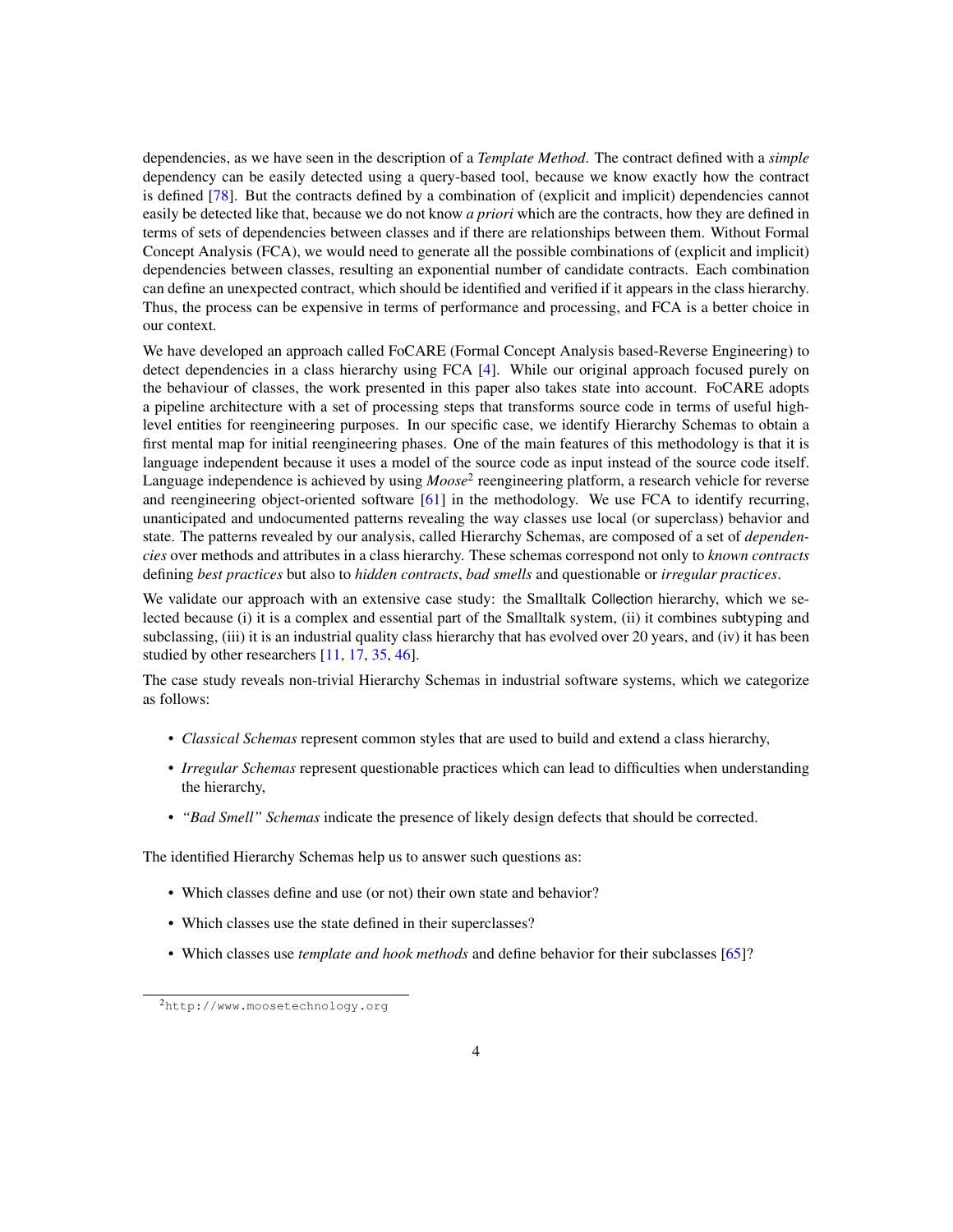- Which classes reuse or extend (or not) the behavior of their superclasses?
- Which subclasses redefine or cancel the behavior of their superclasses?

Our methodology also helps us to evaluate FCA itself, and answer such questions as:

- How useful is FCA for software analysis?
- Does FCA scale when applied in practice?
- Considering that there is an algorithm involved in the methodology, how does the performance affect the results?

The two main contributions of this paper are:

- A catalog of hidden class dependencies. The catalog of Hierarchy Schemas provides a good basis for identifying which parts of a system are well-designed and which ones need to be fixed. The approach provides two analysis viewpoints: a *global* view of the system which identifies which kinds of dependencies and practices are present, and a *partial* view of how specific classes are related to others in their hierarchy and how that hierarchy can be modified and extended. Although the catalog is built using FCA, once the catalog reaches a fixed point, the engineer can identify the schemas using a simple query engine with the definitions provided by the presented approach.
- FCA as a query-engine The FoCARE methodology demonstrates how FCA can be an effective tool to reveal *implicit patterns* in complex software systems. We show the main difference between the use of FCA and a query-based engine. If we knew in advance how the Hierarchy Schemas should be defined, we could use a query-based tool to identify their occurrences, but it is not the case in our approach. We use FCA because we do not know in advance which are the possible schemas occurring in the class hierarchies, and consequently we do not know the combination of dependencies that characterize these schemas. FCA helps us mainly to discover *implicit* and *unanticipated* schemas introduced in a class hierarchy, and that the patterns may or may not correspond to expected practices.

There are two main differences as compared to our previous work [\[4\]](#page-35-1). First, in the current approach we include dependencies that consider access to object state, whereas our earlier work considered only behaviour. Thus, we yield more concepts, and hence more schemas of interest than when only behaviour is considered. Secondly, we categorize schemas into those that represent *good, irregular* and *bad* design decisions in the class hierarchies.

The paper is structured as follows: Section [2](#page-6-0) briefly describes Formal Concept Analysis. Section [3](#page-7-0) details the methodology FoCARE and Section [4](#page-9-0) presents our mapping of object-oriented dependencies in class hierarchies using FoCARE, and the catalog of Hierarchy Schemas. Section [5](#page-20-0) provides an overview of the results obtained by applying our approach to the Smalltalk Collection hierarchy and by showing how SortedCollection fits into this hierarchy. Section [6](#page-25-0) analyzes several issues related to the application of the FoCARE approach to class hierarchies and the threats to validity of the developed approach. Section [7](#page-29-0) compares our approach to related work. Finally, Section [8](#page-34-0) concludes and outlines future work.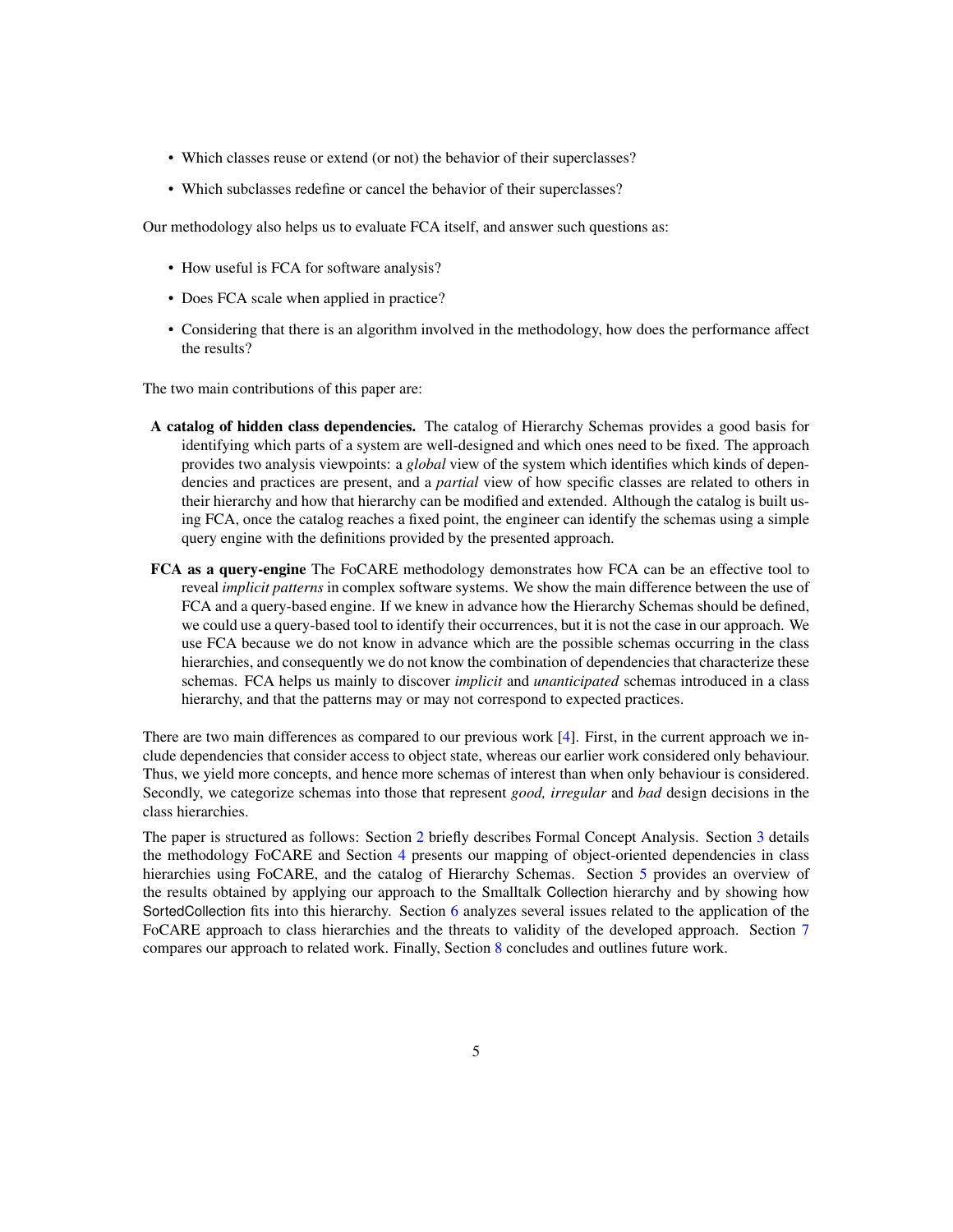# <span id="page-6-0"></span>2. Formal Concept Analysis (FCA) in a Nutshell

Formal Concept Analysis (FCA) [\[30\]](#page-37-3) is a branch of lattice theory that allows us to identify meaningful groupings of *elements* that have common *properties*. 3

Let us consider a small example about animals and how we categorize them using FCA. The elements are a group of animals *Lion*, *Finch*, *Eagle*, *Hare* and *Ostrich*; and the properties are *Preying*, *Flying*, *Bird* and *Mammal*. Table ?? shows us an *incidence table* indicating which animal has which properties.

|         | Preying | Flying | Bird | Mammal |
|---------|---------|--------|------|--------|
| Lion    |         |        |      |        |
| Finch   |         |        | X    |        |
| Eagle   |         |        |      |        |
| Hare    |         |        |      |        |
| Ostrich |         |        |      |        |

<span id="page-6-1"></span>Table 1: Incidence Table of the Animals Example

Based on these sets, a *context* is defined as a triple  $C = (E, P, R)$ , where E and P are finite sets of elements and properties respectively, and  $R$  is a binary relation between  $E$  and  $P$  represented in the incidence table. In the example, the elements are the animals, the properties are its features, and the binary relation *is a* is defined by Table ??. For example, the tuple *(Lion, Preying)* is in R, but *(Finch, Mammal)* is not.

Let  $X \subseteq E, Y \subseteq P$ , and  $X' = \{p \in P | \forall e \in X : (e, p) \in R\}$  and  $Y' = \{e \in E | \forall p \in Y : (e, p) \in R\}$ , then X′ gives us all the *common properties* of the elements contained in *X*, and Y ′ gives us the *common elements* of the properties contained in  $\hat{Y}$ , *e.g.*, {*Lion, Eagle*}' = {*Preying*}.

A *concept* is a pair of sets — a set of elements (the *extent*) and a set of properties (the *intent*)  $(X, Y)$  — such that  $Y = X'$  and  $X = Y'$ . In other words, a concept is a maximal collection of elements sharing common properties. In Table ??, a concept is a maximal rectangle (up to permutation of rows and columns of the table) we can obtain with relations between animals and its features. For example, *(*{*Finch, Eagle*}*,* {*Flying, Bird*<sup>}</sup>) is a concept, whereas *(*{*Lion*}, {*Mammal*}) is not, since {*Lion*}' = {*Mammal*}, but {*Mammal*}' = {*Lion, Hare*}.

The set of all the concepts of a given context forms a *complete partial order* shown in Figure [2](#page-7-1) (a). We define that a concept  $(X_0, Y_0)$  is a *subconcept* of concept  $(X_1, Y_1)$ , denoted by  $(X_0, Y_0) \leq (X_1, Y_1)$ , if  $X_0 \subseteq X_1$  (or, equivalently,  $Y_1 \subseteq Y_0$ ). Inversely we define that the concept  $(X_1, Y_1)$  is a *superconcept* of concept  $(X_0, Y_0)$ . For example, the concept  $({\text{Eagle}}\}$ ,  ${Preying, Flying, Bird}$  is a subconcept of the concept ({Eagle, Lion}, {P reying}). The set of concepts constitutes a *concept lattice* and there are several algorithms for computing the concepts and the concept lattice for a given context.

There are two alternatives for labeling the concepts. Given a concept  $c = (E, P)$ , the label  $l(c)$  can be defined as:

•  $l(c) = (extent(c), intent(c)) = (E, P)$ . This means that we label concepts with all the elements and properties calculated for the concept. Figure [2](#page-7-1) (a) shows the lattice of the example with this notation.

<sup>3</sup> In standard FCA literature these are referred to, respectively, as *objects* and *attributes*. We use the terms *element* and *property* to avoid the unfortunate clash with object-oriented terminology.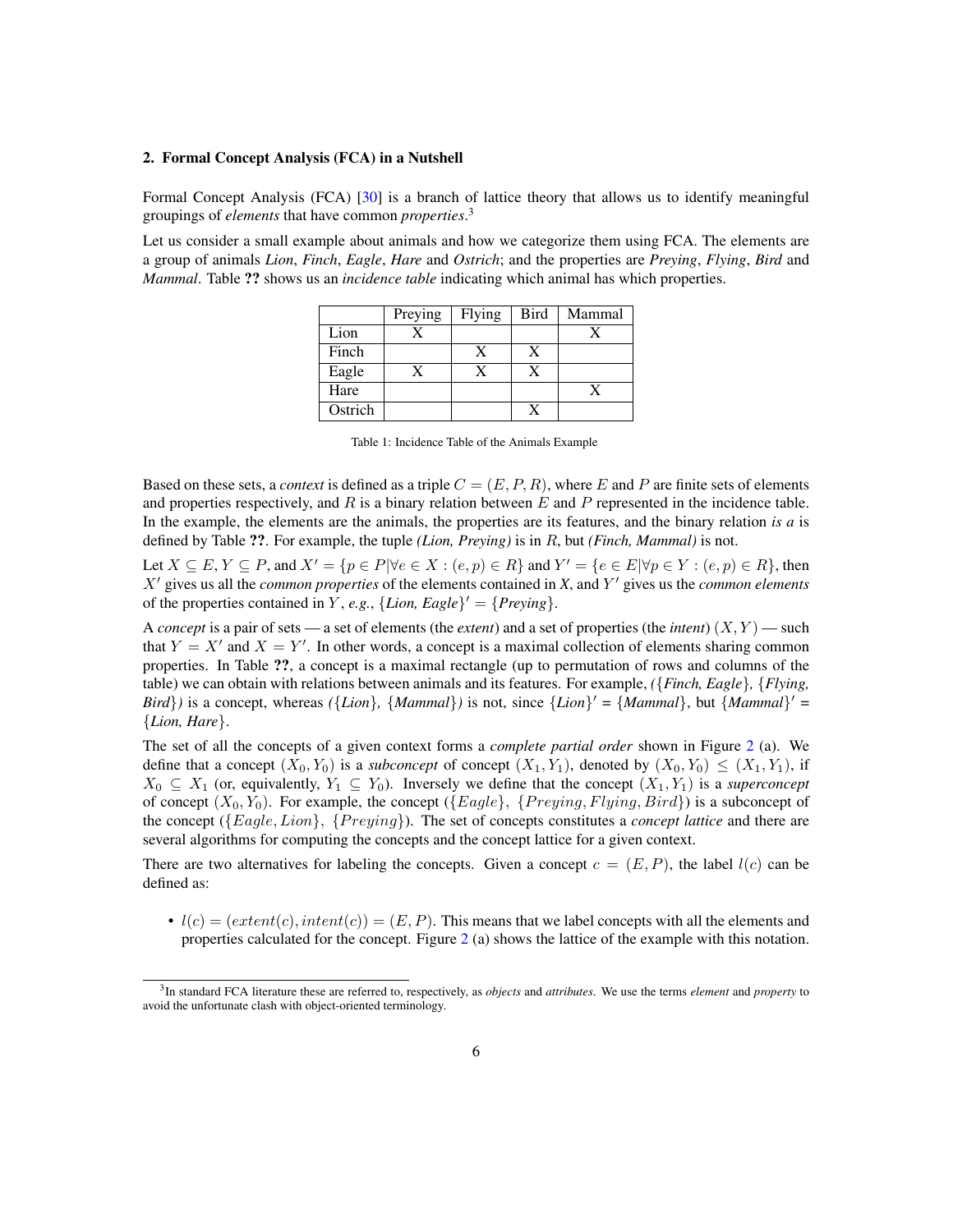For example, the concept  $c_5$  has  ${Eagle, Find}$  as extent and  ${Bird, Flying}$  as intent.

•  $l(c) = (E_n, P_m)$ , if c is the *largest* concept (w.r.t.  $\leq$ ) with  $p \in P_m$ ) in its intent, and c is the *smallest* concept (w.r.t  $\leq$ ) with  $e \in E_n$ ) in its extent. The reading rule is as follows: An element *e* has a property *p* if and only if there is an upwards leading path from the circle named *e* to the circle named *p*. Hence, *Lion* has exactly the properties *Mammal* and *Preying*. We can easily read the extent (and the intent) of each concept by collecting all elements below (respectively all properties above) the given concept. Figure [2](#page-7-1) (b) shows the lattice of the example with this notation. For example, the concept  $c_5$ has {*Finch*} as reduced extent and {*Flying*} as reduced intent.



<span id="page-7-1"></span>Figure 2: Lattices of the *Animal* example with (a) complete labelling (b) reduced labelling

From the conceptual viewpoint, each concept represents a category of elements described by a set of properties. In the animals example,  $c_3$  represents the mammals,  $c_4$ , the preying ones and  $c_6$ , the birds. They correspond to *natural* concepts in our restrictive domain of animals. We will use FCA in a similar way to identify recurring *concepts* by analyzing software artifacts and the dependencies between them.

## <span id="page-7-0"></span>3. FoCARE: Architecture of the Implementation

The approach to detect Hierarchy Schemas presented in this paper is based on the FoCARE methodology. FoCARE is language independent and its goal is to use FCA to build tools that identify recurring sets of dependencies in the context of object-oriented software reengineering. It conforms to a pipeline architecture in which the analysis is carried out by a sequence of five processing steps with different input and output artifacts, and two iterative phases, and the output of each step provides the input to the next step.

Figure ?? shows the different parts of FoCARE detailed as follows.

The processing steps are *Model Import*, *FCA Mapping*, *ConAn Engine*, *Post-Filtering*, *Analysis*, and the iterative phases are *Modelling* and *Interpretation*. First, we explain the processing steps as iterative phases work with them. We describe each step listing the goal of each step and indicating *Input* and *Output* models.

• *Model Import:* Our first step is to build a *model* of the application from the source code. For this purpose we use the *Moose* reengineering platform, a collaborative research platform for software reengineering and visualization [\[61,](#page-39-1) [26,](#page-37-4) [32,](#page-37-5) [36\]](#page-37-6).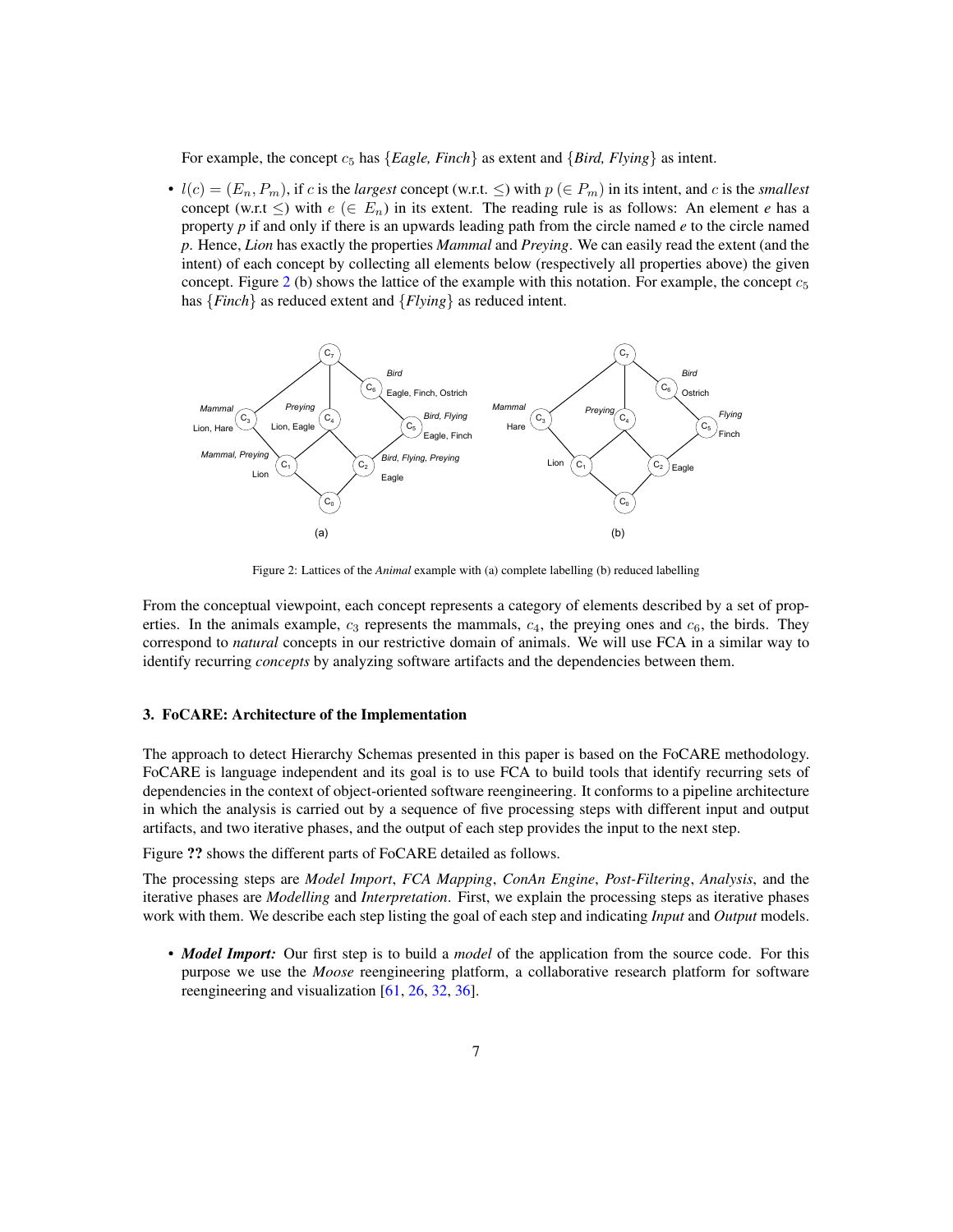

<span id="page-8-0"></span>Figure 3: The overall approach

*Moose* models the software artifacts of the target system as *language independent* source code level entities. This allows entities to be directly queried and interacted with, consequently providing a convenient way to query and navigate the model with metadescriptions [\[24\]](#page-37-7). Software models in *Moose* conform to the FAMIX family of language-independent metamodels for reengineering [\[20\]](#page-36-4). FAMIX is customized for various aspects of code representation (static, dynamic, history). FAMIX core, the metamodel we used in this paper, describes the static structure of software systems in terms of packages, classes, method, attribute, variable and their associated relationships (inheritance, access, and invocation).

*Input:* Source code of the application to analyze. *Output:* Moose model of the source code.

- *FCA Mapping:* An FCA Context (Elements, Properties, Incidence Table) is built, mapping from Moose model entities to FCA elements and properties. *Input:* Moose model of source code. *Output:* An FCA context (Elements, Properties, Incidence Table).
- *ConAn Engine:* Once the FCA elements and properties are defined, we run the *ConAn* engine. The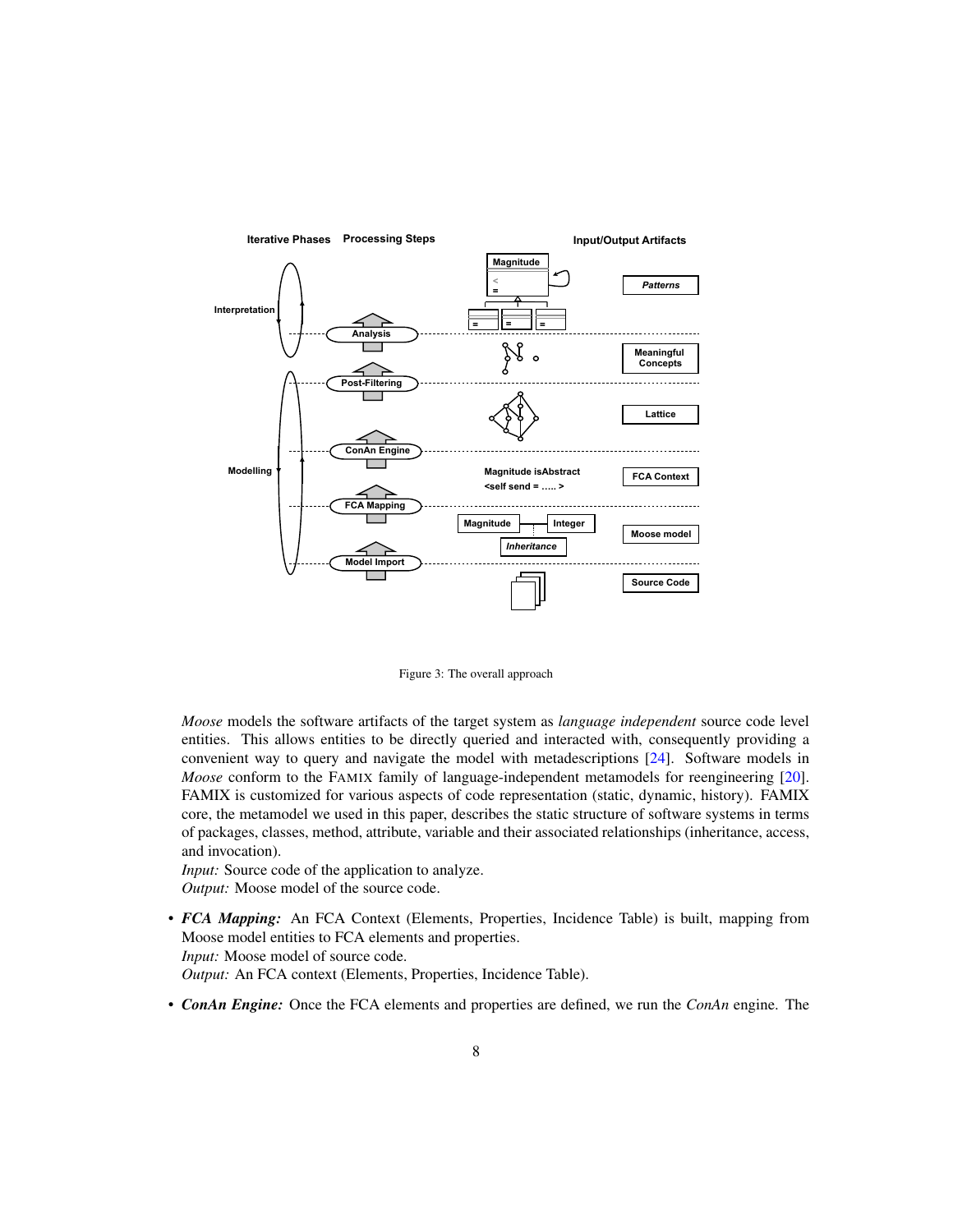*ConAn* engine is a black-box component implemented in VisualWorks 7 which runs the FCA algorithms to build the concepts and the lattice. *ConAn* applies the Ganter algorithm [\[30\]](#page-37-3) to build the concepts and our own implementation of the algorithm [\[5\]](#page-35-2) to build the lattice. *Input:* FCA Context (Elements, Properties, Incidence Table). *Output:* Lattice with Concepts.

- *Post-Filtering:* Once the concepts and the lattice are built, each concept constitutes a potential *candidate* for analysis. But not all the concepts are relevant. We have a *post-filtering* process, which is the last step performed by the tool. In this way we filter out meaningless concepts. *Input:* Lattice with Concepts. *Output:* Candidate Concepts.
- *Analysis:* In this step, the software engineer examines the candidate concepts resulting from the previous steps and uses them to explore the different *implicit* dependencies between the software entities and how they determine or affect the behavior of the system. *Input:* Candidate Concepts. *Output: Patterns* (in our specific case, Hierarchy Schemas).

A key aspect of FoCARE is that the engineer has to iterate over the modeling and the interpretation phases (see Figure ??) in order to find Hierarchy Schemas of interest for analyzing a class hierarchy. The *modeling* phase entails a process of experimentation with smaller case studies to find a suitable mapping from the source code model to FCA elements and properties. A particular challenge is to find a mapping that is efficient in terms of identifying meaningful concepts while minimizing the quantity of data to be processed.

In the *interpretation* phase, the output of the modeling phase is analyzed in order to interpret the resulting concepts in the context of the application domain. The useful concepts can then be flagged so that future occurrences can be automatically detected. As more case studies are analyzed, the set of identifiably useful concepts typically increases up to a certain point, and then stabilizes.

In Section [4](#page-9-0) we show how we instantiate our architecture to analyze class hierarchies and outline the key issues that must be addressed to use FoCARE in analyzing class hierarchies. *Model Import* is not described in Section [4](#page-9-0) because it is performed by MOOSE, a tool that supports automatically this phase in FoCARE. Thus, we only describe the *FCA Mapping*, *ConAn Engine*, *Post-Filtering* and *Analysis*.

## <span id="page-9-0"></span>4. Analyzing Class Hierarchies

If we knew which contracts between classes to expect in a given application (and how they are defined), we could use a query-based tool to identify their presence in the software. Unfortunately this is not possible since the range of possible contracts is completely open and therefore we cannot know their definitions (See Section [6\)](#page-25-0). For this reason, we need a technique that detects the presence of implicit patterns in the dependencies between classes.

The analysis of class hierarchies using FCA helps us to identify Hierarchy Schemas that will show us how the class hierarchies are designed and specifically how classes define their state and methods on their own and in terms of superclasses and subclasses. To detect these schemas, we must model class hierarchies in terms of FCA *elements* and their *properties*. Note that FCA is perfectly neutral in terms of what elements and properties represent. As a consequence we can choose how we model class hierarchies and the contracts (*i.e.*, concepts) we are looking for.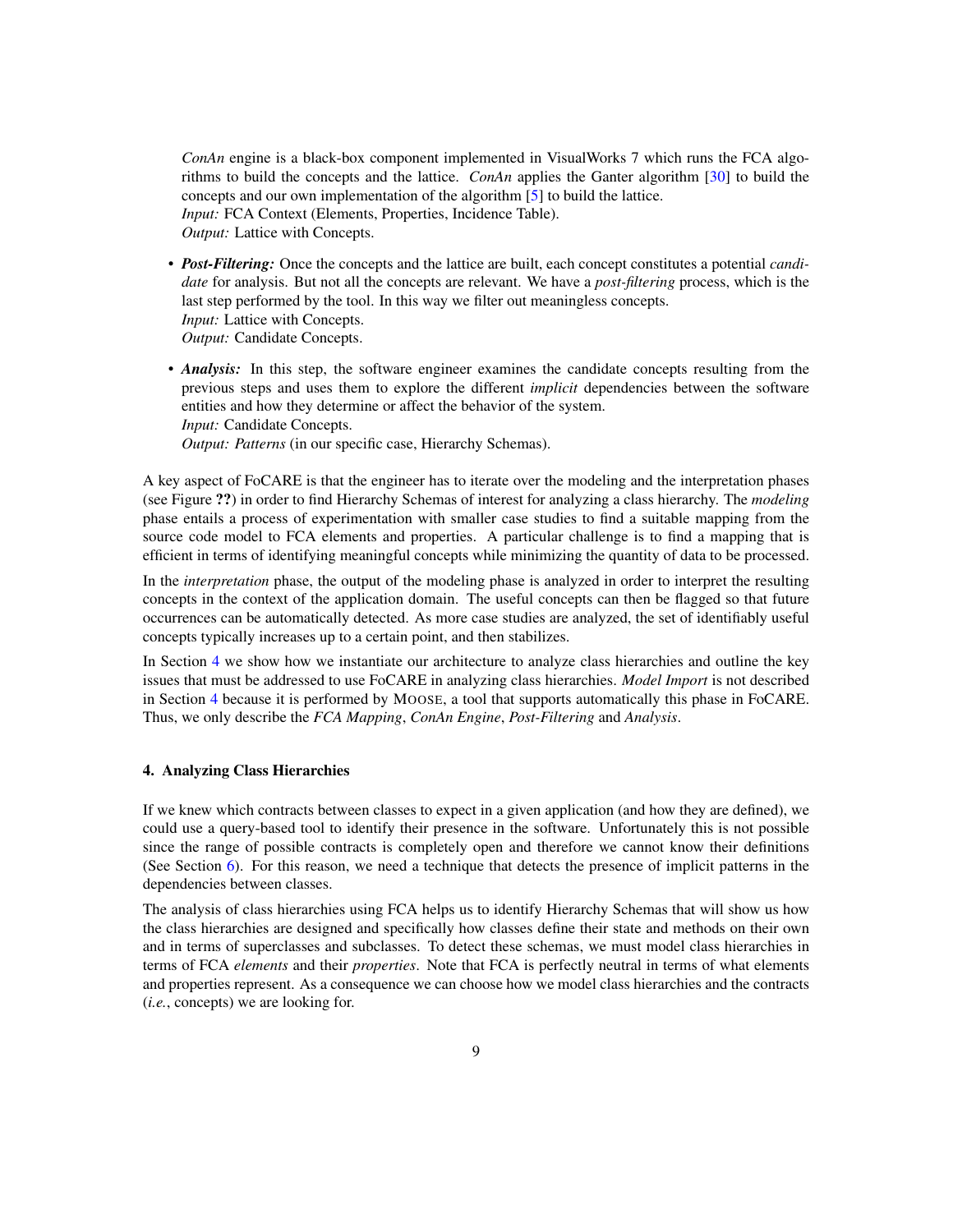We first describe how we build the corresponding elements and properties (Section [4.1\)](#page-10-0), the incidence table and the lattice (Section [4.2\)](#page-14-0). Then we show which conditions a candidate concept should fulfil to (Sec-tion [4.3\)](#page-15-0) and how recurring combinations of properties lead to the dependency schemas of interest (Section [4.4\)](#page-16-0). Figure [3](#page-8-0) shows a part of the *Smalltalk Collection* that we use as an example to show how we analyze a class hierarchy with our approach.



Figure 4: Example of a Class Hierarchy.

### <span id="page-10-0"></span>*4.1. FCA Mapping: Elements and Properties of Classes*

Let us analyze our goal illustrating what information we need. We use FCA to identify implicit contracts such as usage of the Template Method Design Pattern. In a Template Method, the elements of interest are methods of a class and its subclasses, and the properties we are interested in are the facts that the template method calls its hook method, that the hook method may be abstract in the superclass, and that the hook method is overridden in subclasses. We are also interested if methods access attributes in idiomatic ways, for example, if a subclass accesses an attribute defined in a superclass. In general we do not know what kinds of combinations of dependencies will be present, so we use FCA to detect which contracts are present as concepts, *i.e.*, as sets of elements with similar sets of properties.

*FCA Elements.* Since we want to analyze the inheritance dependencies within a class hierarchy, we build FCA elements using *self* and *super invocations* of methods and *accesses* to the attributes of the classes. We build the FCA elements as pairs of *(Invoking Class C, invoked method m)* and *(Accessing Class C, accessed attribute a)*. The pairs are interpreted as the method *m* is *invoked* in the class *C*, and the attribute *a* is accessed in the class *C* respectively. For example, the element (Col, removelfAbsent) (shown in Table [1\)](#page-6-1) represents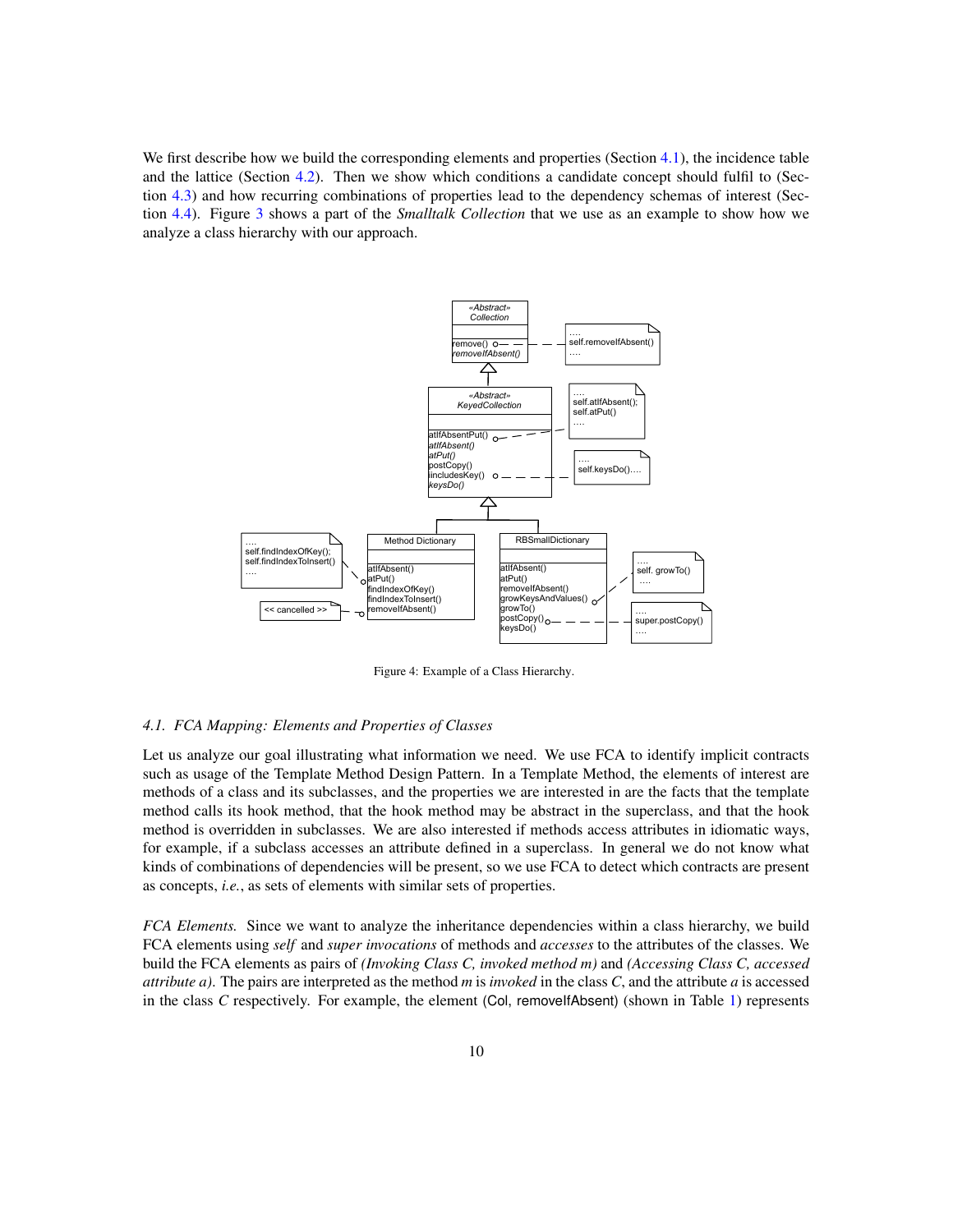that the method removeIfAbsent is called in the class Collection. We abbreviate the names of the classes in the incidence table and in the lattice (as explained in Section [4.2\)](#page-14-0). The abbreviated names are Col, for Collection, KC, for KeyedCollection, MD, for MethodDictionary, and RBD, for RBSmallDictionary.

Table [1](#page-6-1) shows the elements in our sample class hierarchy (shown in Figure [3\)](#page-8-0). They are (Col, removelfAbsent), (KC, atlfAbsent), (KC, atPut), (MD, findIndexOfKey), (MD, findIndexToInsert), (RBD, growTo), (RBD, postCopy) and (KC, keysDo).

From FCA representation viewpoint, we do not consider the name of the caller or accessor method as a part of the FCA elements representing invocations or accesses. For example, the FCA element (Col, removeIfAbsent) should be (Collection, *remove*, removeIfAbsent) if we kept the caller method. Instead we just keep (Col, removeIfAbsent). This decision is made to reduce the number of generated FCA elements (hence, noise) in the results. Let us imagine that there is another method *m* that also calls removeIfAbsent in Collection, then we would have (Collection,  $remove$ , removelfAbsent) and (Collection,  $m$ , removelfAbsent) as FCA elements. The explosion in the number of FCA elements can also generate problems in lattice computation time. As we are interested in the hierarchy dependencies between classes, we just keep one representative in these specific cases. We select (Col, removelfAbsent), which represents all the calls made to removelfAbsent in the class Collection.

*FCA Properties.* In order to define specific properties for each type of element: *invocations* and *accesses*, first we extract some *facts* regarding the code but obtained from Moose model. These facts characterize the dependencies between the class that *defines* a method based on method invocation or an attribute based on its access within a class. Let us see which are the mentioned facts.

Consider the elements  $(C,m)$  and  $(C,a)$  that represent an invocation or an access in class C, and the classes  $C_1$  related to  $C$ , then the facts are:

Applied to attribute and accesses:

- C *accesses* a *via accessors*
- C *accesses* a *without accessors*
- C *defines* a

Applied to methods and invocations:

- C *invokes* m *via self*
- C *invokes* m *via super*
- C *delegates* m *via super* (This case is a specific case of the *invokes via super*. It happens when the called message has the same name as the invoker method, in this case  $m$ ).
- m *is abstract* in C
- m *is concrete* in C
- $m$  is cancelled <sup>4</sup> in C

Applied to both types of elements:

<sup>&</sup>lt;sup>4</sup>In Smalltalk it is possible to "cancel" a method inherited from a superclass by causing it to raise an exception, effectively undefining it. In languages where this is not possible, this property can simply be ignored.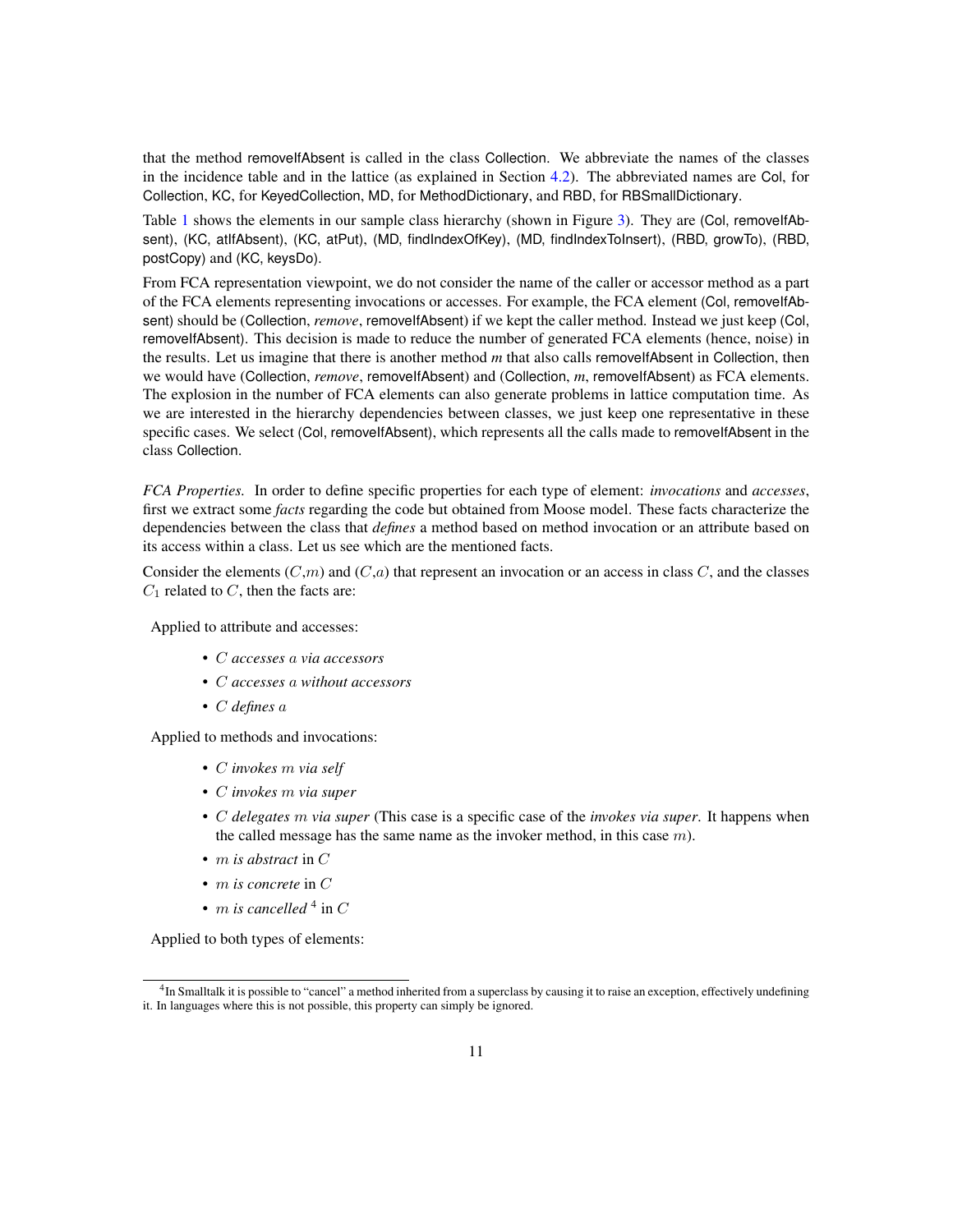- $C_1$  *is ancestor of*  $C$
- $C_1$  *is descendant of*  $C$

Let us enumerate some facts that we identify in the example of Figure [3:](#page-8-0)

- RBSmallDictionary *invokes* growTo,
- postCopy *is concrete* in RBSmallDictionary,
- atPut *is abstract* in KeyedCollection,
- removeIfAbsent *is cancelled* in MethodDictionary,
- Collection *is ancestor of* KeyedCollection,
- KeyedCollection *is ancestor of* RBSmallDictionary,
- MethodDictionary *is descendant of* KeyedCollection,
- RBSmallDictionary *invokes* postCopy *via super*,
- KeyedCollection *invokes* atPut *via self* .

We directly adopt some of these facts as properties, and we also combine some of them to obtain the final set of FCA properties. When building FCA elements, we restrict our analysis to *self* and *super* invocations of methods because we want to analyze inheritance dependencies within a class hierarchy. Therefore, the following facts are amongst those that we adopt directly:

- C *invokes* m *via self*
- C *invokes* m *via super*
- C *delegates* m *via super*

For example, Figure [3](#page-8-0) shows that KeyedCollection *invokes* atPut *via self* and that RBSmallDictionary *invokes* postCopy *via super*.

The remaining facts are combined to generate the following FCA properties. The left part of the assertion corresponds to FCA property and the right part corresponds to the definition based on the combination of the facts. For example, the property m *is concrete in ancestor*  $C_1$  *of*  $C$  is defined by the combination of the facts C *invokes*  $m$ ,  $C_1$  *defines*  $m$ ,  $m$  *is concrete* in  $C_1$  and  $C_1$  *is ancestor of*  $C$ .

- C *accesses local state* (*via accessors* or *without accessors*) = C *accesses* a and C *defines* a
- C *accesses state in Ancestor*  $C_1$  (*via accessors* or *without accessors*) = C *accesses*  $a, C_1$  *is ancestor of*  $C$  and  $C_1$  *defines*  $a$
- m *is concrete locally* = C *invokes* m and m *is concrete* in C (Two more properties can be built using *is abstract* or *is cancelled* instead of *is concrete*)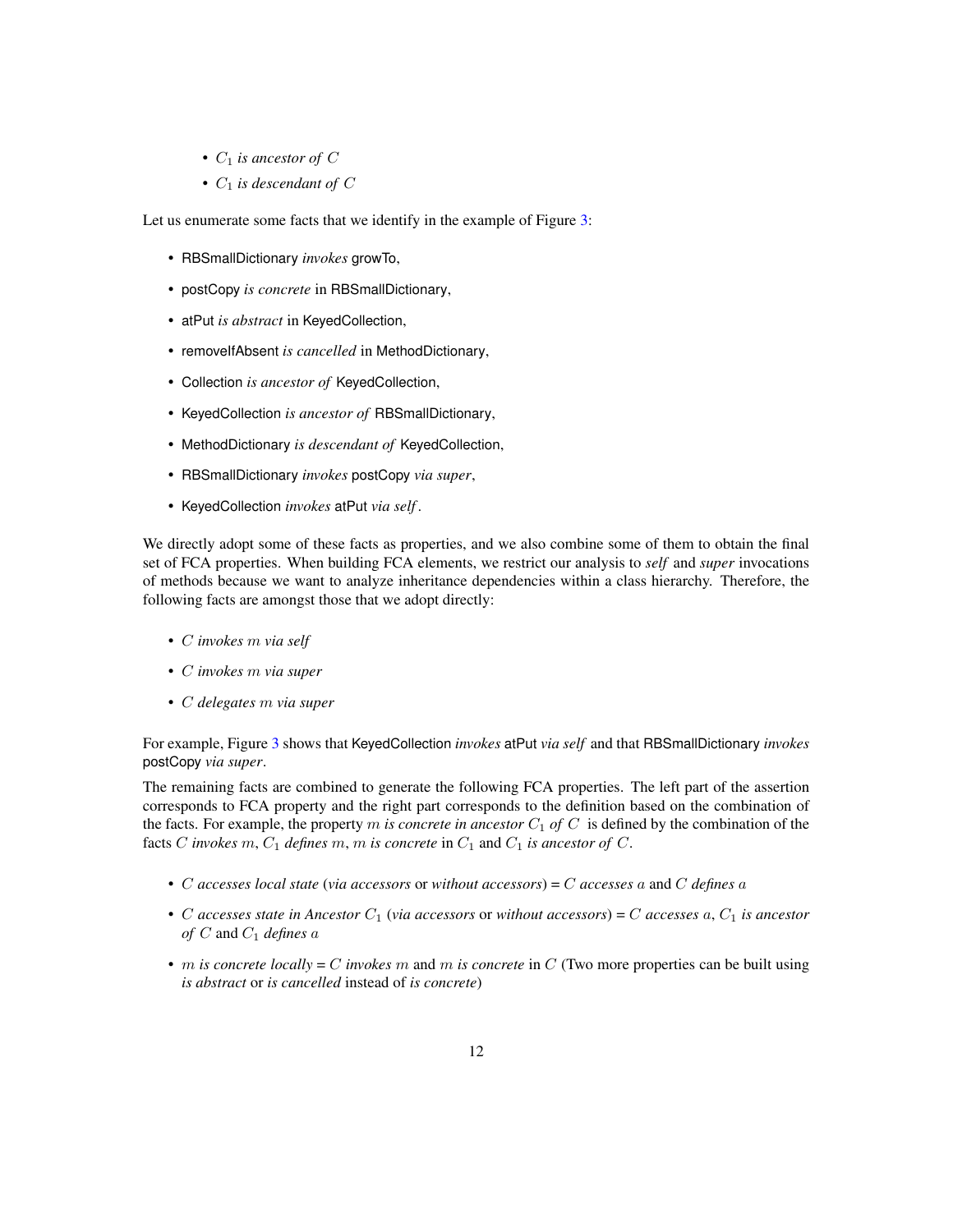- m *is concrete in ancestor*  $C_1$  *of*  $C = C$  *invokes*  $m$ ,  $m$  *is concrete* in  $C_1$  and  $C_1$  *is ancestor of*  $C$  (Two more properties can be built using *is abstract* or *is cancelled* instead of *is concrete*)
- m *is concrete in descendant*  $C_1$  *of*  $C = C$  *invokes*  $m$ ,  $m$  *is concrete* in  $C_1$  and  $C_1$  *is descendant of*  $C$ (Two more properties can be built using *is abstract* or *is cancelled* instead of *is concrete*)

We have 14 FCA properties in total in our approach.

Let us consider the properties identified in the example of Figure [3.](#page-8-0)

- removeIfAbsent *is cancelled in descendant* MethodDictionary *of* Collection = Collection *invokes* removeIfAbsent, removeIfAbsent *is cancelled* in MethodDictionary and MethodDictionary *is descendant of* Collection
- postCopy *is concrete in ancestor* KeyedCollection *of* RBSmallDictionary = RBSmallDictionary *invokes* postCopy, postCopy *is concrete* in KeyedCollection and KeyedCollection *is ancestor of* RBSmallDictionary
- atPut *is abstract locally* = KeyedCollection *invokes* atPut and atPut *is abstract* in KeyedCollection

From the FCA representation viewpoint, the format of the some properties will change compared to the format used in our previous explanation. When building the incidence table, the main idea is to check if the element *e* fulfils (or not) a property *p*, such as *p(e)*.

- The properties involving *self*, *super* and *delegates* sends are formulated similarly to *invoked via self*, *invoked via super* and *delegated via super* as presented previously.
- The property involving local state or behavior (for example, *accesses local state*) will not denote any explicit class because in our interpretation the class in the property is the same as mentioned in the element. For example, atPut *is abstract locally* means that the element (KeyedCollection, atPut) fulfills the property *is abstract locally* if KeyedCollection *invokes* atPut, KeyedCollection *defines* atPut and atPut *is abstract* in KeyedCollection.
- However, when the property involves an ancestor or descendant class, the property is slightly different. For example, if we see the expression postCopy *is concrete in ancestor* KeyedCollection *of* RBSmall-Dictionary, we observe that the class RBSmallDictionary of the element (RBD, postCopy) seems to be part of the property, but in fact the expression mixes the information regarding the element (RBD, postCopy) and the property *is concrete in ancestor KeyedCollection.* Thus, when the property involves an ancestor or a descendant related to an element  $(C,m)$  or  $(C,a)$ , the property keeps the ancestor or descendant classname.

Thus, the properties in our sample example (shown in Table [1\)](#page-6-1) are *invoked via self*, *invoked via super*, *is abstract locally*, *is concrete locally*, *is concrete in descendant* RBD, *is concrete in descendant* MD, *is cancelled in descendant* MD and *is concrete in ancestor* KC. The first four properties do not have an explicit class, and the other three involve an ancestor or descendant class of the elements.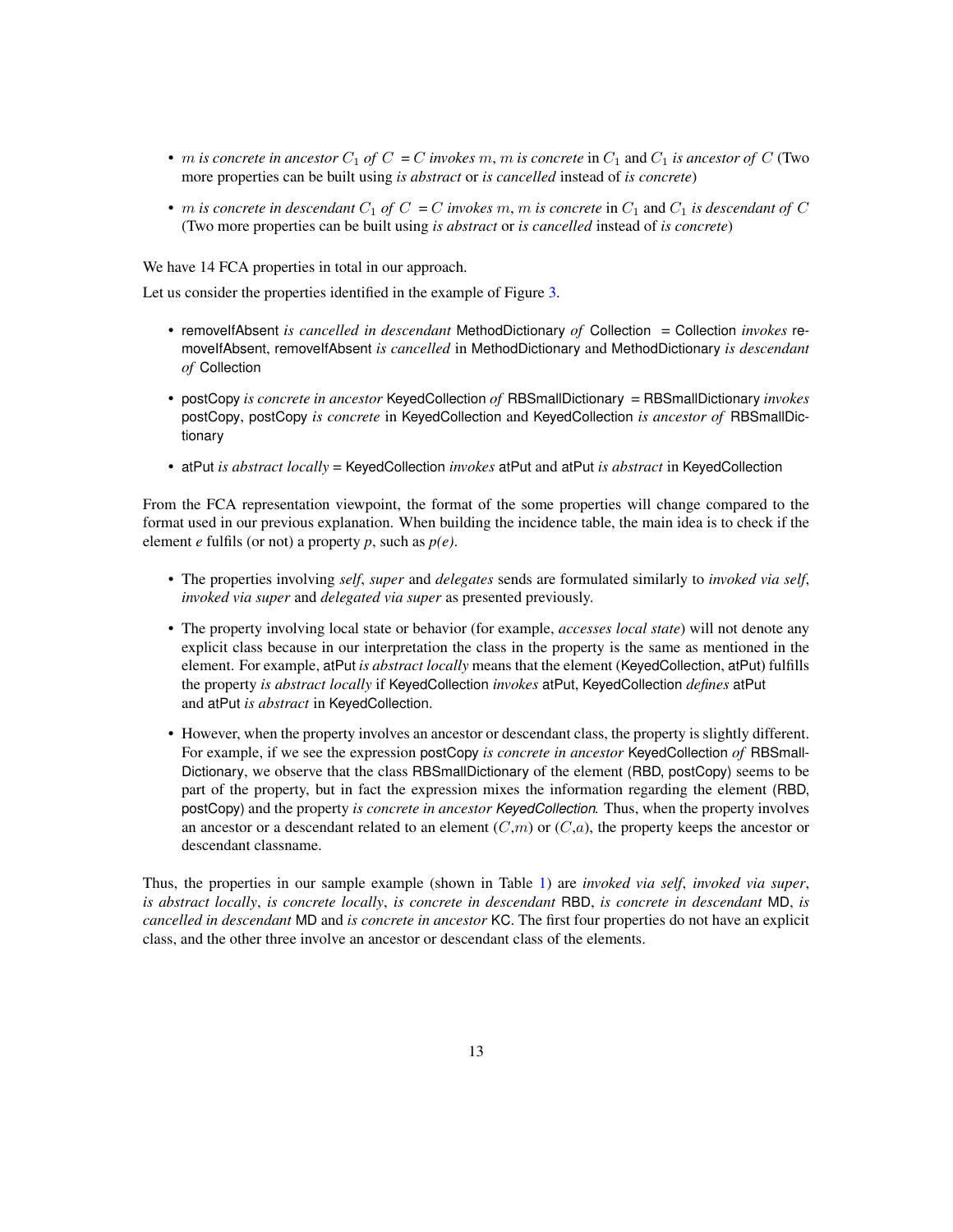#### <span id="page-14-0"></span>*4.2. Incidence Table and Lattice Construction*

Once the elements and properties are chosen, we build the corresponding incidence table (shown in Table [1\)](#page-6-1) and calculate the lattice (shown in Figure ??).

In our specific approach, the FCA elements are *self* and *super* invocations of methods and accesses to attributes of the classes in a class hierarchy expressed as pairs of *(Invoking Class C, invoked method m)* and *(Accessing Class C, accessed attribute a)*. And the FCA properties identify dependencies between the class that *defines* a method based on method invocation or an attribute based on its access within a class.

|                         | invoked via self | invoked via super | is abstract locally | is concrete locally | is concrete in descendant RBD | is concrete in descendant MD | cancelled in descendant MD<br>Š. | is concrete in ancestor KC |
|-------------------------|------------------|-------------------|---------------------|---------------------|-------------------------------|------------------------------|----------------------------------|----------------------------|
| (Col, removelfAbsent)   | $\mathbf X$      |                   | X                   |                     | X                             |                              | X                                |                            |
| (KC, atlfAbsent)        | X                |                   | X                   |                     | X                             | X                            |                                  |                            |
| (KC, artPut)            | X                |                   | X                   |                     | X                             | X                            |                                  |                            |
| (MD, findIndexOfKey)    | X                |                   |                     | X                   |                               |                              |                                  |                            |
| (MD, findIndexToInsert) | X                |                   |                     | X                   |                               |                              |                                  |                            |
| (RBD, growTo)           | X                |                   |                     | X                   |                               |                              |                                  |                            |
| (RBD, postCopy)         |                  | X                 |                     |                     |                               |                              |                                  | X                          |
| (KC, keysDo)            | X                |                   | X                   |                     | X                             |                              |                                  |                            |

<span id="page-14-1"></span>Table 2: Incidence relation of Class Hierarchy Example

Regarding the elements, as explained previously, we just keep one representative of each call/access in a class (the first one that we found when analyzing the subject system). This means that if we have several calls to the method m or accesses to the attribute a in several methods of the class  $C$ , we just keep one representative of  $m$  or  $a$  related to the class  $C$ . This way, we avoid repeated information in the incidence table, and reduce the amount of data to deal with in the lattice.

Regarding the properties, if they do not have a corresponding invoked method or an accessed attribute that fulfils them, we do not use them in the incidence table. In our case, we do not have the property *is cancelled locally* because there is no invoked method in one class that has a cancelled definition in the same class. Neither we have, for example, the property *is concrete in ancestor* Collection, because there is no invoked method in one subclass of Collection that has the respective concrete definition in Collection.

From the viewpoint of FCA, we ease the lattice understanding using a *combined labelling* of the concepts in the lattice. We use a complete label in the intent, and a reduced label in the extent of the concepts, because we are interested in identifying the set of most restrictive properties that characterizes each invocation or each access. For example, Figure [5](#page-15-1) shows the concepts  $c_5$ ,  $c_6$  and  $c_7$  with *complete* and *reduced* labelling. If we used the *complete* label in the extent of the concepts and we analyzed  $c_5$ , we could say a *candidate schema*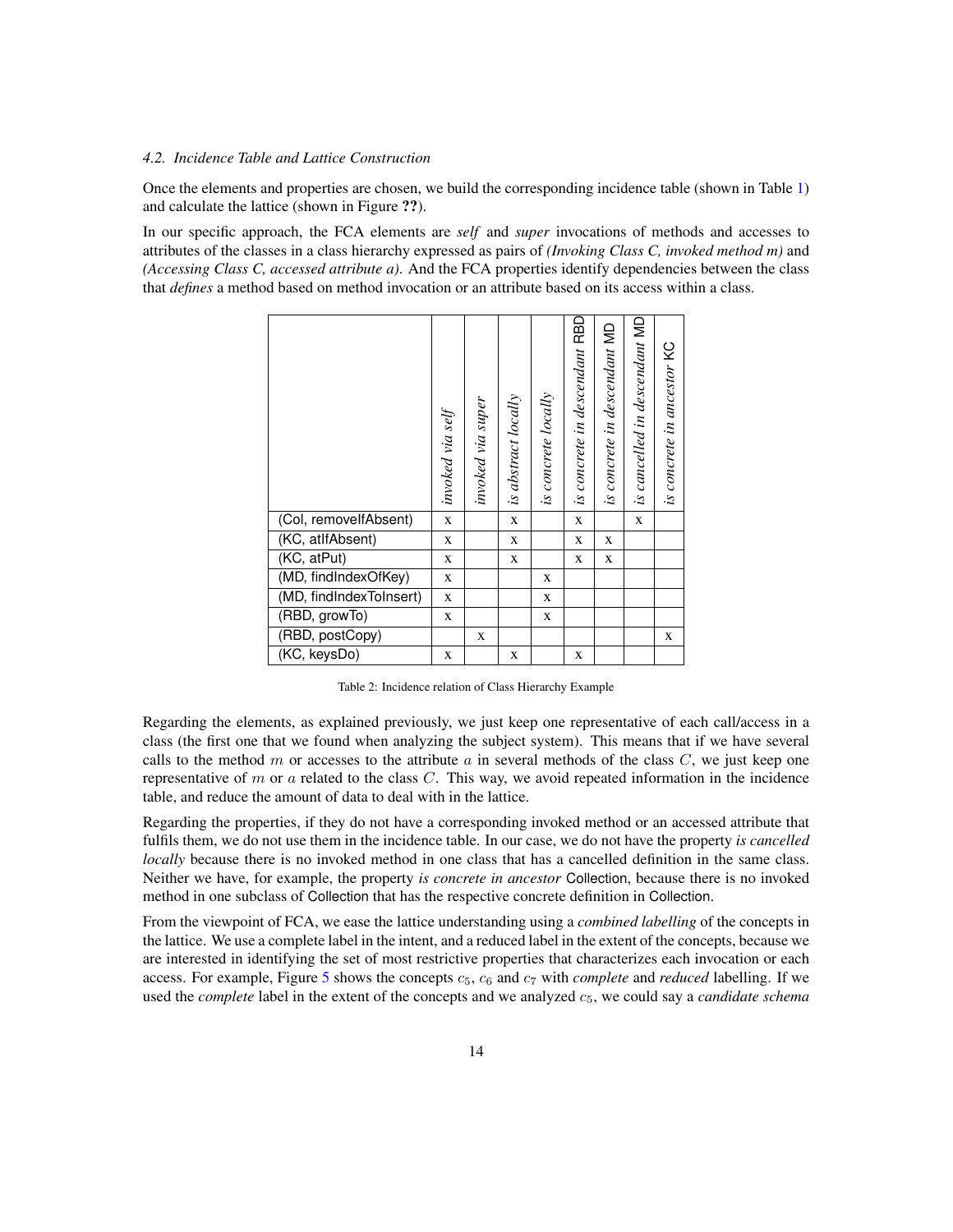

<span id="page-15-1"></span>Figure 5: Lattice calculated from the incidence table (shown in Table [1\)](#page-6-1) of Class Hierarchy Example

(described by  $c_5$ ) contains (Col, removelfAbsent), (KC, atIfAbsent), (KC, atPut)and (KC, keysDo) because they fulfill the set of properties {*invoked via self*, *is concrete in descendant* RBD, *is abstract locally*}. But in fact, the elements (Col, removeIfAbsent)and (KC, atIfAbsent) are also contained in the *candidate schema* (described by  $c_7$ ), and (KC, atPut) is contained in one described by  $c_6$ . We need every element to be an instance of only one *schema* with most of the properties that characterizes it. The *reduced* labelling of the extent reveals this specific information. On the other hand, if we kept the *reduced* labelling in the intent, we would have that navigate through all the parent chain of concepts to recover the information. For example, identifying the properties of concept  $c_6$  with *reduced* labelling implies to recover also the properties of  $c_5$ . As we are interested in the complete definition of *candidate* schema, the *complete* labelling reveals this information. With this *combined labelling*, we make sure that an invocation or an access is involved in only one candidate schema (that means that only one is contained in one *Hierarchy Schema*), and that we contain the definition of each *potential* schema in the concept itself.

#### <span id="page-15-0"></span>*4.3. Identifying Meaningful Concepts*

Once the lattice is computed, we apply specific filtering criteria to identify the *candidate* concepts for describing Hierarchy Schemas. The applied criteria comprises the following rules:

- Regarding the concepts, we keep only those concepts with a non-empty extent in the combined labelling. This means that if an invocation is contained in more than one concept, we will just keep the concept that identifies the most restrictive schema.
- Regarding the invocations in a class hierarchy, and the dependencies between the different classes, all the meaningful concepts must show information about at least one of the 3 dependencies: *local*, *ancestor* and *descendant*, and have at least one property of the set {*invoked via self*, *invoked via super*, *delegated via super*}. Thus, the minimal information shown by a concept is how the methods are invoked and where they are implemented. Most schemas show several properties of the first set {local, ancestor, descendant}, generating interesting schemas that show how different classes in the hierarchy are related.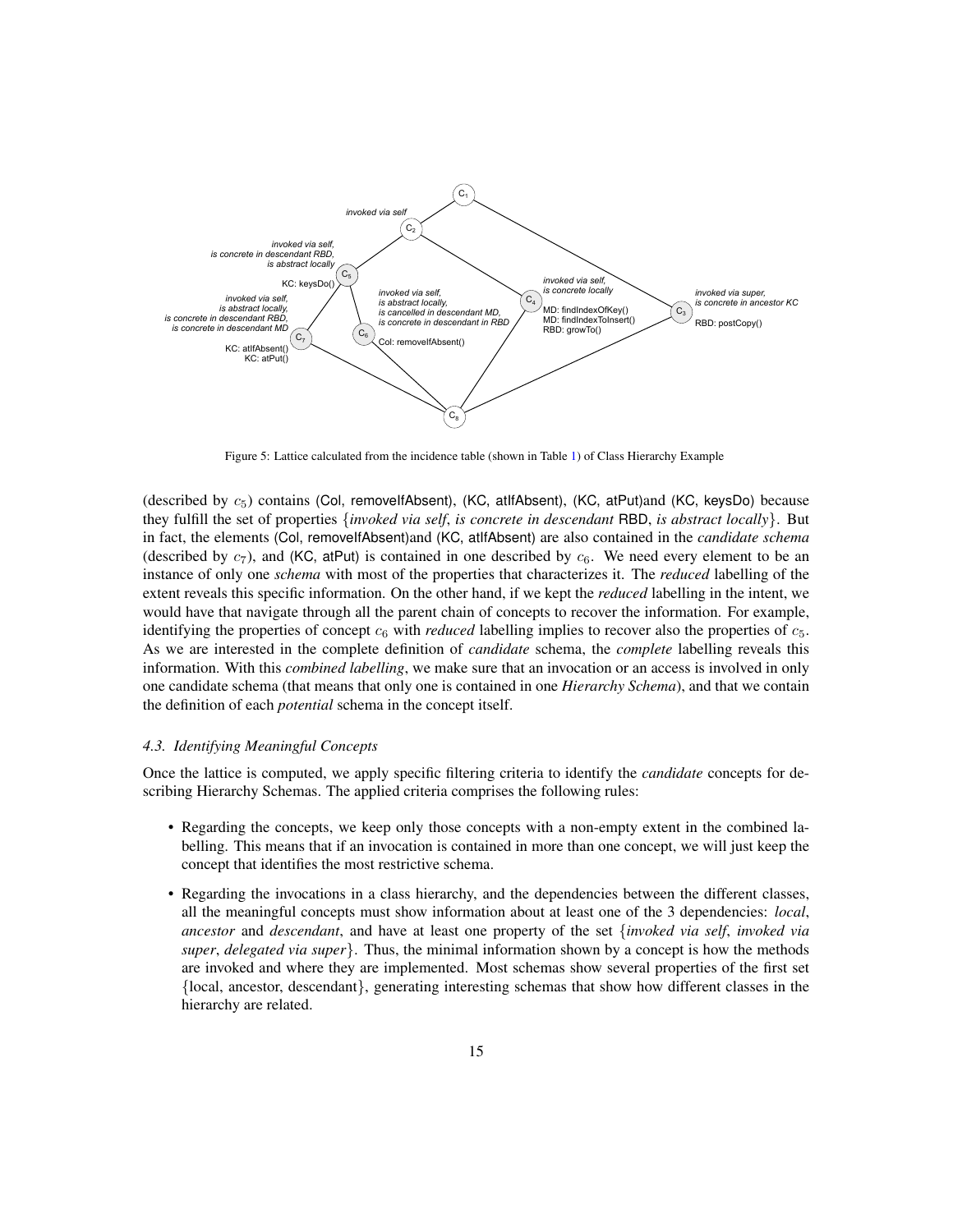

<span id="page-16-1"></span>Figure 6: Complete and Reduced labelling of concepts  $c_5$ ,  $c_6$  and  $c_7$ 

• Regarding the accesses to attributes in a class hierarchy, the meaningful concepts must show at least one of the following dependencies: {accesses local state without accessors, accesses local state with accessors, accesses state without accessors in ancestor }, and can show some dependencies of the complete set of {local, ancestor, descendant, invoked via self, invoked via super, delegated via super}.

The rest of the concepts are discarded. Thus, from our concepts in Figure ??, we keep the concepts  $c_3$ ,  $c_4$ ,  $c_5$ ,  $c_6$ , and  $c_7$  which fulfil the conditions described previously, and we discard the concepts  $c_1$ ,  $c_2$  and  $c_8$ .

#### <span id="page-16-0"></span>*4.4. Hierarchy Schemas*

Hierarchy Schemas are built using the set of properties of the filtered concepts of the previous step. Let us see two examples

- The set of properties  $\{invoked\ via\ self, \ is\ abstract\ locally, \ is\ concrete\ in\ descendant\ C_1\}$  which element  $(C,m)$  fulfils, shows that the class C invokes methods m via self that is defined as abstract in the class  $C$ , and that is implemented as concrete ones in the descendant  $C_1$ . This concept reveals a good practice using a *Template Method* showing that the superclass defines the behavior skeleton of the subclasses. Figure [6](#page-16-1) shows this schema in our example represented in the concept  $c_7$ .
- The set of properties  $\{invoked\ via\ self, \ is\ abstract\ locally, \ is\ concrete\ in\ descendant\ C_1, \ m\ is\ can\$ *celled in descendant*  $C_2$ } which element *(C,m)* fulfils, shows that the class C defines a protocol that subclasses should implement, but the subclass  $C_2$  cancels partially the inherited protocol. This set shows a bad coding practice, because it is based on an inappropriate use of subclassing. Figure [7](#page-19-0) shows this schema in our example represented in the concept  $c_6$ .

Based on the interpretation of the set of properties contained in the concepts, we have named each *Hierarchy Schema* and we have categorized these into three groups: *Classical*, *Irregular* and *"Bad Smell"*. In the following we describe each category and we detail each specific schema with a description and the set of dependencies that define them as concepts in the lattice. In some cases, we observe that several sets of dependencies can define the same schema. Note that we use the notation  $C_n$  or  $C_n$  (n: 1 ..m) to indicate the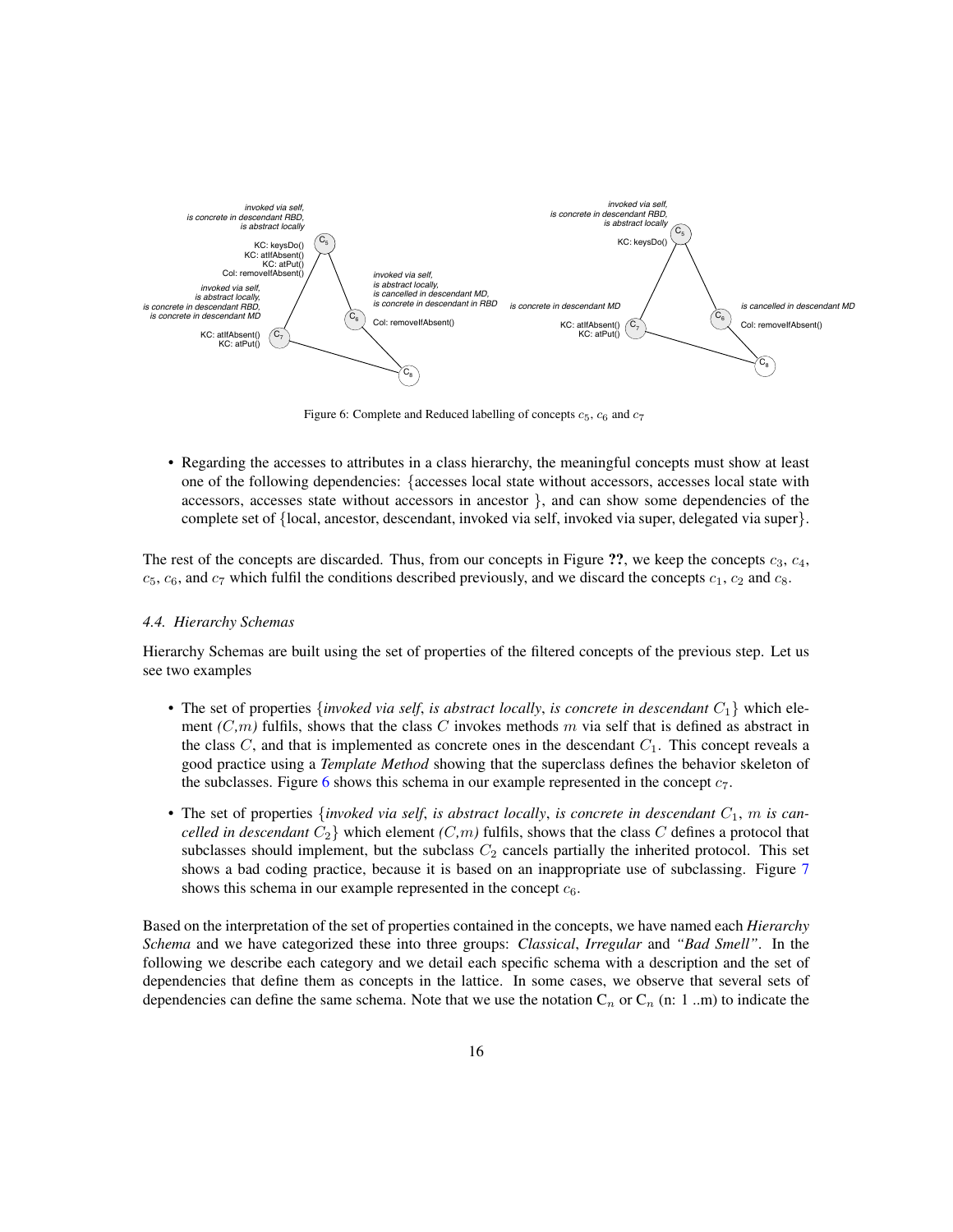(ancestor or descendant) class(es) related to the invoker class of the invocations or accesses. Unless stated explicitly, ancestor or descendant classes are not necessary direct ones.

| Name                              | Description                                                              |  |  |  |
|-----------------------------------|--------------------------------------------------------------------------|--|--|--|
| <b>Classical</b>                  |                                                                          |  |  |  |
| <b>Local Direct State Access</b>  | Identifies methods that directly access instance variables. Vari-        |  |  |  |
|                                   | <i>ations:</i> using or not using accessors.                             |  |  |  |
|                                   | Properties: (1) accesses local state without accessors, (2) ac-          |  |  |  |
|                                   | cesses local state with accessors.                                       |  |  |  |
| <b>Local Behavior</b>             | Identifies methods defined and used in the class that are not            |  |  |  |
|                                   | overridden in subclasses. Often represent internal class behav-          |  |  |  |
|                                   | ior.                                                                     |  |  |  |
|                                   | Properties: invoked via self, is concrete locally                        |  |  |  |
| Template And Hook                 | Identifies methods that define template and hook methods. Vari-          |  |  |  |
|                                   | ations: default hooks are abstract or represent a default behav-         |  |  |  |
|                                   | ior.                                                                     |  |  |  |
|                                   | Properties: <i>invoked via self, is abstract locally, is concrete in</i> |  |  |  |
|                                   | descendant $C_n$ .                                                       |  |  |  |
| Redefined Concrete Behavior       | Identifies concrete inherited methods that are redefined in the          |  |  |  |
|                                   | class or in the subclasses.                                              |  |  |  |
|                                   | Properties: invoked via self, is concrete locally, is concrete in        |  |  |  |
|                                   | ancestor $C_m$ , (2) invoked via self, is concrete in descendant $C_n$ , |  |  |  |
|                                   | is concrete in ancestor $C_m$ .                                          |  |  |  |
| <b>Extended Concrete Behavior</b> | Identifies concrete inherited methods that are extended in the           |  |  |  |
|                                   | class (only <i>super</i> send).                                          |  |  |  |
|                                   | Properties: delegated via super, is concrete locally, is concrete        |  |  |  |
|                                   | in ancestor $C_n$ .                                                      |  |  |  |
| Reuse of Superclass/State Be-     | Identifies concrete methods that invoke superclass methods by            |  |  |  |
| havior                            | self or super sends. Variation: Extended Concrete Behavior.              |  |  |  |
|                                   | Properties: (1) invoked via self, is concrete in ancestor $C_n$ , (2)    |  |  |  |
|                                   | invoked via super, is concrete in ancestor $C_n$ , (3) accesses state    |  |  |  |
|                                   | with accessors in $C_n$ (n: 1 .m).                                       |  |  |  |
| Local Behavior overridden in      | Identifies methods that are overridden in subclasses.                    |  |  |  |
| <b>Subclasses</b>                 |                                                                          |  |  |  |
|                                   | Properties: invoked via self, is concrete locally, is concrete in        |  |  |  |
|                                   | descendant $C_n$ .                                                       |  |  |  |

• *Classical* Schemas represent *common* idioms/styles that are used to build and extend a class hierarchy, *i.e.*, *best practices* identified by existing literature [\[8,](#page-35-3) [43,](#page-38-2) [67\]](#page-40-6).

• *"Bad Smell"* Schemas represent doubtful designs decisions used to build a hierarchy. They are frequently a sign that some parts should be completely changed or even rewritten from scratch.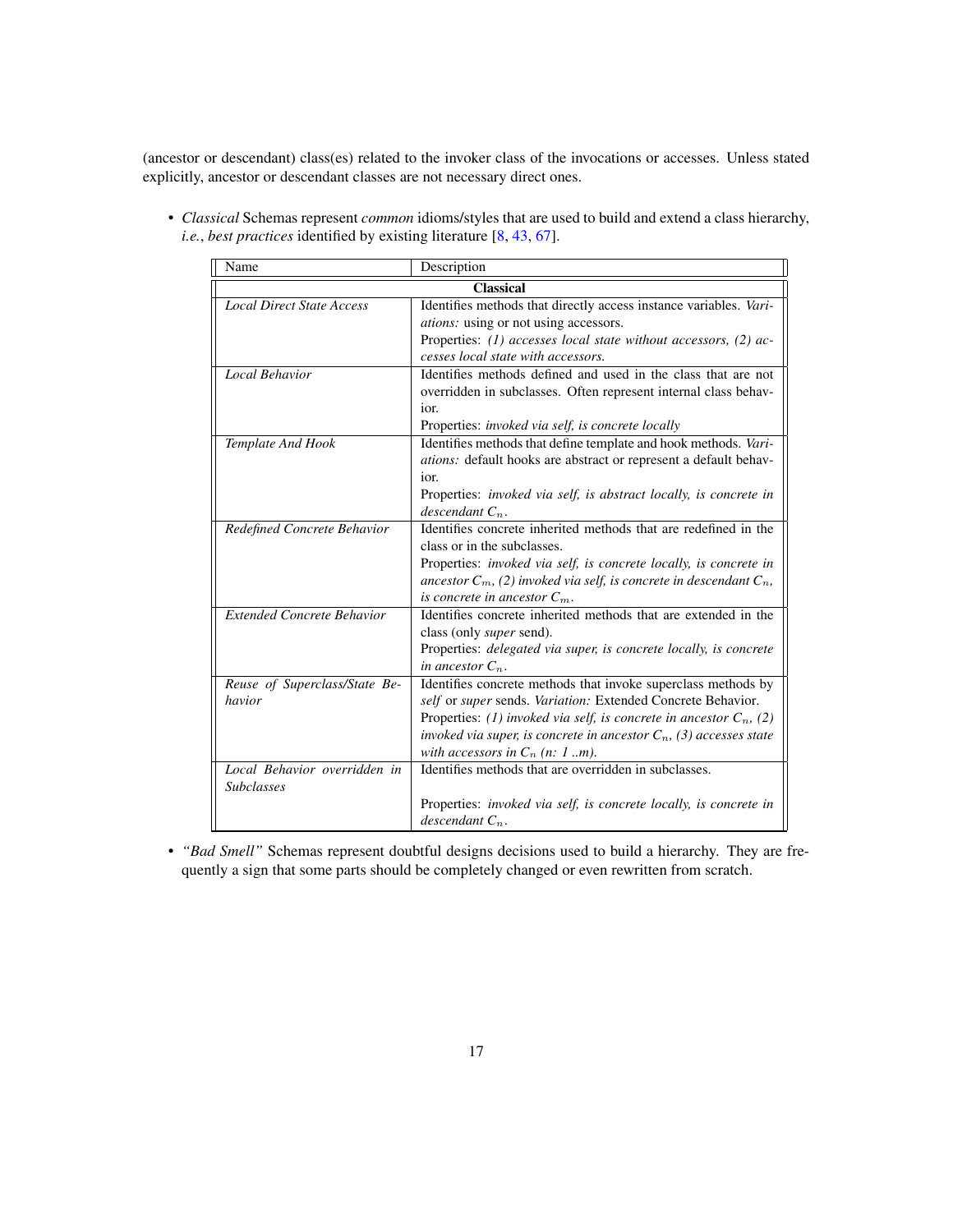| Name                                | Description                                                                      |  |  |  |
|-------------------------------------|----------------------------------------------------------------------------------|--|--|--|
| <b>Bad Smells</b>                   |                                                                                  |  |  |  |
| <b>Ancestor Direct State Access</b> | Identifies methods that directly access the instance variable of                 |  |  |  |
|                                     | an ancestor, bypassing any accessors. This schema is the con-                    |  |  |  |
|                                     | sequence of bad use of Reuse of Superclass/State Behavior re-                    |  |  |  |
|                                     | garding the ancestor state.                                                      |  |  |  |
|                                     | Properties: accesses state without accessors in ancestor $C_n$ (n:               |  |  |  |
|                                     | $1 \ldots m$ )                                                                   |  |  |  |
| Cancelled Local Behavior but        | Identifies concrete inherited methods whose behavior is can-                     |  |  |  |
| <b>Superclass Reuse</b>             | celled in the class but whose corresponding superclass behavior                  |  |  |  |
|                                     | is invoked <i>i.e.</i> , via a <i>super</i> send from a different method. This   |  |  |  |
|                                     | workaround is a common sign of difficulty improperly factoring                   |  |  |  |
|                                     | out common behaviour.                                                            |  |  |  |
|                                     | Properties: invoked via super, is cancelled locally, is concrete in              |  |  |  |
|                                     | ancestor $C_n$ (n: 1.m)                                                          |  |  |  |
| <b>Abstracting Concrete Methods</b> | Identifies abstract methods overriding concrete ones.                            |  |  |  |
|                                     | Properties: (1) invoked via self, is concrete locally, is abstract               |  |  |  |
|                                     | in descendant $C_n$ (n: 1 m) (2) invoked via super, is abstract                  |  |  |  |
|                                     | locally, is concrete in ancestor $C_n$ (n: 1 .m)                                 |  |  |  |
| Cancelled Local or Inherited        | Identifies concrete local or inherited methods that are invoked                  |  |  |  |
| <b>Behavior</b>                     | i.e., via self send in a class or its superclasses, but are cancelled            |  |  |  |
|                                     | in subclasses. Method cancellation is a sign of inheritance for                  |  |  |  |
|                                     | code reuse without regard for subtyping.                                         |  |  |  |
|                                     | Properties: (1) invoked via self, is cancelled locally, is concrete              |  |  |  |
|                                     | in ancestor $C_n$ , (2) invoked via self, is concrete locally, is can-           |  |  |  |
|                                     | celled in descendant $C_n$                                                       |  |  |  |
| Broken super send Chain             | Identifies methods that are extended ( <i>i.e.</i> , via a <i>super</i> send) at |  |  |  |
|                                     | some point in the hierarchy, but are then simply overridden                      |  |  |  |
|                                     | lower in the hierarchy. This can be the sign of a broken sub-                    |  |  |  |
|                                     | classing contract.                                                               |  |  |  |
|                                     | Properties: delegated via super, is concrete locally, is concrete                |  |  |  |
|                                     | in ancestor $C_n$ .                                                              |  |  |  |

• *Irregular* Schemas represent *irregular* situations used to build the hierarchy. Often the implementation can be improved using minimal changes. They are less serious than *"Bad Smell"* schemas.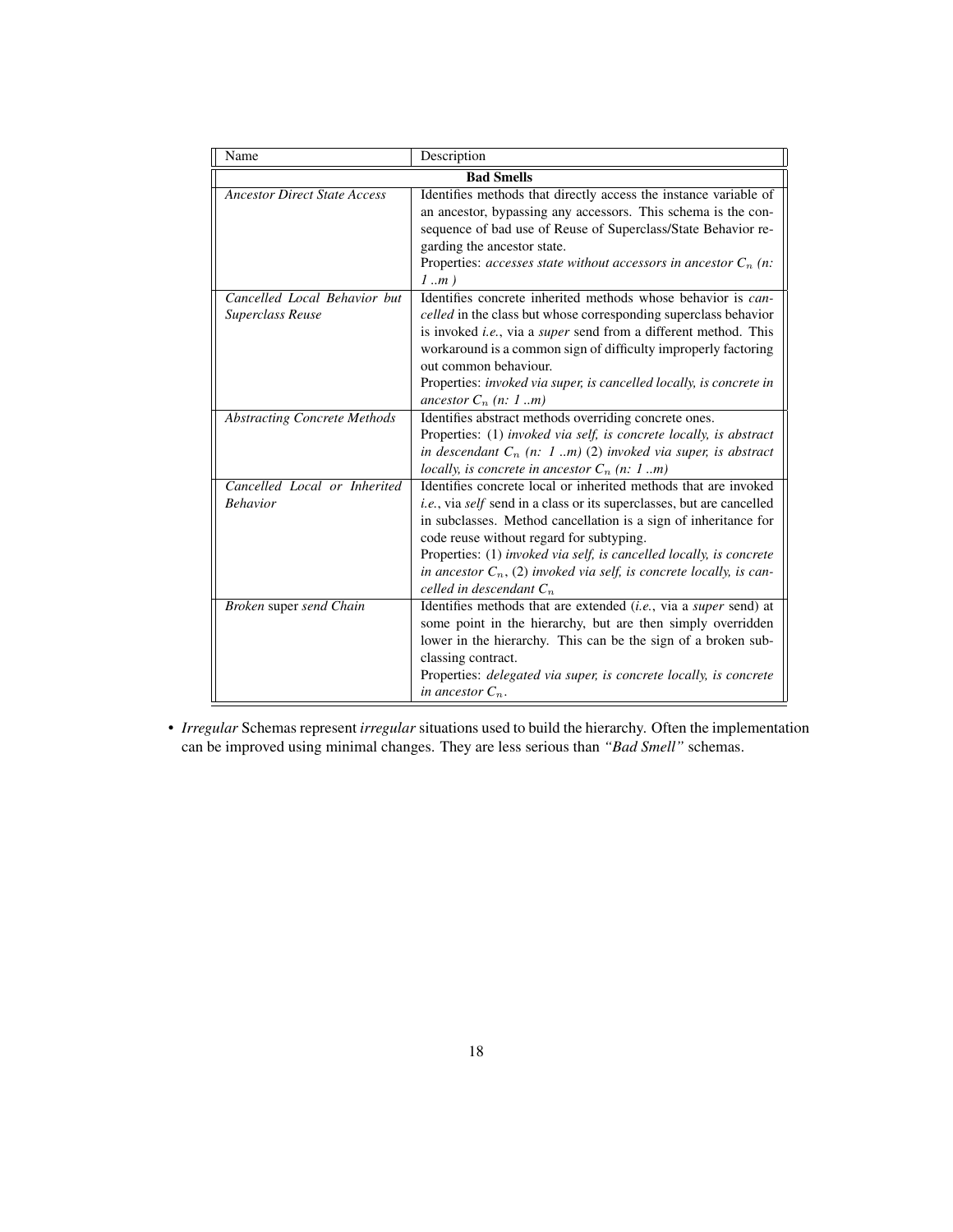| Name                                            | Description                                                                                                                                                                                                                                                                                                                                                                                                                                      |  |  |
|-------------------------------------------------|--------------------------------------------------------------------------------------------------------------------------------------------------------------------------------------------------------------------------------------------------------------------------------------------------------------------------------------------------------------------------------------------------------------------------------------------------|--|--|
| <b>Irregularities</b>                           |                                                                                                                                                                                                                                                                                                                                                                                                                                                  |  |  |
| Inherited and Local Invocations                 | Identifies methods that are invoked by both <i>self</i> and <i>super</i> sends<br>within the same class. This may be a problem if the super sends<br>are invoked from a method with a different name.<br>Properties: $(1)$ invoked via self, invoked via super, is concrete<br>locally, is concrete in ancestor $C_n$ , (2) invoked via self, invoked<br>via super, delegated via super, is concrete locally, is concrete in<br>ancestor $C_n$ . |  |  |
| Unused Local Behavior but Su-<br>perclass Reuse | Identifies concrete inherited methods whose behavior is <i>over</i> -<br><i>ridden</i> but unused in the class, and whose corresponding super-<br>class behavior is invoked <i>i.e.</i> , via a <i>super</i> send from a different<br>method.<br>Properties: <i>invoked via super, is concrete locally, is concrete in</i><br>ancestor $C_n$ .                                                                                                   |  |  |
| <b>Accessor Redefinition</b>                    | Identifies methods that are accessors in a class but are redefined<br>in the subclass as non-accessor methods.<br>Properties: <i>invoked via self, is concrete locally, accesses state</i><br>with accessors in ancestor $C_n$ .                                                                                                                                                                                                                 |  |  |





<span id="page-19-0"></span>Figure 7: Template Method represented in concept  $c_7$ of the class hierarchy example

<span id="page-19-1"></span>Figure 8: Cancelled Local or Inherited Behavior represented in concept  $c_6$ of the class hierarchy example

*Remarks.* From the FCA viewpoint, it is important to remark that:

• We can have *Equivalent Concepts.* Although each concept is a candidate to be a schema, several concepts represent the same schema. This happens in two different situations. The first one is that one schema can have equivalent concepts if we have several concepts with the same set of properties, except that the superclass and subclasses names of the properties change. For example, the concept c<sup>7</sup> represents an instance of the schema *Template Method*, described by the set of properties *invoked via self*, *is abstract locally*, *is concrete in descendant* RBD and *is concrete in descendant* MD. If we do not consider the classes that are the parameters of the properties, we obtain the set {invoked via self, is abstract locally, is concrete in descendant} that describes the mentioned schema. In this way, any concept that contains the same set of properties but not with the same parameters, is considered an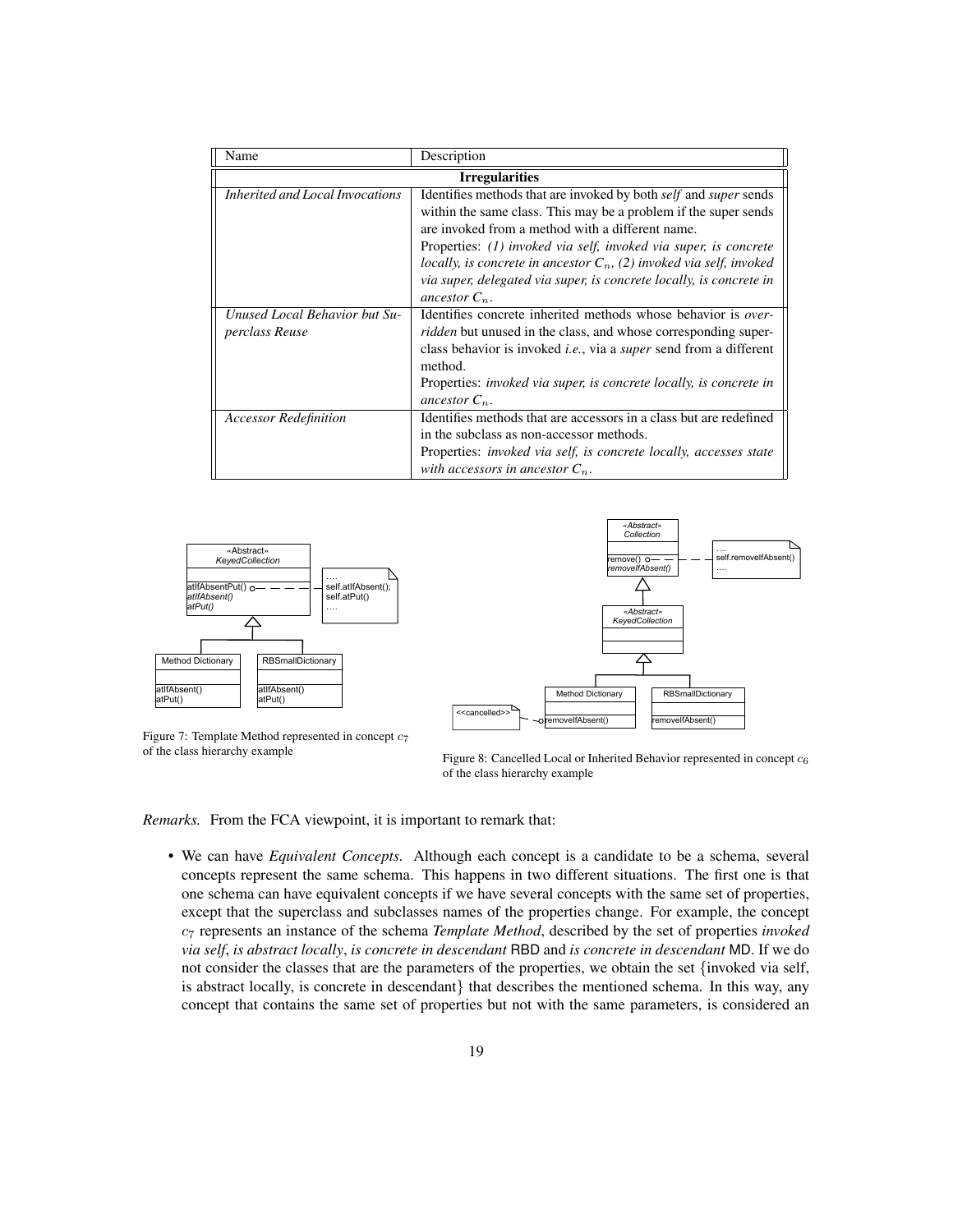*equivalent concept* of  $c_7$ . The second situation is that one schema can have different set of properties as its definition. For example, the schema Cancelled Local or Inherited Behavior can be defined with two following intents: (1) *invoked via self, is cancelled locally, is concrete in ancestor*  $C_n$ , (2) *invoked via self, is concrete locally, is cancelled in descendant*  $C_n$ . Both definitions are valid, because they represent the same schema where the method cancellation varies if it is implemented locally or in a descendant.

• A concept with the intent containing the properties *is concrete locally*, *is cancelled locally* or *is abstract locally*, and without those ones that describe a dependency with other superclass(es) or subclass(es) (for example, *is concrete in descendant* RBD) can represent a schema that is present in several classes, though the classes in the extent of that concept have no relation to each other. For example, the concept  $c_4$  represents the schema Local Behavior, but this schema appears in the classes MethodDictionary and RBSmallDictionary (according to our example). MethodDictionary and RBSmall-Dictionary are not related based on the properties of the concept. This happens because the methods findIndexOfKey and findIndexToInsert are defined in MethodDictionary and the method growTo is defined in RBSmallDictionary, and they do not have a property in common in terms of a superclass or subclass of MethodDictionary or RBSmallDictionary respectively. This happens because when using *is concrete*|*abstract*|*cancelled locally*, these properties do not specify any explicit class in their parameters, because the relation of the property with the element is implicit.

FoCARE's architecture is implemented as a tool to make it easier to analyze the results regarding a class hierarchy. Figure [8](#page-19-1) shows a screenshot of the tool, in which we see the Hierarchy Schemas in the left pane. Clicking on a particular instance of a *schema* will cause its classes to be displayed in the right pane.

#### <span id="page-20-0"></span>5. Detected Hierarchy Schemas in the **Collection** Hierarchy

We present here the results of our analysis of the Smalltalk Collection hierarchy. This hierarchy is especially interesting because (i) it is part of the core of Smalltalk system, (ii) it makes heavy use of subclassing as well as subtyping, (iii) it is an industrial quality class hierarchy that has evolved over more than 20 years, and (iv) has been studied by other researchers [\[35,](#page-37-2) [17,](#page-36-3) [11,](#page-36-2) [46\]](#page-38-0). It has also influenced the design of current C++ and Java collection hierarchies. In VisualWorks, the Smalltalk Collection hierarchy is composed of 104 classes distributed over 8 levels of inheritance. There are 2162 defined methods in all the classes, with 3117 invocations of these methods within the hierarchy and 1146 accesses to the state of the classes defined in the hierarchy.

This case study shows that the approach can effectively identify non-trival schemas in professional software system. We first provide a *global* overview of the identified schemas, and then we focus on the role of the class *SortedCollection* within the collection. We chose this class because it is a good example where several schemas are overlapped in the same class, and this fact helps the developer to understand how it was built and how it works.

#### *5.1. Global View on Collection Hierarchy*

Analyzing Collection hierarchy, we discovered 451 instances of 16 different identified Hierarchy Schemas. Table [2](#page-14-1) shows the number of detected instances of each schema.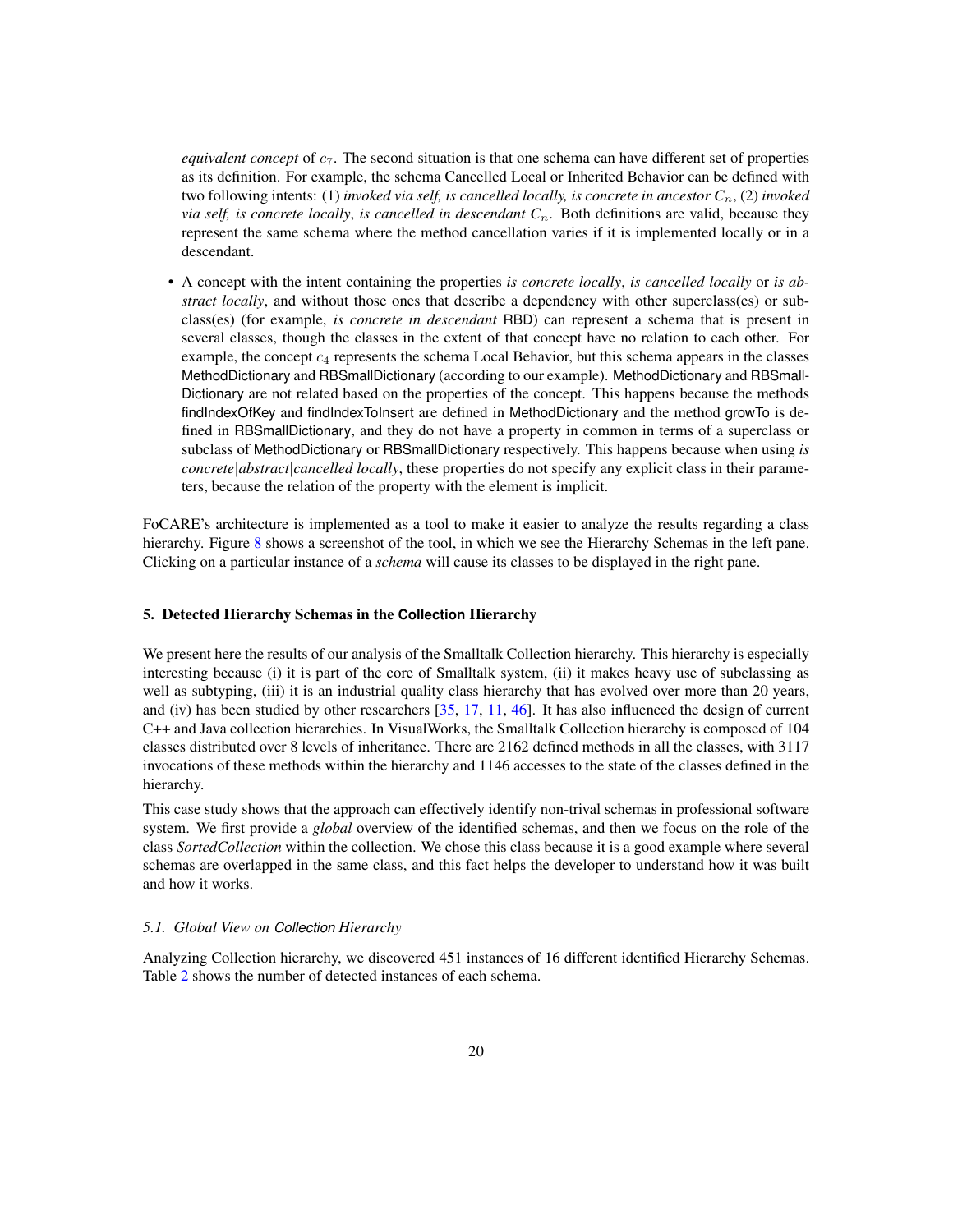

<span id="page-21-0"></span>

| Name                                    | Nr. | Name                                          | Nr.            |  |  |
|-----------------------------------------|-----|-----------------------------------------------|----------------|--|--|
| <b>Classical</b>                        |     | <b>Bad Smells</b>                             |                |  |  |
| <b>Local Direct State Access</b>        | 72  | <b>Ancestor Direct State Access</b>           | 19             |  |  |
| Local Behavior                          | 69  | Cancelled Local Behavior but Superclass Reuse |                |  |  |
| Template And Hook                       | 17  | <b>Abstracting Concrete Methods</b>           | 8              |  |  |
| Redefined Concrete Behavior             | 43  | Cancelled Local or Inherited Behavior         | 6              |  |  |
| <b>Extended Concrete Behavior</b>       | 37  | Broken <i>super</i> send Chain                | 7              |  |  |
| Reuse of Superclass/State Behavior      | 111 | <b>Irregularities</b>                         |                |  |  |
| Local Behavior overridden in Subclasses | 29  | Inherited and Local Invocations               | 15             |  |  |
| <b>Abstract and Concrete Chain</b>      | 10  | Unused Local Behavior but Superclass Reuse    | 3              |  |  |
|                                         |     | <b>Accessor Redefinition</b>                  | $\overline{4}$ |  |  |

<span id="page-21-1"></span>Table 3: Left: Commonly Identified *Classical* Schemas — Right: Commonly Identified *Bad Smell* and *Irregularities* Schemas.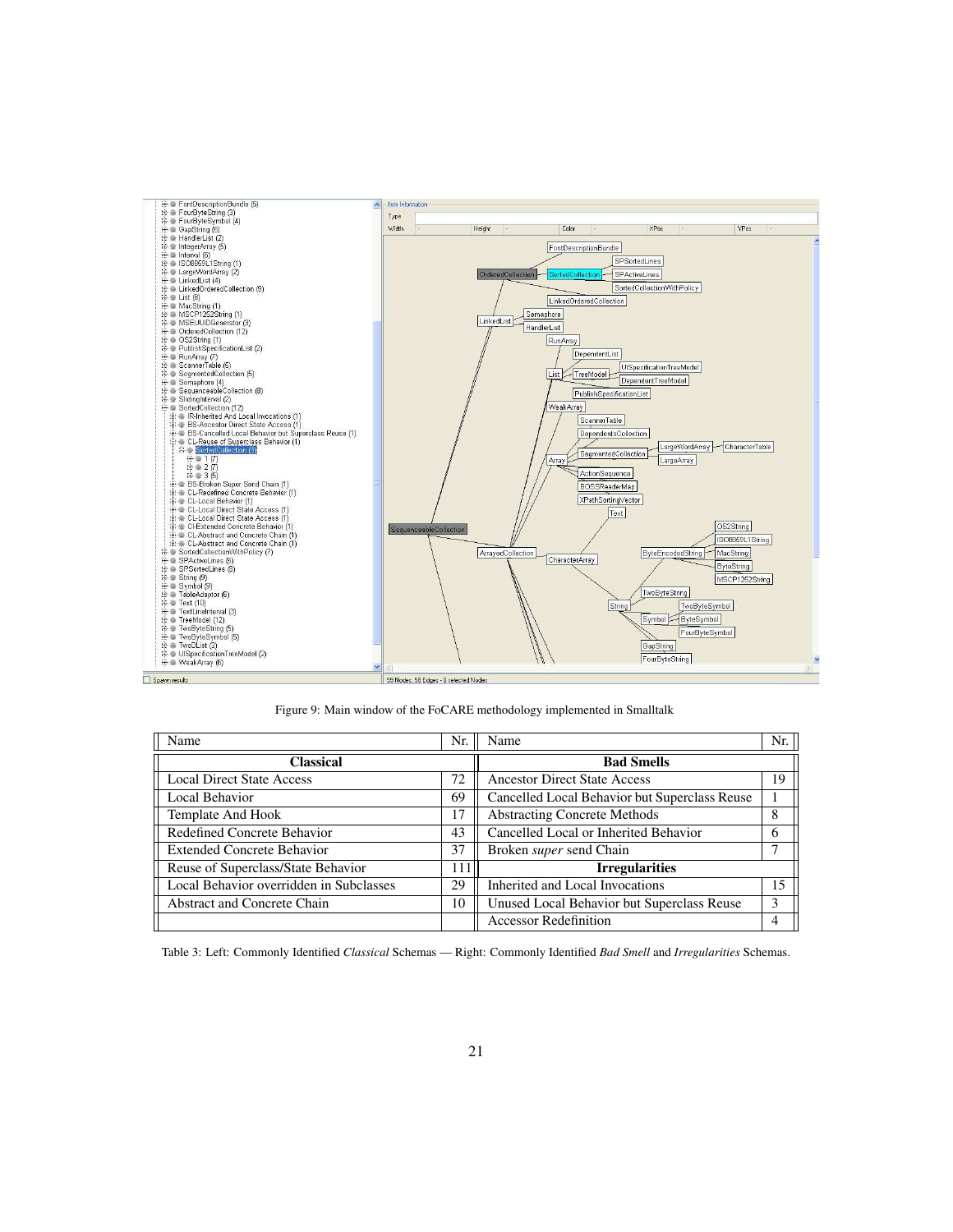The descriptions of Hierarchy Schemas provided in Section [4.4](#page-16-0) are generic. In what follows we provide detailed analysis of specific instances of some Hierarchy Schemas, that we consider the most interesting ones.

*Classical: Local Direct State Access.* This schema identifies classes that define and use their own state directly (using or not the accessors). In the Collection hierarchy, there are 55 classes contained in this schema. Most of the classes are leaves of the hierarchy. This shows that the hierarchy is built using subclassing, since each class extends inherited behavior from the superclasses and provides specific functionality of its own. Only the subhierarchies starting from *String* and *WeakDictionary* have no leaf classes that match this pattern, meaning that eventually these classes either use state of the superclasses or only extend the behavior of the superclasses without extending the state of the superclasses. This schema helps us identify which parts of the hierarchy have *behavior oriented* or *state oriented* classes [\[7\]](#page-35-4).

"Bad Smell": Ancestor Direct State Access. This schema identifies classes that access (read or modify the values of) the state of an ancestor class without using the accessors defined in the ancestor classes. We identified 19 classes that are part of the subhierarchies determined by GeneralNameSpace, Dictionary, OrderedCollection and LinkedList. In most of the cases, the classes are accessing state of the immediate superclass, but in the subhierarchy of OrderedCollection we detected several classes that access state of ancestors higher up in the chain of their superclasses. This is a not good coding practice since it introduces an unnecessary dependency on the internal representation of ancestor classes, and thereby violates encapsulation. Note that this happens in particular in our case study, because there are no protected visibility modifiers in Smalltalk. Figure [9](#page-21-0) illustrates this schema.



<span id="page-22-0"></span>Figure 10: Ancestor Direct State Access.

<span id="page-22-1"></span>Figure 11: Cancelled Inherited Behavior.

*"Bad Smell":* Cancelled Local or Inherited Behavior. This schema identifies concrete local or inherited methods that are invoked via a *self* send in a class or its superclasses but are then cancelled in subclasses. Method cancellation is a sign that inheritance is being applied purely for code reuse purposes, without regard for subtyping. Since methods of the superclass calling the cancelled methods can still be called on the cancelling class, this may lead to runtime errors. In the Collection hierarchy it occurs in the subhierarchies of SequenceableCollection and OrderedCollection. Figure [10](#page-22-0) illustrates this schema.

*Irregular:* Inherited and Local Invocations. This schema shows methods that are invoked by both *self* and *super* sends within the same class. In certain cases, this schema can be a *good practice* coding (as shown in Figure [11\)](#page-22-1), but a problem occurs when the *super* sends are invoked from a method with a different name. This special case of the schema occurs in the classes LinkedOrderedCollection, LinkedWeakAssociationDictionary and XMainChangeSet. All these classes have a special form: the class overrides a method *m*, and *m* invokes a method named *own-m* via *self* send, and this last method calls *m* via a *super* send implemented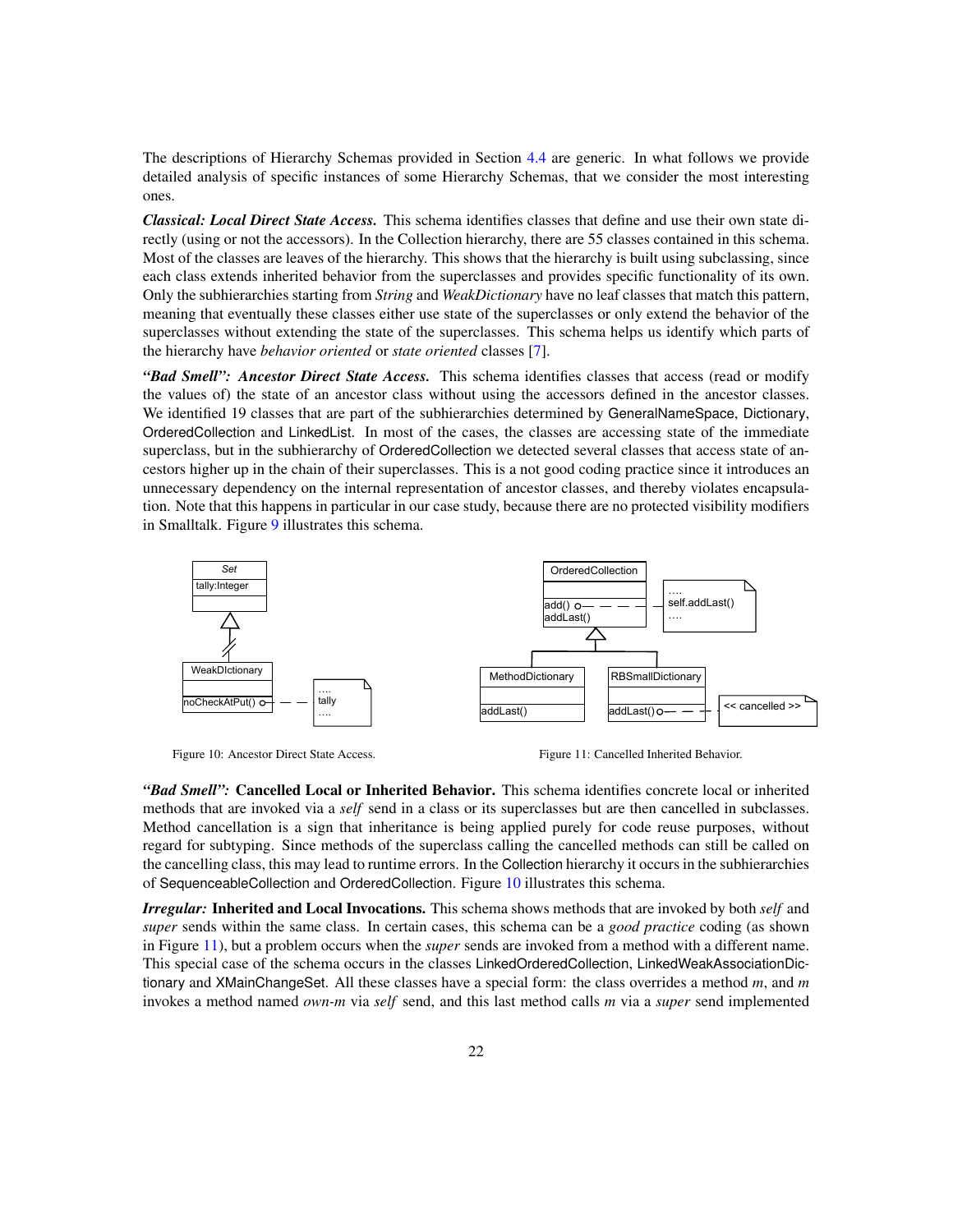in the superclass. Figure [12](#page-23-0) illustrates this schema. This is an *irregular* case of the schema *Redefined Concrete Behavior* because the class is overriding the superclass behavior but is indirectly using the superclass behavior.



<span id="page-23-0"></span>Figure 12: Inherited and Local Invocations - Case 1

<span id="page-23-1"></span>Figure 13: Inherited and Local Invocations - Case 2

# *5.2. "Class-Based" View on SortedCollection*

With the *global view* we analyze a class hierarchy, but our approach also helps us to analyze how a class is built in the context of its superclasses and subclasses.

We chose to analyze the class SortedCollection (a subclass of OrderedCollection), because it is a good example where several schemas are overlapped in the same class, and this fact helps the developer to understand how it was built and how it works. A SortedCollection is an ordered collection of elements, using a sorting function for the elements order. The class has one attribute sortBlock which holds the sorting function; it has one class variable DefaultSortBlock that holds the default sorting function. As a subclass of OrderedCollection, it inherits two instance variables firstIndex and lastIndex and an indexed variable objects. Regarding its methods, it defines 10 methods and overrides 19 methods from the 403 inherited.

In this class we identify twelve different instances that correspond to four different schemas that involve this class.

Within the *Classical* category we report one case.

• Reuse of Superclass/State Behavior: This schema shows us that the class SortedCollection calls via *self* the methods copyEmpty, insertBefore, reverseDo, asArray, isEmpty and that these methods are not defined in the class itself but in different superclasses. Specifically, we see that the methods copy-Empty, insertBefore and isEmpty are defined in the class OrderedCollection, reverseDo and asArray are defined in the class SequenceableCollection. We see which are the superclasses that determine the behavior of the class. Figure [13](#page-23-1) illustrates this schema.

Within *"Bad Smell"* category, we report two cases: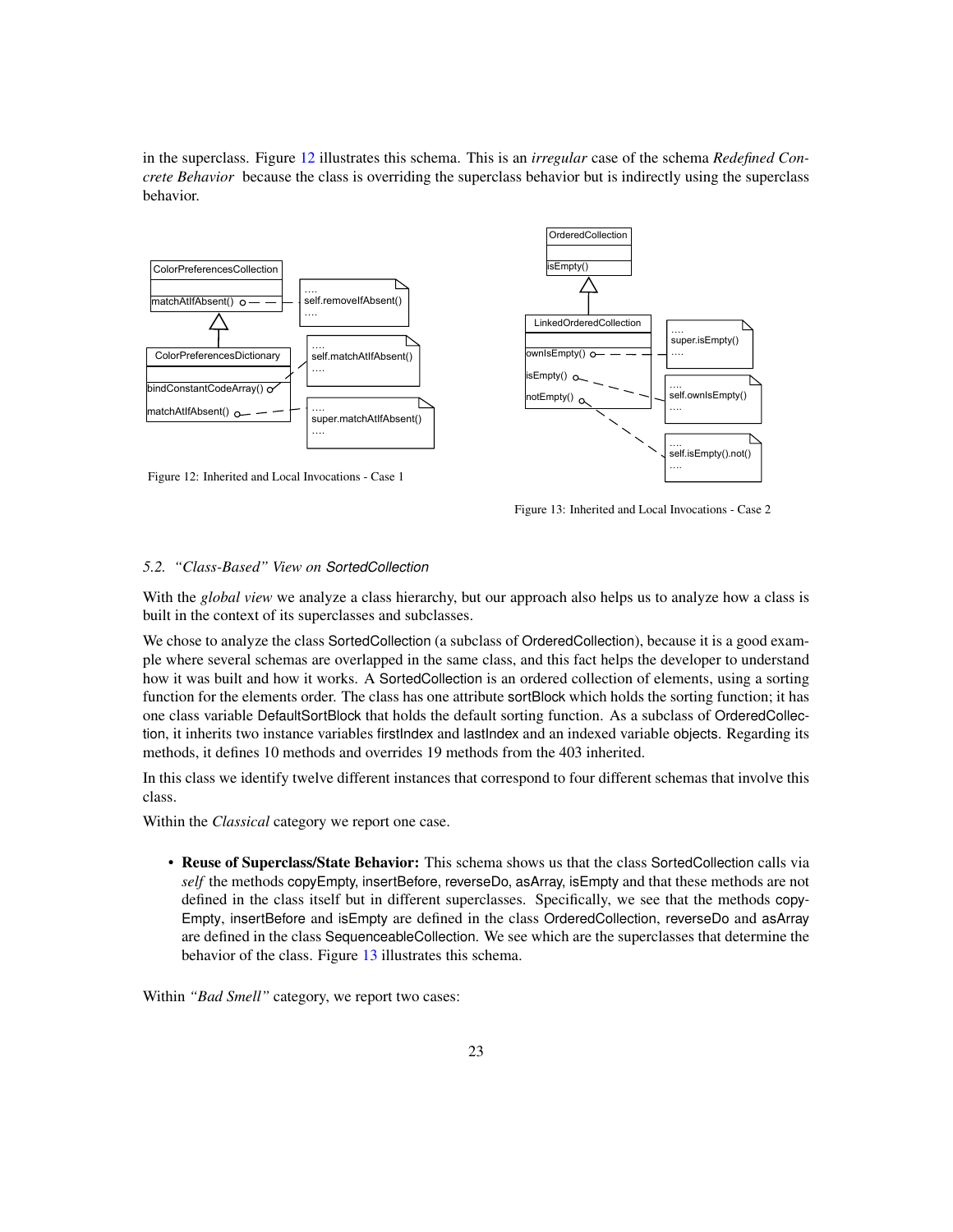

<span id="page-24-0"></span>Figure 14: Reuse of Superclass Behavior.

<span id="page-24-1"></span>Figure 15: Broken *super* send Chain

- Broken *super* send Chain: This schema identifies methods that are extended (*i.e.*, performing a *super* send) in a class but redefined in their subclasses without calling the overridden behavior. SortedCollection has an extension contract with its direct superclass calling the methods = and representBinaryOn: via a *super* send from the methods with the same name. But the methods in the subclass SortedCollectionWithPolicy do not invoke the corresponding inherited method defined in SortedCollection via a *super* send. This means that the subclass is overriding the method and is defining its own behavior but it is not respecting the behavior predefined by its superclass. Such a behavior can lead to unexpected results when the classes are extended without a deep knowledge of the implementation. Figure [14](#page-24-0) illustrates this schema.
- Cancelled Local Behavior but Superclass Reuse: This schema shows that the method *addAll* is called *via a super send* and this method is defined in the immediate superclass OrderedCollection, meaning that the class is reusing the behavior of the superclass. But this method is also implemented in the class SortedCollection but the behavior is *cancelled*. Although it is not a good practice, it seems a normal situation because the elements in a *sorted collection* cannot be added to the end of the collection, but only in a predefined position defined by the sorting function of the class. As we said previously, this is a case where the inheritance is used as code reuse without regarding *subtyping*. Specifically, this means that SortedCollection is a kind of OrderedCollection but not all the inherited methods can be applied. Figure [15](#page-24-1) illustrates this schema.

Within the *Irregular* category, we only found one case:

• Inherited and Local Invocations: This schema shows that the method copy Empty is invoked with *self* sends and *super* sends in the class SortedCollection. It is implemented in the class itself, has an implementation in the superclass Collection and an implementation in the subclass SortedCollection-WithPolicy. When checking the code, we see that only copyFromTo calls copyEmpty within Sorted-Collection, and that the method copyEmpty has only one line of code, which makes only a super call to its overriden superclass method. From the viewpoint of internal behavior within SortedCollection, copyEmpty (with only one codeline) adds a level of indirection to the call flow considering that the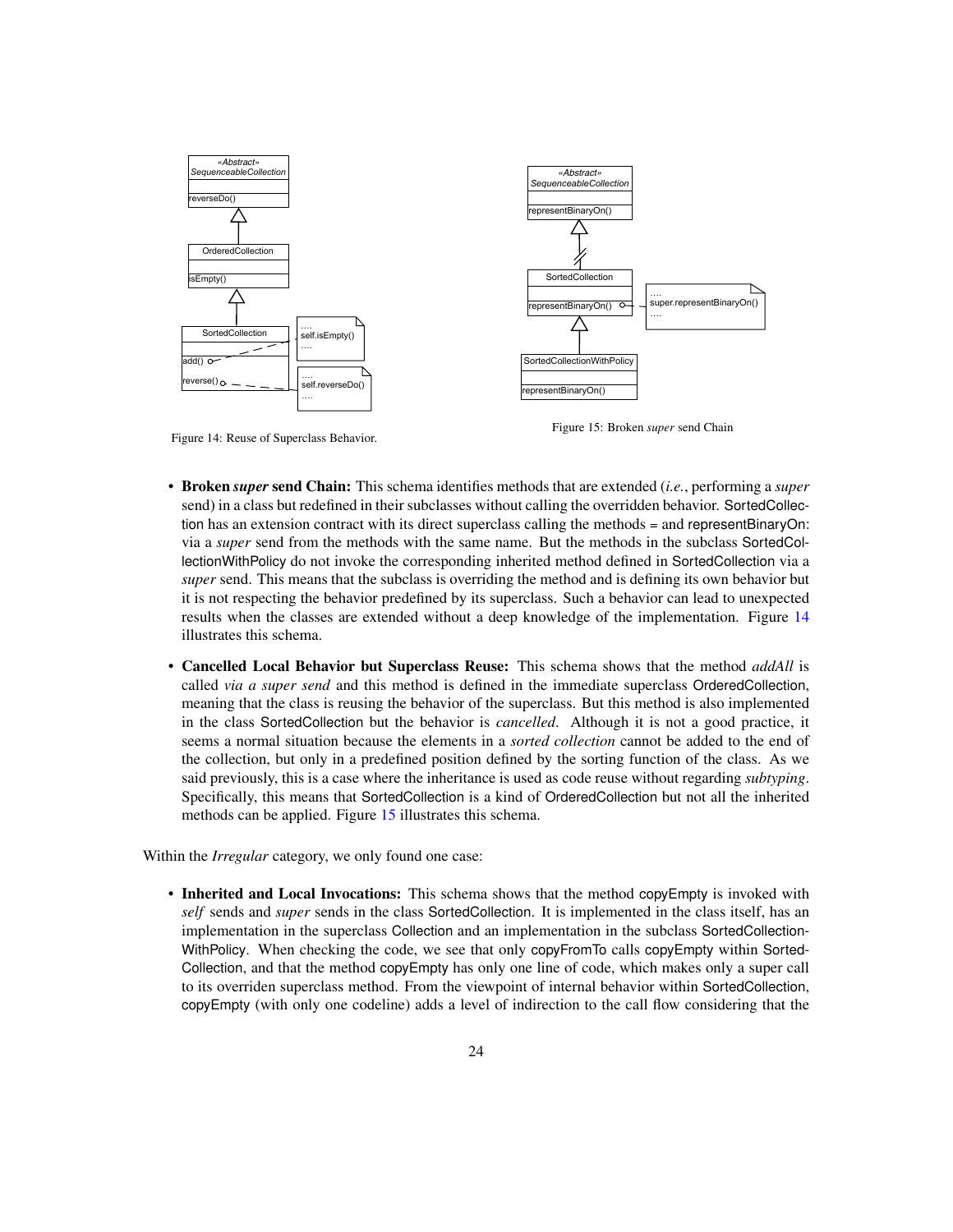

<span id="page-25-1"></span>Figure 16: Cancelled Local Behavior and Behavior Reuse of Superclasses



Figure 17: Inherited and Local Invocations.

behavior of this method is determined by the superclasses. A further analysis can help us to determine if copyEmpty in SortedCollection could be deleted and how we should adapt the behavior of copy-Empty in SortedCollectionWithPolicy and copyFromTo in SortedCollection to call directly the method copyEmpty defined in Collection. Figure [16](#page-25-1) illustrates this schema.

The identified schemas in our approach provide another view on the class. They present some unanticipated dependencies between the methods of the classes and their relationships in the hierarchy. Summarizing, our analysis confirms that although the Collection hierarchy offers many of the most powerful classes in *Smalltalk*, it is a rich and complex case study. However, it is not easy to modify or extend it, because our *schemas* show that the main used building mechanisms are subclassing and code sharing. Inheritance used for implementation reuse can lead to fragility in the design of the class hierarchies [\[56\]](#page-39-2). An analysis of relevant refactorings can be proposed to improve how the classes should be defined in this class hierarchy. The case study shows that our approach helps in identifying unanticipated contracts and relationships between classes within an inheritance hierarchy. It reveals patterns that are otherwise complex to spot due to method cancellations, local redefinitions and the yoyo effect.

#### <span id="page-25-0"></span>6. Discussion and threats to validity

In this section, we discuss some issues related specifically to the use of FCA and we analyze some threats to validity of the current approach.

#### *6.1. Discussion*

Partial Usage of Lattice: We pointed out that once the concepts and the corresponding lattice are built, each concept represents a group of invocations and accesses that relate a group of classes. But not all the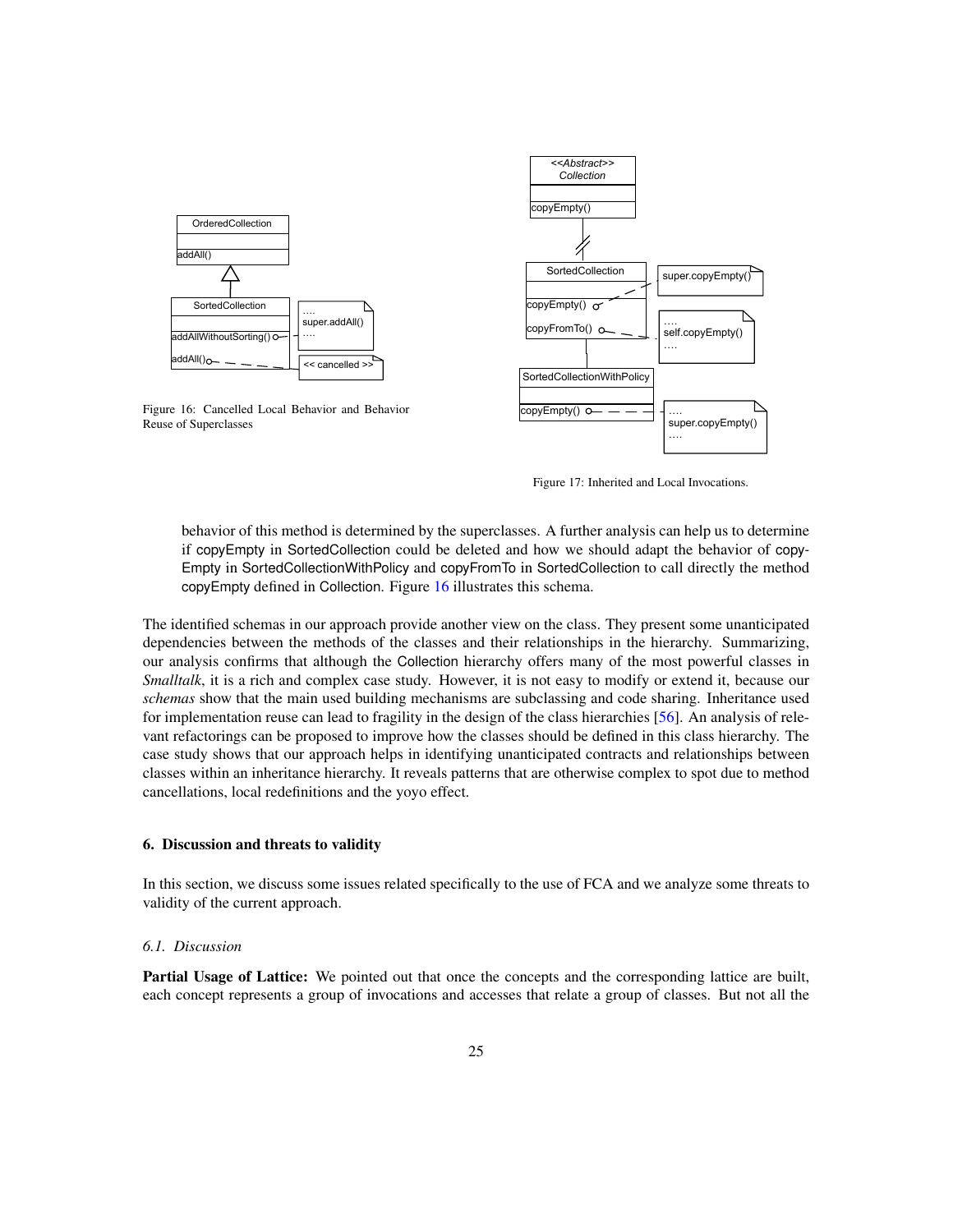concepts are relevant, and we keep only the meaningful concepts. There are mainly three points to take into account. First, if we analyze the position of those concepts in the lattice, we see that most of them are located in the lower part of the lattice, and we filter out the concepts located in the middle and upper part of the lattice. This is because the concepts in the lower part of the lattice contain more properties (inversely, few elements with those commonalities) than concepts higher up in the lattice (inversely, more elements with fewer commonalities). The lower concepts provide more "interesting" information (based on the combination of properties) and allow us to map them to non-trivial schemas of classes in a hierarchy. Secondly, we only use 64 of 174 concepts in total, meaning that just 1/3 of the lattice is used. Finally, we note that, in this particular application of FCA, we do not exploit the possible relationships (defined by the partial order) between the schemas (mapped from the concepts) because to our knowledge so far, there is no corresponding relationship between our Hierarchy Schemas in terms of software engineering concepts. However, we build the lattice because we need to calculate the reduced extent of the concepts to be sure that the invocations and accesses appear in only one concept, and participates in the most restrictive schema in the class hierarchy.

Compact number of elements and properties: In Section [3,](#page-7-0) we saw that we need to map the model entities (in our specific case, the invocations and accesses) to *FCA elements* and build different properties based on them. Due to a performance limitation imposed by the FCA algorithm [\[45\]](#page-38-3), we reduce dramatically the number of FCA elements keeping only one representative of an invoked method and accessed attribute in a class. We compute the concepts and the lattice without losing information about the class hierarchies, and we reduce also the computing time from around 1 hour to 10 minutes compared to the approach presented in previous work [\[4\]](#page-35-1).

FCA as a classification mining tool: As expressed previously, we focus on analyzing (groups of) related dependencies between classes in a hierarchy based on *self* and *super* invocations. Without FCA, we should generate all the possible combinations of (explicit and implicit) dependencies between classes, resulting an exponential number of candidates contracts. Each combination can define a known or an unexpected contract that should be identified and verified if it occurs in the class hierarchy. For example, if we had three properties  $P_1, P_2$  and  $P_3$ , without FCA we should generate the following sets  $\{P_1\}, \{P_2\}, \{P_3\}, \{P_1, P_2\}, \{P_1, P_3\}$ ,  ${P_1, P_4}, {P_2, P_3}, {P_2, P_4}, {P_3, P_4}$  and  ${P_1, P_2, P_3, P_4}$ . Once the sets are generated, we should test if every invocation to a method and access to an attribute fulfills or not any set of properties. We should also check if we can group elements with same set of properties, and also if there is any relationship between the different identified sets. Clearly, we see that the process can be expensive in terms of performance and processing, and FCA seems a better choice in our context to avoid these difficulties.

FCA vs. Query Engine: One of the main results of this approach is a *catalog* of schemas to characterize a class hierarchy. As we see in Section [4,](#page-9-0) each schema is the interpretation of a *conjunction* of properties in the concepts. Each schema can be expressed as a logic predicate (mapped from the properties) and a query engine can be run in a class hierarchy to identify the occurrences of the different schemas. The main difference between the use of FCA and a query engine is that FCA helps us mainly to discover *previously unknown* schemas introduced in a class hierarchy, because we do not know in advance which are the properties that define them. In the case of the use of a query approach, we need to know which are the different properties that characterize a schema. We consider that the two approaches are complementary, because the catalog of schemas can be complete after the analysis of several class hierarchies, and in that case, the application of query engine is more suitable than FCA. We can have an *adapted architecture* where the step *FCA Mapping* is converted into *Query-based Mapping*, and the steps *ConAn Engine* and *Post-Filtering* are not present any more.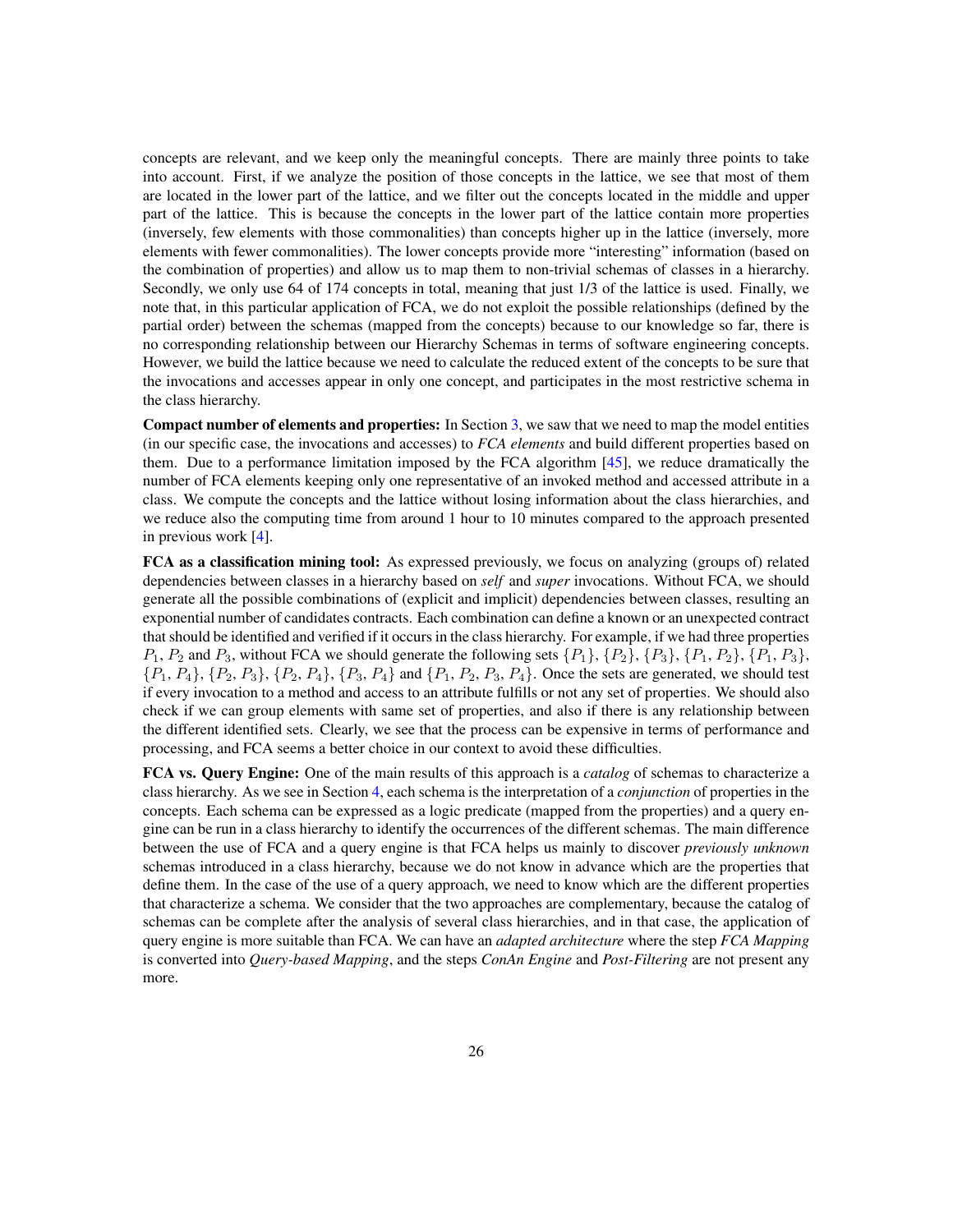#### *6.2. Threats to Internal Validity*

Use of language-dependent properties: In spite of the fact that our approach is language independent, how the properties are extracted from source code depends on language-specific mechanisms or idioms. Let us enumerate some of them in the analysis of class hierarchies in Smalltalk code (presented in this paper) compared to some initial experiments in Java [\[14\]](#page-36-5).

- The property m *is cancelled* in C is used to indicate that a subclass cancels a method defined in a superclass. It can be detected when the method body contains only the call self shouldNotImplement, which generates a runtime error in execution time. The property m *is abstract* in C is detected when the method body contains only the call self subclassResponsibility. When applying the approach to another object-oriented language, we have to adapt the extraction of properties, and should consider specific properties regarding the chosen language. In Java, we have seen that the properties m *is cancelled* in C, m *is abstract* in C, C *accesses* a and *invoked via self* have the same meaning as in Smalltalk code analysis but are extracted in a different way  $[14]$ . We chose to define the property m *is cancelled* in C when the method body only raises an exception. The property m *is abstract* in C is detected using the *abstract* modifier of the method declaration. The property C *accesses* a can be set up with and without accessors as in Smalltalk code, except that in Java we can have the direct access to the state with the expression this.<variable name>. Finally, the property *invoked via self* can be extracted by looking for the call where the receiver is the keyword this, but also for calls where there is no explicit receiver. In this case, it is implicit that the receiver is this.
- There are several properties specific to Java that are worth mentioning. Firstly, we have to build properties to represent the restrictive visibility of the methods (public, private, protected). We also have to map *interfaces* and *anonymous classes* to our FCA approach.
- The added properties increase the catalog of possible Hierarchy Schemas detected in Java code, and helped us to identify which Hierarchy Schemas are common to several object-oriented languages, and which ones are specific to a particular object-oriented language. For example, in Smalltalk all methods are public (there being no visibility modifiers). The schema called Cancelled Local Behavior but Superclass Reuse is defined with the set of properties *invoked via super, is cancelled locally, is concrete in ancestor*  $C_n$  *(n: 1 ..m)*. If we consider Java code, the same schema is represented with the set of properties *is public, invoked via super, is cancelled locally, is concrete in ancestor*  $C_n$  *(n: 1..m)*. As we see, the only different property between both definitions is *is public*, and this property is needed in Java code due to the presence of visibility modifiers, and we need them to identify this characteristic in the methods. However, this property is implicit in the detected schema in Smalltalk code. In spite of this slight difference, we can infer that Cancelled Local Behavior but Superclass Reuse is a common schema in both Java and Smalltalk code. However, any schema that contains any property such as *is protected* or *is private* clearly is specific to Java or C++ code. Busch *et al.*, present some preliminary results [\[14\]](#page-36-5).

Table [3](#page-21-1) shows some initial results from analyzing the Java Collection Package with 162 classes. From our initial analysis, the use of interfaces and anonymous classes hides the occurrences of other schemas in this case study. We have to deepen our analysis including Java building mechanisms.

Mapping from Concepts to Schemas: Of the 64 concepts we identified as "interesting", we derived 15 dependency schemas. This means that in most cases, a schema is represented by several concepts, meaning that a schema can be described by different combinations of properties. The mapping policy is decided by the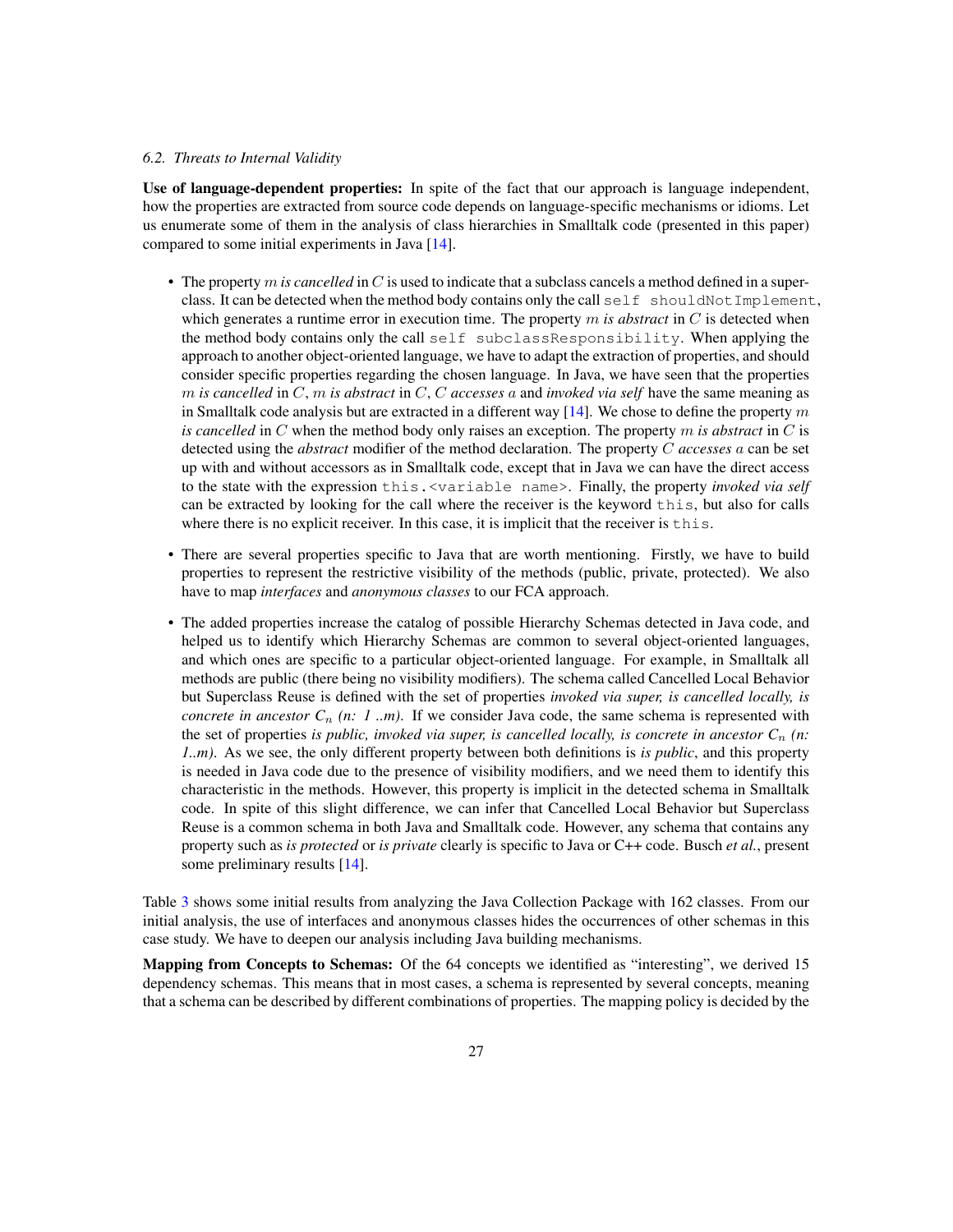| Name                               | Nr. | <b>Name</b>                                   | Nr |
|------------------------------------|-----|-----------------------------------------------|----|
| Classical                          |     | <b>Bad Smells</b>                             |    |
| Redefined Concrete Behavior        |     | <b>Ancestor Direct State Access</b>           |    |
| Extended Concrete Behavior         |     | Cancelled Local Behavior but Superclass Reuse |    |
| Reuse of Superclass/State Behavior | 45  |                                               |    |

Table 4: Results in Java Collection Package. Left: Commonly Identified *Classical* Schemas — Right: Commonly Identified *Bad Smell* Schemas.

reengineer, meaning that when we interpret the contents of the concepts, we must decide which are concepts corresponding to the different schemas. For example, the schema *Reuse of Superclass/State Behavior* is represented by 3 types of concepts because there are three different combinations of properties to describe the mentioned schema (as shown in the table of Hierarchy Schemas). On the other hand, the schema *Local Behavior* is represented by just one concept. In other cases, one schema could represent a *good* or an *irregular* design practice. In this specific case, we see that the schema *Inherited and Local Invocations* is *irregular* only when the *super* sends are invoked from a method with a different name.

Building Elements and Properties. We map the attributes accesses and methods calls directly from the metamodel FAMIX [\[60\]](#page-39-3). The choice of properties requires some analysis (done in the iterative phase *Modelling* of FoCARE), because we need to cover the different possible inheritance dependencies of the elements. The properties *invoked via self* and *invoked via super* are mapped directly from the metamodel. The rest of the properties are calculated based on the dependencies expressed in the metamodel.

Number of Concepts: The policy of mapping from concepts to schemas is manual in initial experiments, until their identification can be automatized. To determine the correct mapping, we have to go through some cycles of *Interpretation* using only parts of the case study. The main drawback in this phase is the number of generated concepts in the lattice, especially when there are not so many elements that share common properties and this can generate an explosion in the number of concepts. This happens because in the first experimental *Interpretation*, we have to analyze the concepts manually until we get the right definition of each schema, and this is not trivial when the number of concepts is large.

#### *6.3. Threats to External validity*

We note that the approach can succeed or fail depending on several factors.

"Non-invoked" Methods: Our approach is limited to analyzing methods and attributes that are effectively used in the context of the class hierarchy. If there are methods that are defined in some class but are not invoked in the class itself or in any subclasses or in any superclasses, those methods are not included in our analysis. Clearly, we lose some information about the classes in the hierarchy, because we only concentrate on usage of behavior and state of the class.

Incrementing the catalog of schemas: Although we consider our approach to be mature enough to detect interesting Hierarchy Schemas, during new applications of the approach to other Smalltalk class hierarchies or to other object-oriented languages, we may discover new schemas to augment the Hierarchy Schemas catalog. Note that this threat is not negative since we identify them and simply build incrementally our catalog. This illustrates the usefulness of FCA as a classification mining tool. When we reach a fix point for given schema catalog (meaning that when running the approach there are no new identified Hierarchy Schemas), FCA ceases to be useful as a mining tool and can be replaced by a query-based engine. This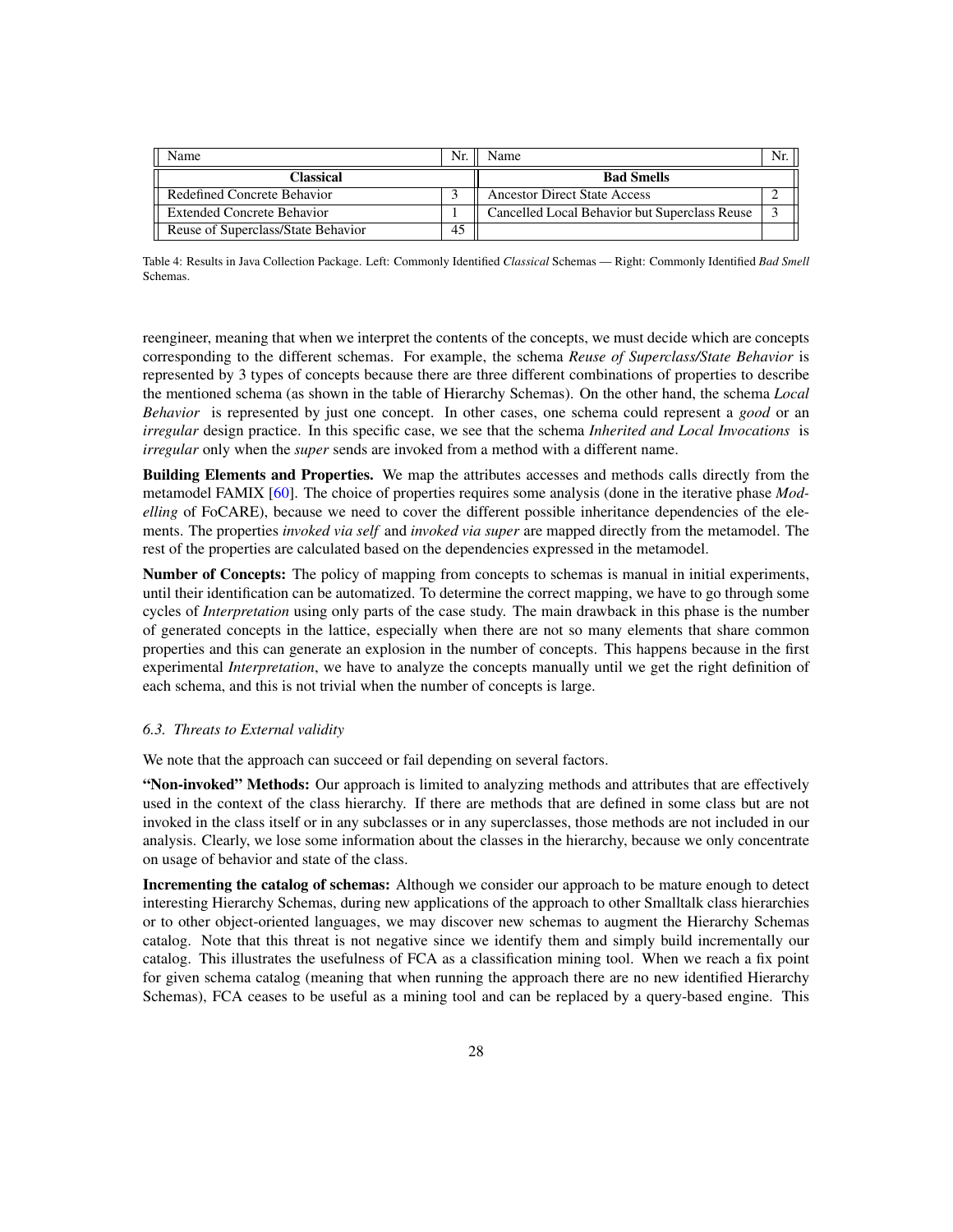replacement implies only to change a layer in the our architecture. Thus, we show that the architecture is adaptable to changes like this one.

Choice of properties and elements: The choice of properties and elements is critical in this approach. Without adequate elements and properties, the approach cannot produce meaningful concepts, and therefore we cannot detect any practical schema. Therefore, it is crucial to test them in parts of the case studies going through several cycles of *Modelling* and *Interpretation* of the phases of the FoCARE architecture. The reengineer can decide if the conceptual mapping the useful for analyzing a piece of software (in our specific case, class hierarchies).

Good programming style: When applying this approach, we focus on detecting not only good practices in coding, but also *bad smells* and *irregularities* in class hierarchies, and we propose *refactorings* to improve the code. If the class hierarchy is well designed, this approach only shows good practices in coding. We consider that applying this approach is too expensive to use merely to confirm that the class hierarchy is well-designed.

Small hierarchies: Similarly, in the case of small hierarchies, applying this approach is too expensive compared to analyzing it manually. In this paper, we have shown how useful is FoCARE in Collection class hierarchy, which has around 100 classes.

Exponential number of concepts and schemas: Another critical issue from the FCA viewpoint is the large (eventually, exponential) number of concepts that FCA can generate. This situation can arise if the properties are too specific for a small set of elements and/or the incidence table density is low, meaning that there are only few pairs of (element,property) that are valid. From a coding perspective, this means that the dependencies are dispersed and do not recur in the class hierarchy. With too many results, it is hard to analyze new schemas because they are interpreted manually (before including them in the catalog), and the results depend on the knowledge of the reengineer.

Performance of FCA algorithm: As mentioned previously, the algorithm is also an essential factor in this approach. The performance can be affected by two circumstances. The first one is related to implementation issues. It is known the performance limitation analyzed by Kuznetsov [\[45\]](#page-38-3), so the reengineer should be careful when implementing it, or should use an existing implementation that exhibits good performance. The second circumstance is when the incidence table has low density, and this can generate an exponential number of concepts, and the calculation of partial order can be time-consuming.

Biased evaluation: As we have developed the approach and carried out the experiment ourselves, the results may be biased. This effect is mitigated by the fact that we have chosen to analyze the *Smalltalk* Collection hierarchy as a case study which has previously been studied by several other researchers [\[11,](#page-36-2) [17,](#page-36-3) [35,](#page-37-2) [46\]](#page-38-0).

#### <span id="page-29-0"></span>7. Related Work

Within the related approaches, we identify three main fields: *Understanding (and evolution of) class hierarchies*, *Query-based engines to understand object-oriented applications* and *Detection of design patterns*.

#### *7.1. Understanding (and evolution) of class hierarchies*

Various existing approaches have explored techniques to support the understanding (and evolution of) class hierarchies. We survey them according whether or not they use Formal Concept Analysis (or related structures) in their approaches.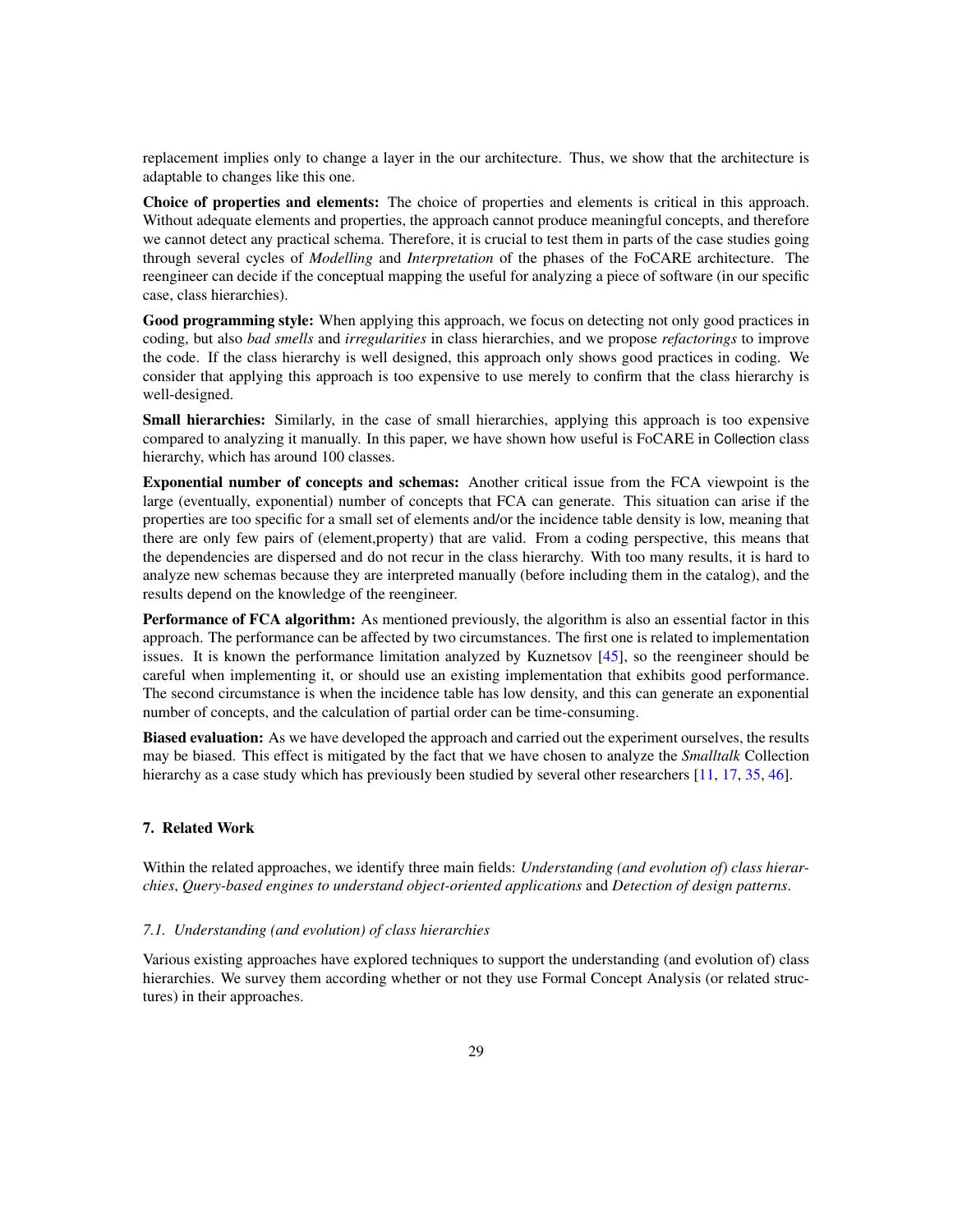Cook [\[17\]](#page-36-3) proposes to reorganize the Smalltalk-80 collection class library based on the hierarchy of interfaces, which is independent of inheritance. With this approach, he can identify several problems such as inherited methods that violate the subclass invariant; methods that have the same name but unrelated behaviors; methods that have the same (or related) behavior but different names. Once the problems are identified, he can suggest improvements to the analyzed class hierarchy.

Black *et al.*, [\[11\]](#page-36-2) report on their experience refactoring the Smalltalk Collection classes using traits [\[64\]](#page-39-4). After manually identifying duplication of code and lack of uniformity in the protocols of the classes, they could refactor the hierarchy with traits and reduce the number of methods by approximately 10 per cent. The new hierarchy improves maintainability and reuse of the code base.

Based on the lack of adequate documentation and the absence of mechanisms to manage the propagation of changes of evolving class hierarchies, Steyaert *et al.*, [\[72\]](#page-40-4) introduce the concept of *reuse contracts*. The goal is to separate a particular kind of design information from the implementation. This is achieved by recording the protocol (*specialization interface*) between classes and its subclasses. When classes change, this (explicit) documentation allows one to identify which *contracts* are no longer valid and what part of (analyzed) class hierarchy should no longer be trusted. Focusing also the class evolution, Casais [\[15\]](#page-36-6) analyzes class hierarchies and extracts *design flaws* when a (new) class may refine or override the properties inherited from its ancestors. With an incorrect use of inheritance mechanisms, some defective structures can appear in the class hierarchy. To avoid them, the redefinitions are analyzed and are adapted (if necessary) to improve subclassing patterns using *decomposition* or *refactoring*. The approach has been validated in Eiffel systems.

The following four approaches use visualization techniques. *Program Explorer* [\[47\]](#page-38-4) proposes to query and visualize both dynamic and static information of classes via simple graphs to understand and verify hypotheses about function invocations, object instantiation and attribute accesses. This approach is validated in C++ applications. Using basic graph visualizations to represent various relationships and navigation features, Mendelzon and Sametinger [\[53\]](#page-39-5) show that they can express metrics, constraints verification, and design schema identification in large scale software systems. Ducasse and Lanza [\[48\]](#page-38-5) introduce the notion of a *Class Blueprint*, a semantically enriched visualization of the internal structure of classes, which allows a software engineer to develop a mental model of the classes, and offers support for reconstructing the logical flow of method calls. Identifying *visual patterns*, the engineer can identify not only good hierarchy practices, such as classes that add, extend, or override inherited behavior of superclasses, but also *bad smells*, such as duplicated code between classes. With this approach, the engineer can perform the analysis and browse the code to validate his hypotheses. Focusing on class hierarchy understanding, Denier *et al.*, [\[21\]](#page-36-7) propose a similar approach. They provide a compact view of class hierarchies using a custom Sunburst layout. Then, they map class properties to graphical attributes of a 3D visualization, and using metrics to characterize similar children classes, they derive a set of *visual patterns*. These patterns can identify good and bad practices introduced in the analyzed class hierarchy.

Considering the useful potential specialization/generalization of the lattices, several researchers have also applied FCA to the problem of understanding (and reengineering) class hierarchies.

In reengineering class hierarchies, Godin *et al.*, [\[33\]](#page-37-8) categorize the existing work according to the structure of the output hierarchy of the approaches. Snelting *et al.*, [\[70\]](#page-40-7)[\[69\]](#page-40-8) use *a (concept) lattice* as a final result of their analysis. Godin et. al. [\[34\]](#page-37-9) [\[35\]](#page-37-2), Dicky *et al.*, [\[22\]](#page-36-8) [\[23\]](#page-36-9), Huchard *et al.*, [\[41\]](#page-38-6) and Moore [\[57\]](#page-39-6) use *Galois sub-hierarchy*<sup>5</sup> as a final results of their hierarchy. To this classification, we added the approach of Falleri *et*

 ${}^{5}$ By analogy with normalization for database design, the concept lattice can be considered as a kind of normal form for the design of class hierarchies. Some of the generalizations of the concept lattice are empty in that they do not possess their own attributes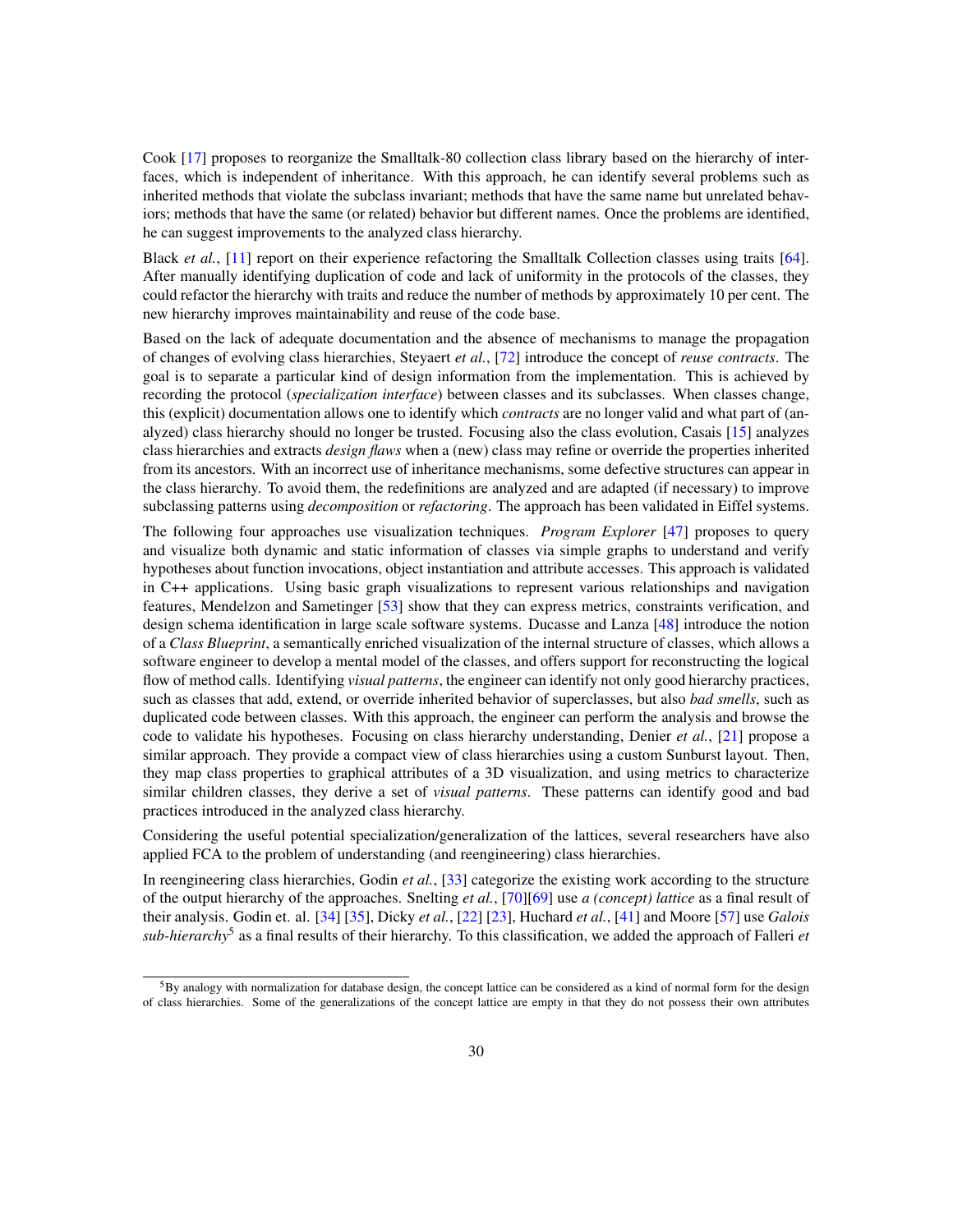#### *al.*, [\[28\]](#page-37-10), based on a derived structure named RCA.

Snelting *et al.*, [\[70,](#page-40-7) [69\]](#page-40-8) presented a methodology to find design problems in a class hierarchy by analyzing the usage of the hierarchy by a set of C++ applications. They analyzed a class hierarchy making the relationship between class members and variables explicit. They were able to detect design anomalies such as class members that are redundant or that can be moved into a derived class or where a splitting of a class is needed. As a result, they propose a new class hierarchy that is behaviorally equivalent to the original one. The implementation of this approach for refactoring Java class hierarchies is proposed by Streckenback *et al.*, [\[73\]](#page-40-9) using KABA. Additionally, the transformed hierarchy can then be subject to further manual refactorings, while the semantics are guaranteed to be preserved. The new code contains the same statements as the original code, except that the hierarchy has changed and for all variables a new type (*i.e.*, class) has been computed.

Godin *et al.*, [\[34\]](#page-37-9) [\[35\]](#page-37-2) proposes an approach to build an initial class hierarchy from a set of class specifications, or reorganize an existing one or detect inconsistencies following class updates using concept lattices and related structures. They show how Cook's [\[17\]](#page-36-3) earlier manual attempt to build a better interface hierarchy for this class hierarchy (based on interface conformance) could be automated. Their approach has added a set of metrics to measure redundancy, specialization and aggregation complexity and deviation from specialization. Therefore, they could compare variants of concept lattices among themselves, and to other manually or automatically-built class hierarchies. They have applied their approach to the Smalltalk Collection hierarchy, and also to a set of class specifications pertaining to telecommunication network management functionalities.

The GURU approach developed by Moore [\[57\]](#page-39-6) analyzes classes (eventually without inheritance links) in Self and infers a hierarchy with no duplication of features (instance variables and methods). The new hierarchy includes replacement classes defining or inheriting exactly the same sets of features as defined by the original classes. Thus, the hierarchies are produced and based only on maximizing sharing and minimizing duplication of features (mostly methods) of classes.

Preserving a "maximal factorizing" of class properties, Huchard *et al.*, [\[41\]](#page-38-6), Dicky *et al.*, [\[23\]](#page-36-9) and Leblanc [\[50\]](#page-38-7) focus on the automatic insertion of classes into inheritance hierarchies. They use two incremental algorithms (ARES in first two cases and CERES in last case) to factor out features using overloading and overriding. They guarantee an optimal refactoring of features of classes by using a Galois subhierarchy, which also provides a partial order on attributes and methods (signatures). To measure the quality of the generalization/specialization in the *new* class hierarchy, Roume [\[63\]](#page-39-7) and Dao *et al.*, [\[18\]](#page-36-10) introduce a set of metrics that measures refactoring at the level of classes and features. With this set of metrics, they can quantify the improvements carried out by a reconstruction tool and highlight design defects connected with feature refactoring, such as features that are obviously redundant or classes that are useless.

Using Relational Context Analysis (RCA), a derived structure from FCA, Falleri *et al.*, [\[28\]](#page-37-10) propose a generic approach for normalizing class hierarchies that follows the work of Huchard *et al.*, [\[41\]](#page-38-6), Dicky *et al.*, [\[23\]](#page-36-9) and Leblanc [\[50\]](#page-38-7). This approach can be applied to any class model that can be described by a metamodel. Some previous work [\[6\]](#page-35-5) showed that FCA was able to deal with only specialization/generalization of classes. Falleri *et al.*, [\[28\]](#page-37-10) use RCA in this approach in order to deal with entities described by binary

or objects: all their attributes appear in at least one super-concept (inheritance) and dually, all their objects appear in a sub-concept (extension inclusion). These concepts could be eliminated without loss of information thus leading to a structure called a Galois subhierarchy. This structure is not necessarily a lattice but, when interpreting its nodes as classes, it is optimally factored, consistent with specialization, while defining a minimal number of classes.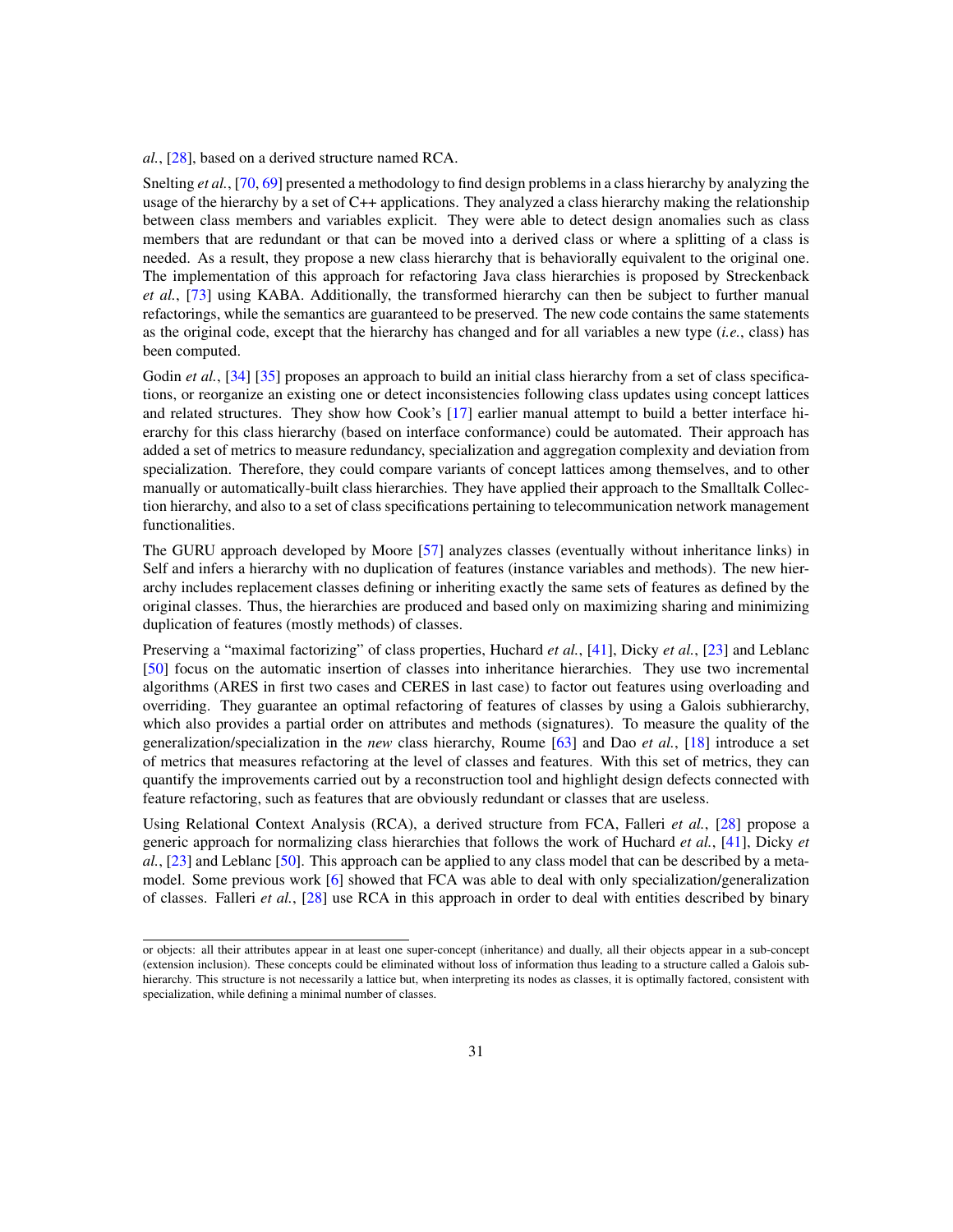attributes and by relations with other entities. RCA will allow to support constructions, such as invariant or covariant method redefinition and covariant attribute redefinition. This approach is validated in applications based on Ecore and Java.

Within the context of traits [\[64\]](#page-39-4), Lienhard *et al.*, [\[51\]](#page-38-8) propose a semiautomatic approach to identify traits in an existing class hierarchy using FCA. Their tool proposes a refactoring of the class hierarchy with traits that preserves the original behavior of each of the classes. Their approach is carried out in two main steps. First, they analyze the protocol of classes to identify the potential traits, and then they analyze the invocation relationships between methods to detect fine-grained traits. The case study shows that they obtain similar results to those obtained manually by Black *et al.*, [\[11\]](#page-36-2).

# *7.2. Query-based engines to understand object-oriented applications*

Using the notion of *Micro Patterns* in Java code, Gil *et al.*, [\[31\]](#page-37-11) extract the various kinds of features that a Java class may have, and how they can be related. Then, the relationships are translated into a condition on the code, and classes are inspected to match those conditions. Manual inspection of the code of these classes leads to refinement, removal, merging or splitting of the definitions until an acceptable catalog of micropatterns is built.

Using queries that define *Inheritance* or *Composition Template Methods*, Schauer *et al.*, [\[65\]](#page-39-0) focus on identifying hook and template methods, which capture the flexible parts of an application domain. With tool support named SPOOL, they provide a visualization of the hotspots, so it helps the programmers to identify key design abstractions as well as their implementation style, based on inheritance or composition.

Analyzing class hierarchies with criteria of code or interface reuse, Mihancea *et al.*, [\[54,](#page-39-8) [55\]](#page-39-9) introduce the concept of *comprehension pitfall* as a design situation in which the polymorphic manipulation of a design entity (*e.g.*, method) can be easily misunderstood. The pitfalls are defined using metric-based rules to support their automatic detection. They applied their approach to three medium-sized Java programs, using an iterative approach where the manual analysis has helped to maximize the precision of detection rules, to be able to detect meaningful pitfalls.

Focused on testing of object-oriented applications, Ducasse *et al.*, [\[25\]](#page-37-12) propose the logic representation of program execution and the specification of tests as logic queries using SOUL (Smalltalk Open Unification Language), a logic engine implemented in Smalltalk. Thus, complex sequences of message exchanges, sequence matching, or expression of negative information are expressed in compact form. Although the implementation is in Smalltalk, the approach itself is not specific for Smalltalk but can be applied to other languages as well, such as Java.

Analyzing software evolution, Lanza *et al.*, [\[49\]](#page-38-9) propose a flexible query engine to perform queries on different versions of a system. The queries make the inheritance operations explicit, such as introducing a class on top of a large hierarchy, classes that have been merged, renamed or pushed up one hierarchy level, or any entity which has been added to or removed from software at a certain point.

Ciupke [\[16\]](#page-36-11) presents a technique for analyzing legacy code, specifying frequent design problems as queries and locating the occurrences of these problems in a model derived from source code. He can check violations of a number of well-known design rules in existing source code taken from several case studies, showing that the task of problem detection in reengineering can be automated to a large degree, and that the technique presented can be efficiently applied to real-world code.

In Krämer and Prechtel's approach $[44]$  $[44]$ , the patterns are stored as Prolog rules. Their Pat tool takes the metainformation directly from the C++ header files and queries them. Similarly, Wuyts [\[78\]](#page-40-5) reasons about and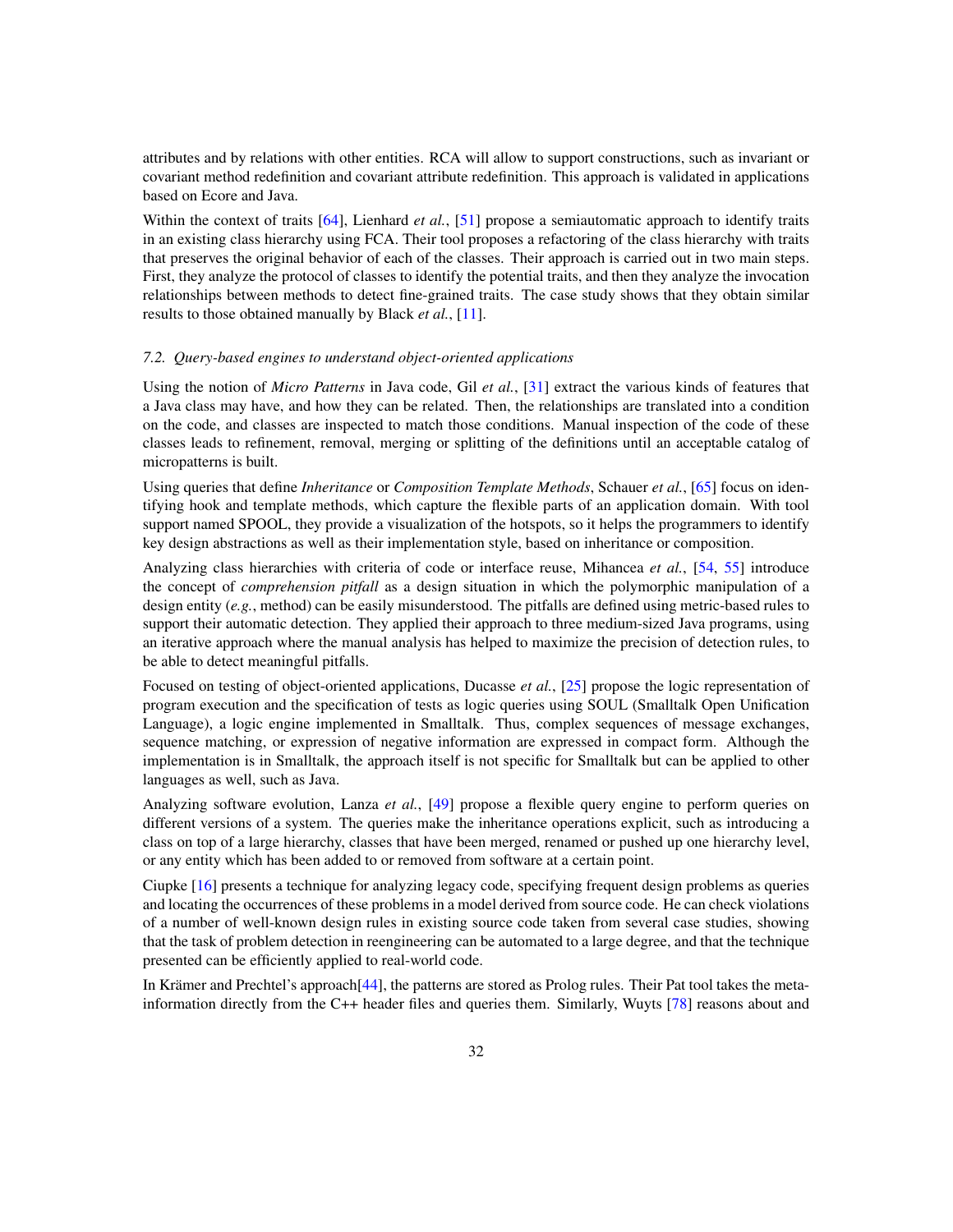extracts a system's structure using SOUL, and by developing a declarative framework aimed at reasoning about Smalltalk code.

Focusing on understanding how a framework works, Lange *et al.*, use an interactive visualization of design patterns to understand the underlying the software architecture [\[47\]](#page-38-4). They represent both static and dynamic information as logic facts to generate interactive design views.

#### *7.3. Detection of Design Patterns*

Design patterns are used as ways of communicating design information. Beck *et al.*, [\[9\]](#page-36-12) show that patterns can be used to derive an architecture, and the resulting description makes it easier to understand the purpose of the various architectural features.

Gueheneuc, Mens and Wuyts propose a framework to compare design recovery tools [\[38\]](#page-37-13), to understand their differences, to ease replication studies, and to discover what tools are lacking.

Shull *et al.*, propose a method to manually identify workable domain-specific design patterns and create customized catalogs of the identified patterns [\[68\]](#page-40-10). Brown [\[12\]](#page-36-13) presents a tool to detect design patterns in Smalltalk environments. He explains how to deal with the typeless language Smalltalk. Keller *et al.*, [\[42\]](#page-38-11) present an environment for the reverse engineering of design components based on the structural descriptions of design patterns. Their validation is made with SPOOL on three large-scale C++ software systems. Bergenti and Poggi provide critiques about the design patterns identified in UML documents [\[10\]](#page-36-14). Philippow *et al.*, promote a design pattern-based approach to reconstruct the reference architecture of a product line [\[62\]](#page-39-10).

Seemann *et al.*, [\[66\]](#page-39-11) use a compiler to generate graphs from the source code. This graph acts as the initial graph of a graph grammar that describes the design recovery process. The validation is made with respect to well-known design patterns such as *Composite* and *Strategy* in the Java AWT package.

Niere *et al.*, [\[58\]](#page-39-12) provide a method and a corresponding tool which assist in design recovery and program understanding by recognizing instances of design patterns semi-automatically. The algorithm works incrementally and needs the domain and context knowledge given by a reverse engineer. An evaluation of the approach is made with the Java AWT and JGL libraries.

Albin-Amiot *et al.*, [\[1\]](#page-35-6) show how to automate the instantiation and detection of design patterns. To cope with these objectives, they define a *Pattern Description Language* to describe design patterns as first-class entities. Thus they can manipulate and adapt design patterns models to generate source code.

One of the main problems in pattern identification is the size of the search space. To reduce it, Wendehals [\[76\]](#page-40-11) and Heuzeroth *et al.*, [\[40\]](#page-38-12) combine static and dynamic analysis, the first one reducing the search space of the second one: the static analysis searches for sets of candidates that respect the static structure of the design pattern, while the dynamic analysis monitors candidates and checks whether the observed interactions satisfy the behavioral rules of the design patterns. Gueheneuc *et al.*, used explanation-based constraint programming to report problems when failing to identify design patterns [\[37\]](#page-37-14). Antoniol *et al.*, propose a multi stage reduction strategy: software metrics and structural properties computed on design patterns become constraints that design pattern candidates must satisfy [\[3\]](#page-35-7). Guenehec [\[39\]](#page-38-13) reduces the search space using metrics to define design pattern fingerprints of the design pattern participants. A design pattern has several design variants and can be implemented in different ways; Niere [\[59\]](#page-39-13) overcomes both problems with fuzzy logic, and Wendehals [\[76\]](#page-40-11) rates instance candidates with fuzzy values to support inexact mismatch.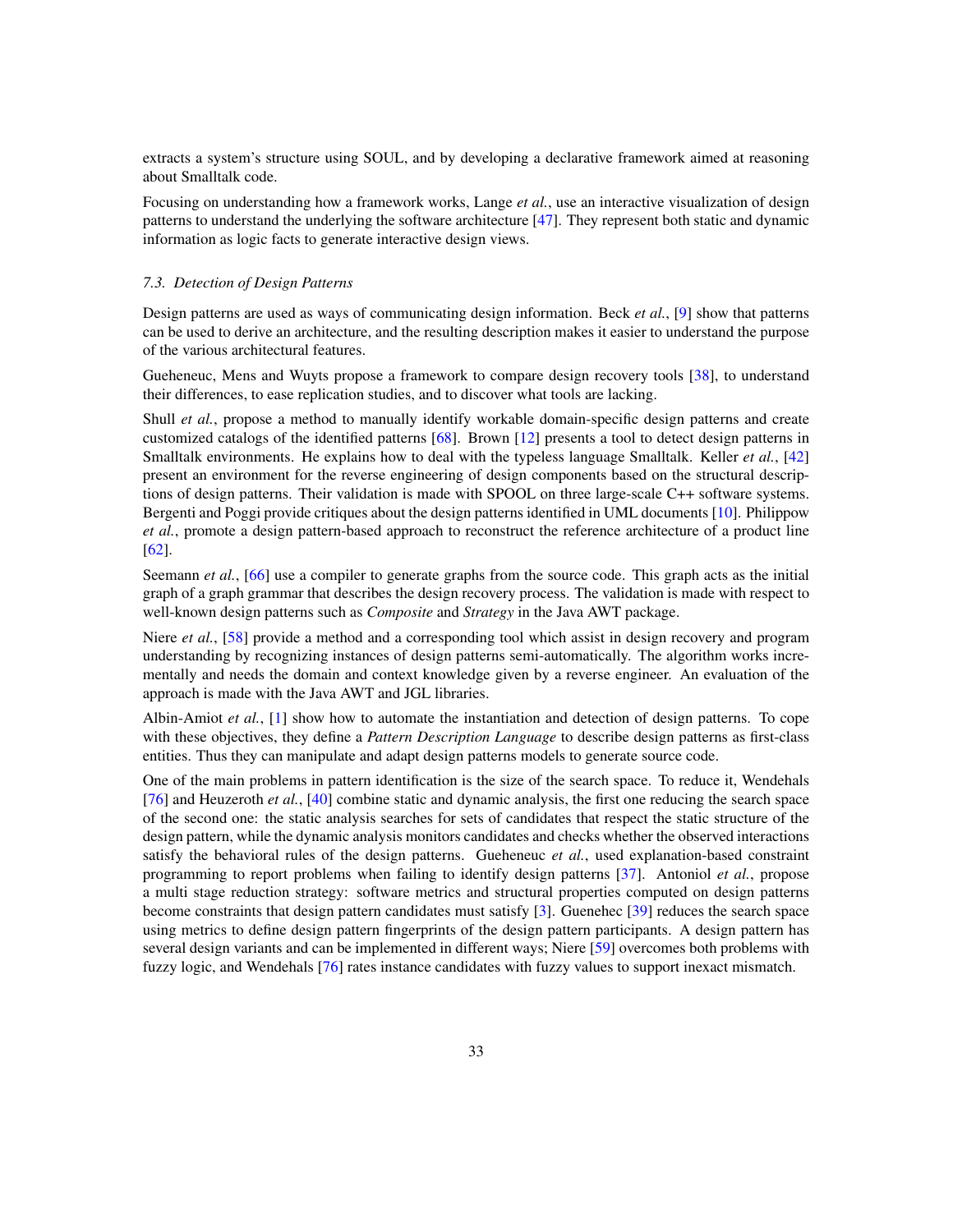*Differences with existing approaches.* Our approach exhibits two main differences compared to existing approaches: (1) input information and (2) discovery of *new* patterns (in our case called *schemas*).

Regarding the input information, most of the approaches (related to understanding class hierarchies) take into account which selectors are implemented by which classes (*interface*). They do not consider behavioral information (*i.e.*, based on *self* and *super* sends) or usage of the state defined in the classes. As shown in this paper, such information helps us to identify different *behavioral* and *state dependency schemas*. With these schemas, we evaluate the reuse of methods and state defined in classes, and we discover different *design* decisions used in building the class hierarchies. Black *et al.*, [\[11\]](#page-36-2), Steyaert [\[72\]](#page-40-4) and Lienhard *et al.*, [\[51\]](#page-38-8) have similarities to our approach because they use behavioral information of the class hierarchies. In the case of Black *et al.*, [\[11\]](#page-36-2) and Steayaert [\[72\]](#page-40-4), the information is extracted manually and does not depend on the language. In Lienhard *et al.*, [\[51\]](#page-38-8), the behavioral information is focused specifically on classes where potential traits can be extracted; it is not a global analysis as in our approach.

Regarding the discovery of *new* patterns, the main difference with the existing approaches related to querybased methodologies and detection of design patterns is that in all the approaches the user must know in advance which is the definition of the relationships or the software artifacts one is looking for in the target system. For example, to detect design patterns, one needs to know how the design pattern is defined structurally to express it as a query (*e.g.*, as rules in Prolog). In our approach, we work with simple relationships and properties of the source code, and we infer the definition of the *schemas* or *patterns* using FCA.

#### <span id="page-34-0"></span>8. Conclusion and Future Work

In this paper, we show how the automatic generation of schemas using FCA helps us to discover different implicit and undocumented dependencies in class hierarchies in terms of the behavior and state usage. The categorization of these schemas into *good*, *irregular* and *bad* design decisions helps us to:

- Generate the first *conceptual model* of a hierarchy.
- Localize where different irregularities or problems occur in the implementation of a class hierarchy.
- Identify which are the main constraints that a specific class has in the context of a hierarchy. When a developer wants to use or extend a class, he needs to understand which are the different dependencies a class has regarding its subclasses and superclasses. These dependencies include if the class is overriding or reusing the behavior inherited from the superclasses or if the class has template methods and hooks that its subclasses should implement.

As a summary, we conclude that specific object-oriented reengineering tasks (such as understanding how a system is built) can be solved using techniques coming from graph theory (such as Formal Concept Analysis), and this technique gives the possibility of discovering (un)expected contracts between the classes. This FCA-based approach can be complemented with existing approaches (such as metrics) to enrich our analysis and our results.

As future work we plan the following next steps:

• Application of the approach to other class hierarchies to check if the catalog of schemas identified so far covers all the interesting possible cases or if we discover new cases of implicit contracts.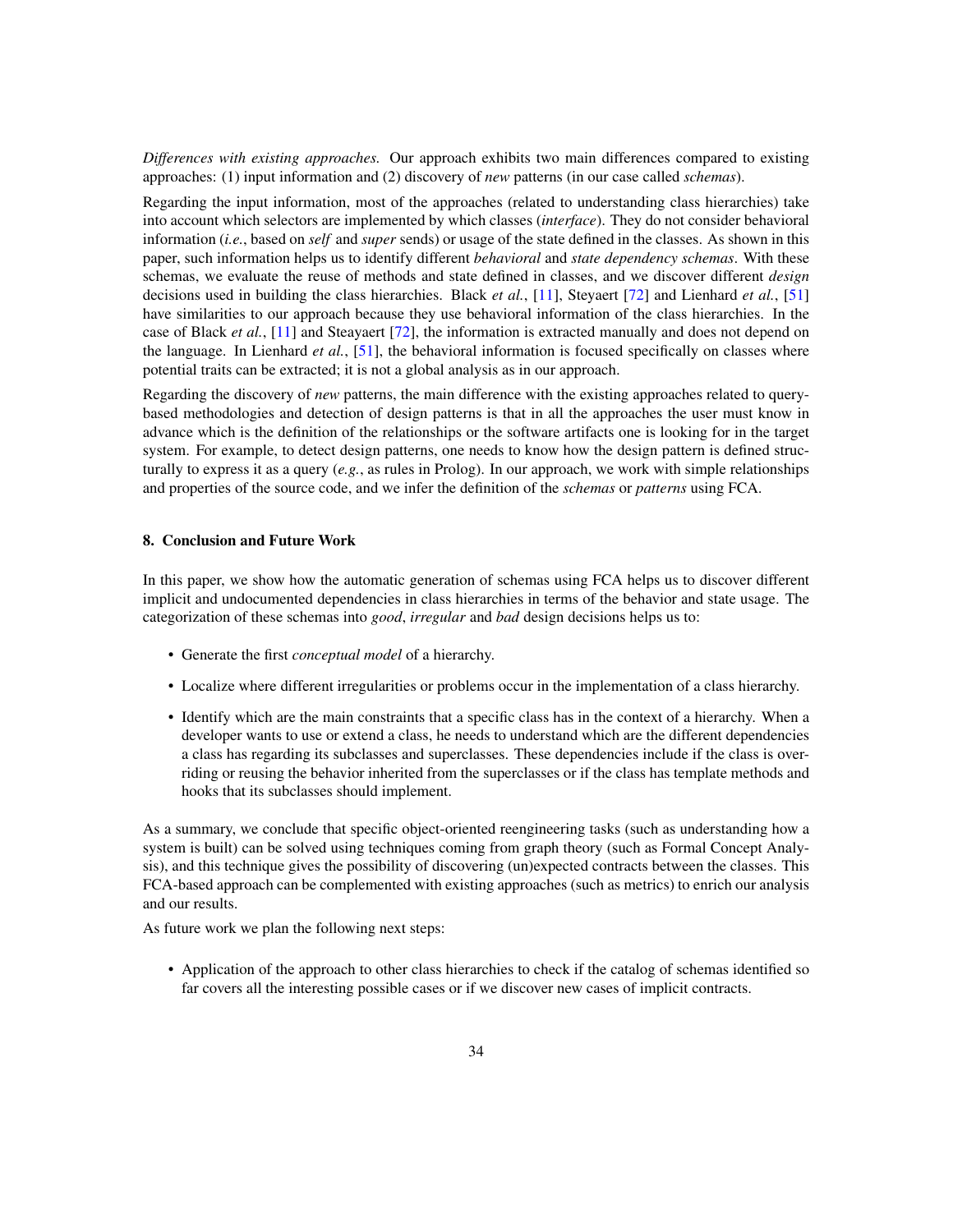- Extended analysis comprising methods that are invoked and those that are not invoked but are declared in the classes. This kind of approach can measure how much information defined in the class hierarchy is used or not.
- Refinement of properties to obtain a bijective mapping from concepts to schemas, and thus, reduce the complexity of the lattice in terms of number of concepts.
- Analysis of relationships given by the *partial order* between the different schemas mapped from the concepts in the lattice — to find a possible mapping in terms of software reengineering.
- Deep analysis of some initial experiments to other object-oriented languages, such as Java [\[14\]](#page-36-5), where we have other building mechanisms, such as *interfaces*, *inner classes* and *anonymous classes*, and see how the approach can be adapted or modified to consider new properties. Surely, adding new properties will generate new schemas in our catalog.

*Acknowledgements.* We thank Simon Denier, Andres Fortier, Alejandra Garrido, Jannik Laval and Lukas Renggli for useful comments that helped us to improve this paper. The last author gratefully acknowledges the financial support of the Swiss National Science Foundation for the project "Bringing Models Closer to Code" (SNF Project No. 200020-121594, Oct. 2008 - Sept. 2010).

# References

- <span id="page-35-6"></span>[1] H. Albin-Amiot, P. Cointe, Y.-G. Guéhéneuc, and N. Jussien. Instantiating and detecting design patterns: Putting bits and pieces together. In D. Richardson, M. Feather, and M. Goedicke, editors, *Proceedings of ASE '01 (16th Conference on Automated Software Engineering)*, pages 166–173. IEEE Computer Society Press, Nov. 2001.
- <span id="page-35-0"></span>[2] S. R. Alpert, K. Brown, and B. Woolf. *The Design Patterns Smalltalk Companion*. Addison Wesley, 1998.
- <span id="page-35-7"></span>[3] G. Antoniol, R. Fiutem, and L. Cristoforetti. Design pattern recovery in object-oriented software. In *6th International Workshop on Program Comprehension (Ischia, Italy)*, pages 153–160, 1998.
- <span id="page-35-1"></span>[4] G. Arevalo. Understanding behavioral dependencies in class hierarchies using concept analysis. In ´ *Proceedings of Langages et Modeles a Objets (LMO'03) `* , pages 47–59. Hermes, Paris, Jan. 2003.
- <span id="page-35-2"></span>[5] G. Arévalo. *High Level Views in Object-Oriented Systems using Formal Concept Analysis*. PhD thesis, University of Bern, Bern, Jan. 2005.
- <span id="page-35-5"></span>[6] G. Arévalo, J.-R. Falleri, M. Huchard, and C. Nebut. Building abstractions in class models: Formal concept analysis in a model-driven approach. In O. N. J. W. D. H. G. Reggio, editor, *MoDELS 2006*, volume 4199 of *LNCS (Lecture Notes in Computer Science)*, pages 513–527. Springer Verlag, Oct. 2006.
- <span id="page-35-4"></span>[7] K. Auer. Reusability through self-encapsulation. In *Pattern languages of program design*, pages 505– 516. ACM Press/Addison-Wesley Publishing Co., 1995.
- <span id="page-35-3"></span>[8] K. Beck. *Smalltalk Best Practice Patterns*. Prentice-Hall, 1997.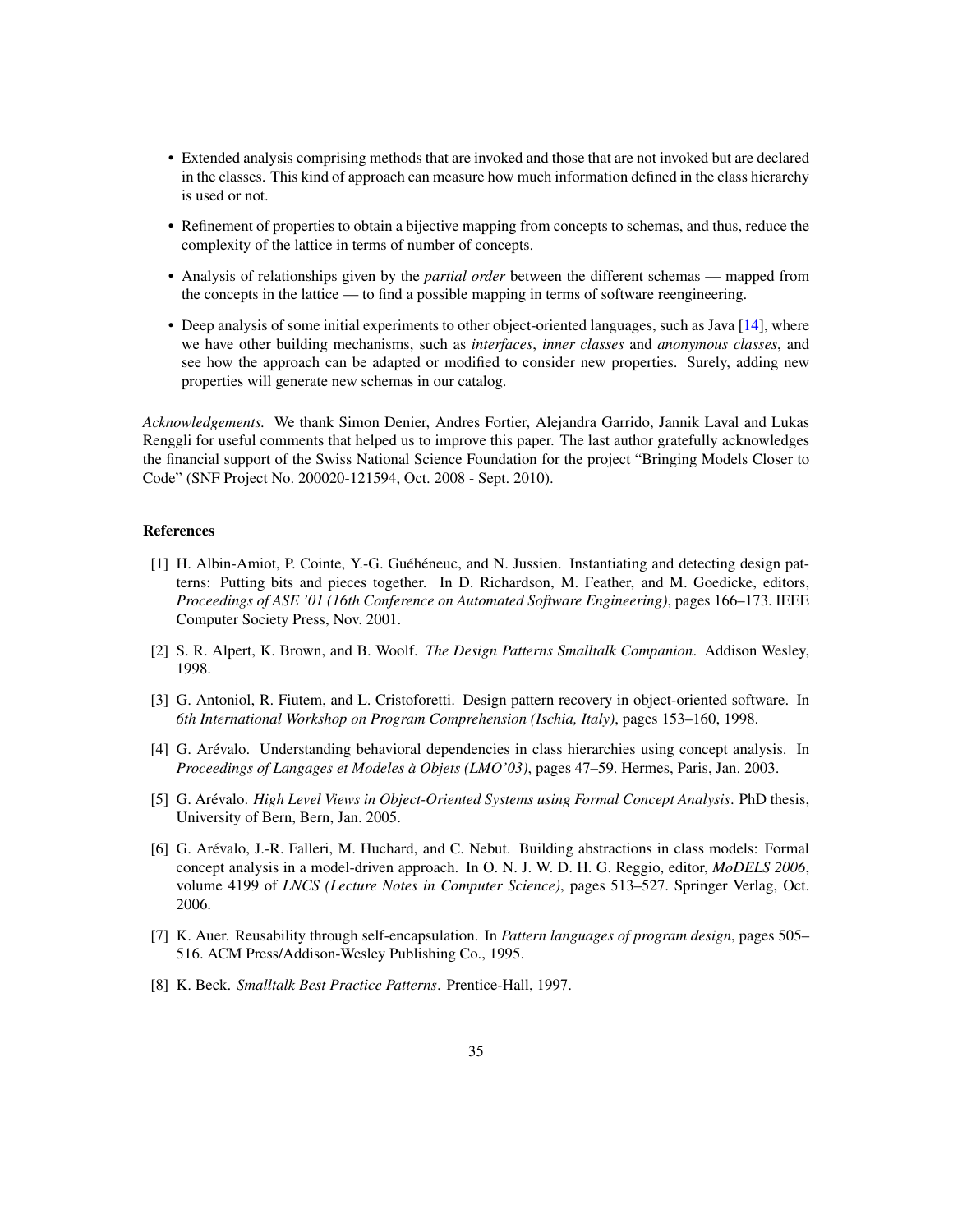- <span id="page-36-12"></span>[9] K. Beck and R. Johnson. Patterns generate architectures. In M. Tokoro and R. Pareschi, editors, *Proceedings ECOOP '94*, volume 821 of *LNCS*, pages 139–149, Bologna, Italy, July 1994. Springer-Verlag.
- <span id="page-36-14"></span>[10] F. Bergenti and A. Poggi. Improving UML designs using automatic design pattern detection. In *12th International Conference on Software Engineering and Knowledge Engineering (SEKE)*, pages 336– 343, 2000.
- <span id="page-36-2"></span>[11] A. P. Black, N. Schärli, and S. Ducasse. Applying traits to the Smalltalk collection hierarchy. In *Proceedings of 17th International Conference on Object-Oriented Programming Systems, Languages and Applications (OOPSLA'03)*, volume 38, pages 47–64, Oct. 2003.
- <span id="page-36-13"></span>[12] K. Brown. Design reverse-engineering and automated design pattern detection in Smalltalk. Master's thesis, North Carolina State University, 1996.
- <span id="page-36-0"></span>[13] T. A. Budd. *An Introduction to Object-Oriented Programming*. Addison Wesley, 1991.
- <span id="page-36-5"></span>[14] P. F. Busch and M. Pasqualino. Coding patterns in class hierarchies in object-oriented applications (in spanish). Master's thesis, Universidad Austral, Buenos Aires, Argentina, 2008.
- <span id="page-36-6"></span>[15] E. Casais. Managing class evolution in object-oriented systems. In O. Nierstrasz and D. Tsichritzis, editors, *Object-Oriented Software Composition*, pages 201–244. Prentice-Hall, 1995.
- <span id="page-36-11"></span>[16] O. Ciupke. Automatic detection of design problems in object-oriented reengineering. In *Proceedings of TOOLS 30 (USA)*, pages 18–32, 1999.
- <span id="page-36-3"></span>[17] W. R. Cook. Interfaces and Specifications for the Smalltalk-80 Collection Classes. In *Proceedings of OOPSLA '92 (7th Conference on Object-Oriented Programming Systems, Languages and Applications)*, volume 27, pages 1–15. ACM Press, Oct. 1992.
- <span id="page-36-10"></span>[18] M. Dao, M. Huchard, T. Libourel, C. Roume, and H. Leblanc. A New Approach to Factorization: Introducing Metrics. In *Proceedings of METRICS '02 (8*th *IEEE International Symposium on Software Metrics*, pages 227–236. IEEE Computer Society, 2002.
- <span id="page-36-1"></span>[19] S. Demeyer, S. Ducasse, and O. Nierstrasz. *Object-Oriented Reengineering Patterns*. Morgan Kaufmann, 2002.
- <span id="page-36-4"></span>[20] S. Demeyer, S. Tichelaar, and S. Ducasse. FAMIX 2.1 — The FAMOOS Information Exchange Model. Technical report, University of Bern, 2001.
- <span id="page-36-7"></span>[21] S. Denier and H. A. Sahraoui. Understanding the use of inheritance with visual patterns. In *roceedings of the Third International Symposium on Empirical Software Engineering and Measurement, ESEM 2009, USA*, pages 79–88, oct 2009.
- <span id="page-36-8"></span>[22] H. Dicky, C. Dony, M. Huchard, and T. Libourel. ARES, Adding a class and REStructuring Inhertitance Hierarchy. In *BDA: 11èmes Journées Bases de Données Avancées*, pages 25–42, 1995.
- <span id="page-36-9"></span>[23] H. Dicky, C. Dony, M. Huchard, and T. Libourel. On Automatic Class Insertion with Overloading. In *Proceedings of OOPSLA '96 (11th ACM SIGPLAN conference on Object-oriented Programming, Systems, Languages, and Applications)*, pages 251–267. ACM Press, 1996.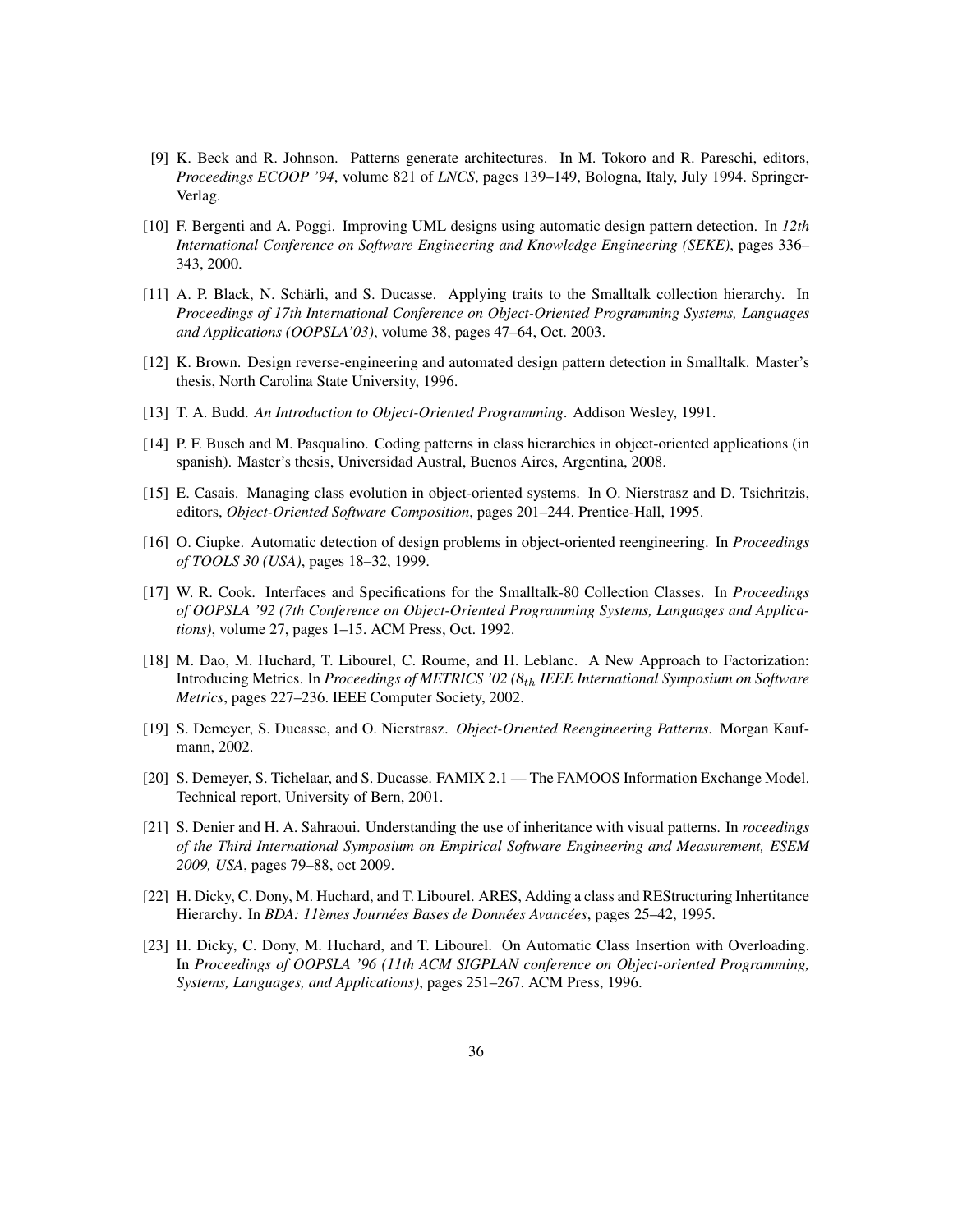- <span id="page-37-7"></span>[24] S. Ducasse, T. Gîrba, A. Kuhn, and L. Renggli. Meta-environment and executable meta-language using Smalltalk: an experience report. *Journal of Software and Systems Modeling (SOSYM)*, 8(1):5–19, Feb. 2009.
- <span id="page-37-12"></span>[25] S. Ducasse, T. Gîrba, and R. Wuyts. Object-oriented legacy system trace-based logic testing. In *Proceedings of 10th European Conference on Software Maintenance and Reengineering (CSMR'06)*, pages 35–44. IEEE Computer Society Press, 2006.
- <span id="page-37-4"></span>[26] S. Ducasse and M. Lanza. The Class Blueprint: Visually supporting the understanding of classes. *Transactions on Software Engineering (TSE)*, 31(1):75–90, Jan. 2005.
- <span id="page-37-1"></span>[27] A. Dunsmore, M. Roper, and M. Wood. Object-oriented inspection in the face of delocalisation. In *Proceedings of ICSE '00 (22nd International Conference on Software Engineering)*, pages 467–476. ACM Press, 2000.
- <span id="page-37-10"></span>[28] J.-R. Falleri, M. Huchard, and C. Nebut. A generic approach for class model normalization. In *23rd IEEE/ACM International Conference on Automated Software Engineering (ASE 2008), Italy*, pages 431–434. IEEE, sep 2008.
- <span id="page-37-0"></span>[29] M. Fowler. *UML Distilled*. Addison Wesley, 2003.
- <span id="page-37-3"></span>[30] B. Ganter and R. Wille. *Formal Concept Analysis: Mathematical Foundations*. Springer Verlag, 1999.
- <span id="page-37-11"></span>[31] J. Gil and I. Maman. Micro patterns in java code. *SIGPLAN Not.*, 40(10):97–116, 2005.
- <span id="page-37-5"></span>[32] T. Gîrba and S. Ducasse. Modeling history to analyze software evolution. *Journal of Software Maintenance: Research and Practice (JSME)*, 18:207–236, 2006.
- <span id="page-37-8"></span>[33] R. Godin, M. Huchard, C. Roume, and P. Valtchev. Inheritance and Automation: Where Are We Now? In A. Black, E. Ernst, P. Grogono, and M. Sakkinen, editors, *ECOOP 2002: Proceedings of the Inheritance Workshop*, pages 58–64. University of Jyväskylä, June 2002.
- <span id="page-37-9"></span>[34] R. Godin and H. Mili. Building and Maintaining Analysis-Level Class Hierarchies using Galois Lattices. In *Proceedings OOPSLA '93 (8th Conference on Object-Oriented Programming Systems, Languages, and Applications)*, volume 28, pages 394–410, Oct. 1993.
- <span id="page-37-2"></span>[35] R. Godin, H. Mili, G. W. Mineau, R. Missaoui, A. Arfi, and T.-T. Chau. Design of Class Hierarchies based on Concept (Galois) Lattices. *Theory and Application of Object Systems*, 4(2):117–134, 1998.
- <span id="page-37-6"></span>[36] O. Greevy, S. Ducasse, and T. Gˆırba. Analyzing software evolution through feature views. *Journal of Software Maintenance and Evolution: Research and Practice (JSME)*, 18(6):425–456, 2006.
- <span id="page-37-14"></span>[37] Y.-G. Guéhéneuc and H. Albin-Amiot. Using design patterns and constraints to automate the detection and correction of inter-class design defects. In Q. Li, R. Riehle, G. Pour, and B. Meyer, editors, *proceedings of the 39*th *conference on the Technology of Object-Oriented Languages and Systems*, pages 296–305. IEEE Computer Society Press, July 2001.
- <span id="page-37-13"></span>[38] Y.-G. Guéhéneuc, K. Mens, and R. Wuyts. A comparative framework for design recovery tools. In *Conference on Software Maintenance and Reengineering (CSMR 2006)*, Los Alamitos CA, 2006. IEEE Computer Society Press.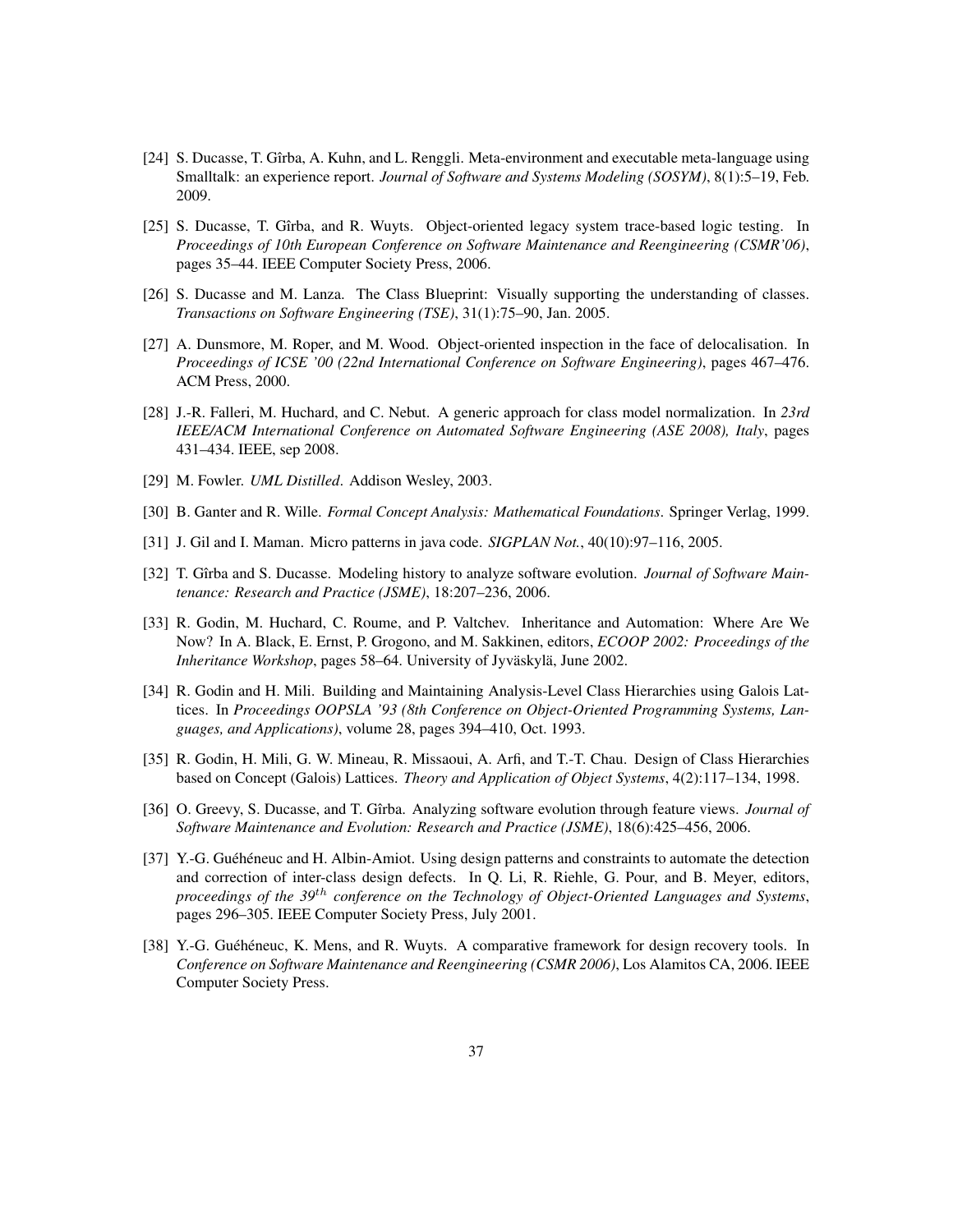- <span id="page-38-13"></span>[39] Y.-G. Guéhéneuc, H. Sahraoui, and F. Zaidi. Fingerprinting design patterns. In *Working Conference on Reverse Engineering (WCRE'04)*, pages 172–181, Los Alamitos CA, 2004. IEEE Computer Society Press.
- <span id="page-38-12"></span>[40] D. Heuzeroth, T. Holl, G. Högström, and W. Löwe. Automatic design pattern detection. In *International Workshop on Program Comprehension*, pages 94–104, 2003.
- <span id="page-38-6"></span>[41] M. Huchard, H. Dicky, and H. Leblanc. Galois Lattice as a Framework to specify Algorithms Building Class Hierarchies. *Theoretical Informatics and Applications*, 34:521–548, 2000.
- <span id="page-38-11"></span>[42] R. K. Keller, R. Schauer, S. Robitaille, and P. Pagé. Pattern-Based Reverse Engineering of Design Components. In *Proceedings of ICSE '99 (21st International Conference on Software Engineering)*, pages 226–235. IEEE Computer Society Press / ACM Press, May 1999.
- <span id="page-38-2"></span>[43] E. J. Klimas, S. Skublics, and D. A. Thomas. *Smalltalk with Style*. Prentice-Hall, 1996.
- <span id="page-38-10"></span>[44] C. Kramer and L. Prechelt. Design Recovery by Automated Search for Structural Design Patterns in Object-Oriented Software. In *Proceedings of WCRE '96 (3rd Working Conference on Reverse Engineering)*, pages 208–216. IEEE Computer Society Press, Nov. 1996.
- <span id="page-38-3"></span>[45] S. Kuznetsov and S. Obedkov. Comparing Performance of Algorithms for Generating Concept Lattices. In *Proceedings of International Workshop on Concept Lattice-based Theory, Methods and Tools for Knowledge Discovery in Databases*, 2001.
- <span id="page-38-0"></span>[46] W. LaLonde and J. Pugh. Subclassing  $\neq$  Subtyping  $\neq$  Is-a. *Journal of Object-Oriented Programming*, 3(5):57–62, Jan. 1991.
- <span id="page-38-4"></span>[47] D. Lange and Y. Nakamura. Interactive visualization of design patterns can help in framework understanding. In *Proceedings ACM International Conference on Object-Oriented Programming Systems, Languages and Applications (OOPSLA'95)*, pages 342–357, New York NY, 1995. ACM Press.
- <span id="page-38-5"></span>[48] M. Lanza and S. Ducasse. A Categorization of Classes based on the Visualization of their Internal Structure: the Class Blueprint. In *Proceedings of 16th International Conference on Object-Oriented Programming Systems, Languages and Applications (OOPSLA '01)*, pages 300–311. ACM Press, 2001.
- <span id="page-38-9"></span>[49] M. Lanza, S. Ducasse, and L. Steiger. Understanding software evolution using a flexible query engine. In *Proceedings of the Workshop on Formal Foundations of Software Evolution*, 2001.
- <span id="page-38-7"></span>[50] H. Leblanc. *Sous-hierarchies de Galois: un Mod ´ ele pour la Construction et L' ` evolution des ´ Hierarchies d'objets (Galois Sub-hierarchies: a Model for Construction and Evolution of Object Hi- ´ erarchies*). PhD thesis, Université Montpellier 2, 2000.
- <span id="page-38-8"></span>[51] A. Lienhard, S. Ducasse, and G. Arévalo. Identifying traits with formal concept analysis. In *Proceedings of 20th Conference on Automated Software Engineering (ASE'05)*, pages 66–75. IEEE Computer Society, Nov. 2005.
- <span id="page-38-1"></span>[52] B. Liskov and J. M. Wing. A new definition of the subtype relation. In O. Nierstrasz, editor, *Proceedings ECOOP '93*, volume 707 of *LNCS*, pages 118–141, Kaiserslautern, Germany, July 1993. Springer-Verlag.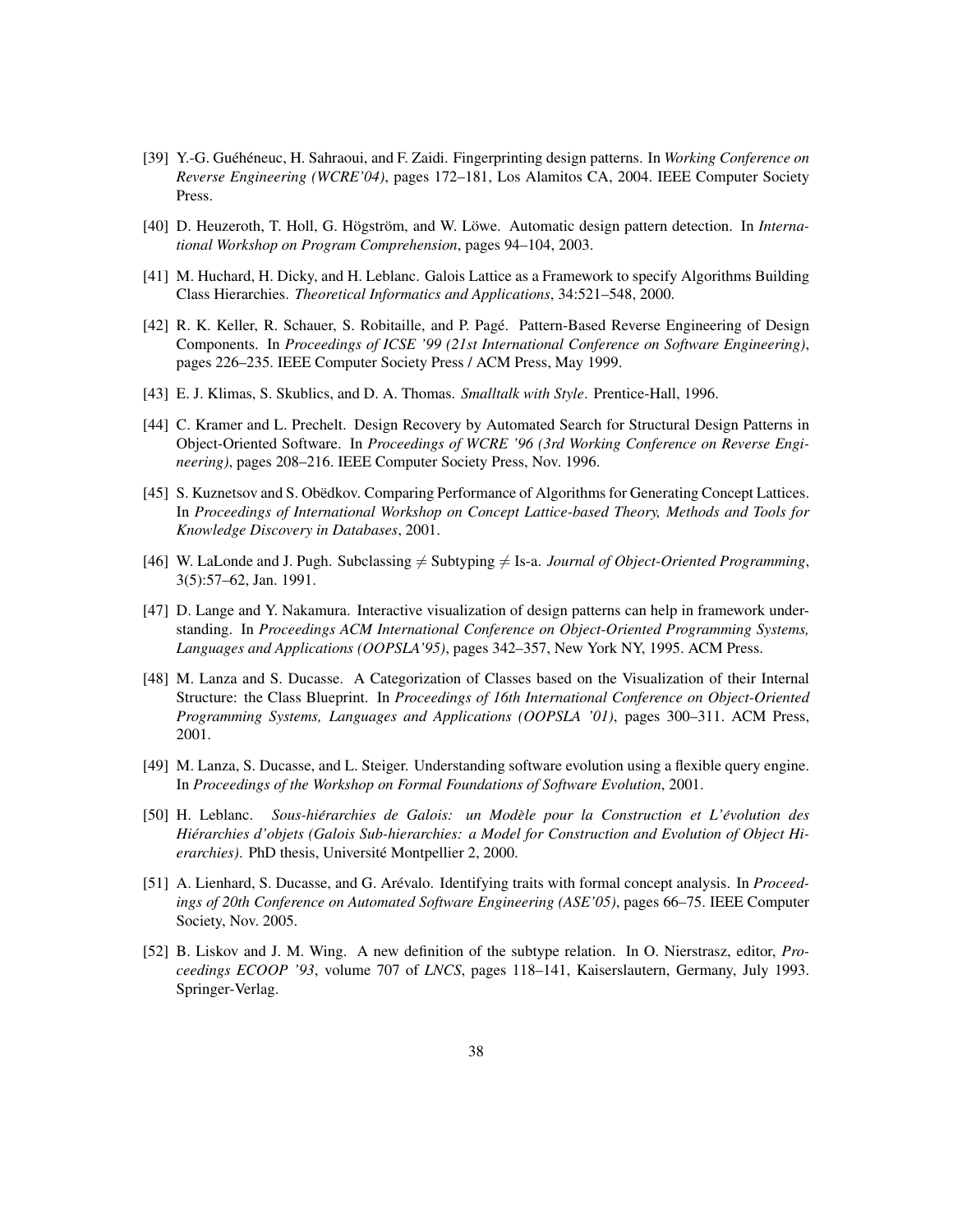- <span id="page-39-5"></span>[53] A. Mendelzon and J. Sametinger. Reverse engineering by visualizing and querying. *Software — Concepts and Tools*, 16:170–182, 1995.
- <span id="page-39-8"></span>[54] P. F. Mihancea. Towards a client driven characterization of class hierarchies. In *Proceedings of International Conference on Program Comprehension (ICPC 2006)*, pages 285–294, Los Alamitos CA, 2006. IEEE Computer Society Press.
- <span id="page-39-9"></span>[55] P. F. Mihancea and R. Marinescu. Discovering comprehension pitfalls in class hierarchies. In *CSMR '09: Proceedings of the 2009 European Conference on Software Maintenance and Reengineering*, pages 7–16, Washington, DC, USA, 2009. IEEE Computer Society.
- <span id="page-39-2"></span>[56] L. Mikhajlov and E. Sekerinski. A Study of the Fragile Base Class Problem. In *Proceedings of ECOOP'98 (European Conference on Object-Oriented Programming)*, number 1445 in Lecture Notes in Computer Science, pages 355–383. Springer-Verlag, 1998.
- <span id="page-39-6"></span>[57] I. Moore. Automatic Inheritance Hierarchy Restructuring and Method Refactoring. In *Proceedings of OOPSLA '96 (11th Annual Conference on Object-Oriented Programming Systems, Languages, and Applications)*, pages 235–250. ACM Press, 1996.
- <span id="page-39-12"></span>[58] J. Niere, W. Schäfer, J. P. Wadsack, L. Wendehals, and J. Welsh. Towards pattern-based design recovery. In *Proceedings of ICSE '02 (24th International Conference on Software Engineering)*, pages 338–348. ACM Press, 2002.
- <span id="page-39-13"></span>[59] J. Niere, J. P. Wadsack, and L. Wendehals. Design pattern recovery based on source code analysis with fuzzy logic. tr-ri-01-222, Software Engineering Group, Department of Mathematics and Computer Science, University of Paderborn, Paderborn, Germany, 2001.
- <span id="page-39-3"></span>[60] O. Nierstrasz and S. Ducasse. Moose–a language-independent reengineering environment. *European Research Consortium for Informatics and Mathematics (ERCIM) News*, 58:24–25, July 2004.
- <span id="page-39-1"></span>[61] O. Nierstrasz, S. Ducasse, and T. Gîrba. The story of Moose: an agile reengineering environment. In *Proceedings of the European Software Engineering Conference (ESEC/FSE'05)*, pages 1–10, New York NY, 2005. ACM Press. Invited paper.
- <span id="page-39-10"></span>[62] I. Philippow, D. Streitferdt, and M. Riebisch. Design pattern recovery in architectures for supporting product line development and application. In *ECOOP workshop–Modeling Variability for Object-Oriented Product Lines*, pages 42–57. BoD GmbH, 2003.
- <span id="page-39-7"></span>[63] C. Roume. Évaluation Structurelle de la Factorisation et la Généralisation au sein des Hiérarchies de Classes: Introduction de Métriques. *L'Objet*, 8(1-2):151–166, 2002.
- <span id="page-39-4"></span>[64] N. Schärli. *Traits — Composing Classes from Behavioral Building Blocks*. PhD thesis, University of Bern, Feb. 2005.
- <span id="page-39-0"></span>[65] R. Schauer, S. Robitaille, F. Martel, and R. Keller. Hot-Spot Recovery in Object-Oriented Software with Inheritance and Composition Template Methods. In *Proceedings of ICSM '99 (International Conference on Software Maintenance)*. IEEE Computer Society Press, 1999.
- <span id="page-39-11"></span>[66] J. Seemann and J. W. von Gudenberg. Pattern-Based Design Recovery of JAVA Software. In *Proceedings of the 6th ACM SIGSOFT International Symposium on Foundations of Software Engineering*, pages 10–16. ACM Press, 1998.